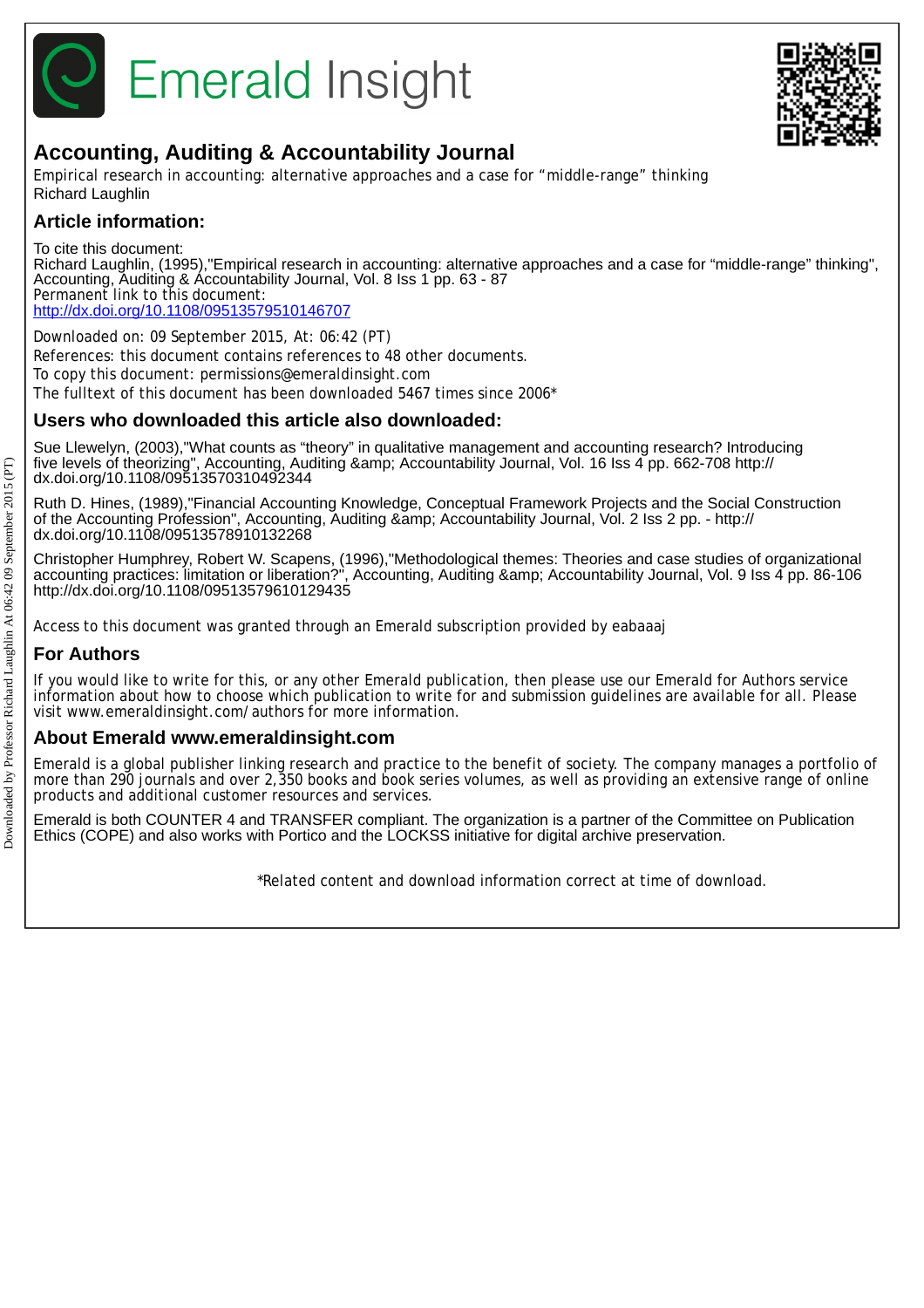# **Methodological themes Empirical research in accounting: alternative approaches and a case for "middle-range" thinking**

research in accounting

Empirical

**63**

Richard Laughlin *University of Sheffield, UK*

#### **Introduction**

There would be few today that would dispute that empirical research in accounting is of central importance. Yet it is interesting to note that, as Mattessich (1980) points out, this centrality is of recent origin. It is only in the 1970s that this shift in accounting research gained centre stage. Prior to this time "normative" thinking and theorizing was paramount.

The reason for this shift in the 1970s is clearly complex yet it is not unconnected with, first, the disillusionment with normative thinking and second, with the interest in the shift to more descriptive studies from multiple branches of the research community. On the first point what became clear in the 1970s was that the normative ideas which had been generated over previous decades did not appear to be readily taken up and used in practice. It was as though a "tissue rejection" problem was occurring – the suggested design for accounting systems seemed to have an irrelevance to current practices. This led to calls for a greater descriptive understanding of the functioning of current accounting practices in the hope that such an appreciation would lead to the design of more meaningful and appropriate normative systems. Cooper (1981, p. 198) makes this plain when he suggests that "…only through a wellgrounded understanding of how systems operate can we prescribe how accounting systems should be changed". The second factor leading to the 1970s' demands for greater empirical understanding of accounting was because of the calls for this move from *both* the "economics" and "behavioural" wings of the accounting academic research community (see also Hopwood, 1989 who makes similar connections). The developments in financial economics and

Accounting, Auditing & Accountability Journal, Vol. 8 No. 1, 1995, pp. 63-87. © MCB University Press, 0951-3574

The author would like to thank Peter Armstrong, Tony Berry, James Guthrie and Rolland Munro for their helpful, critical comments on previous drafts of this article. He would also like to thank colleagues at the Flinders University of South Australia, the University of Wollongong (Australia), the University of the South Pacific (Fiji), the University of Canterbury (New Zealand), Massey University (New Zealand), the Management Control Association and the University of Essex for their insightful comments at the presentation of previous drafts of the article. Particular thanks are due to Jane Broadbent who has not only commented on all previous drafts of the paper but has also been active in the formation of the ideas. Despite all this assistance any errors and omissions remain the responsibility of the author.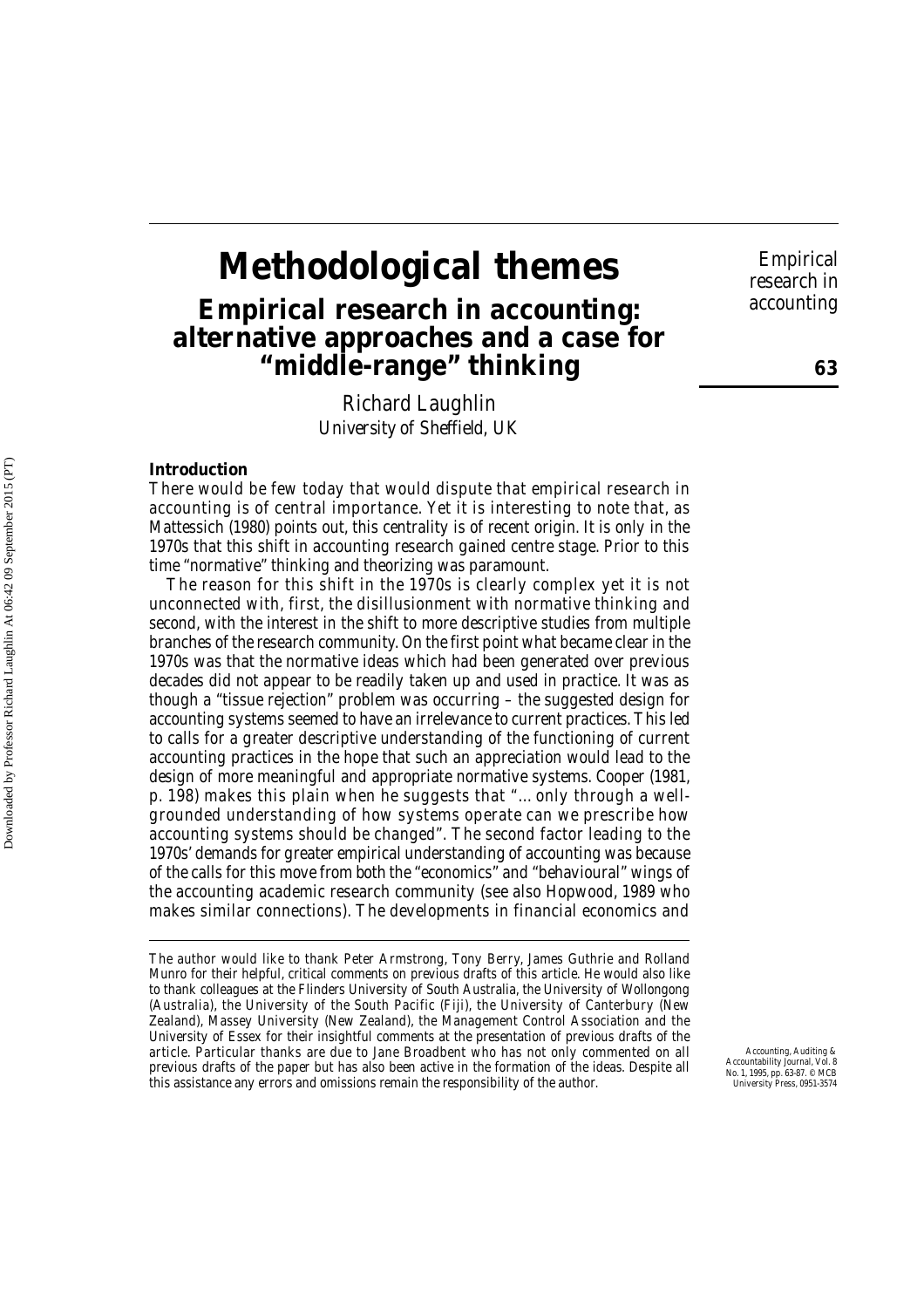particularly the generation of the efficient market hypothesis and the opening up of agency theory created demands as well as openings for accounting academics sympathetic to this thinking for empirical research. This led a range of accounting academics, primarily in Rochester and Chicago, to call for the development of "…a positive accounting theory which will explain why accounting is what it is, why accountants do what they do, and what effects these phenomena have on people and resource utilization" (Jensen, 1976, p. 13). Those purposefully distancing themselves from this strongly quantitative emphasis in accounting were making similar pleas. Thus, for instance, Hopwood writing in 1979 made plain that "…recently I have become ever more aware of how little we know about the actual functioning of accounting systems in organisations" (Hopwood, 1979, p. 145). This concern was one that became shared by a range of more "behavioural" accounting researchers the world over.

As a result of these and other factors, the 1980s generated a wide range of empirical studies in accounting from various theoretical and methodological approaches. Those borrowing from financial economics laboured long over alternative theories and the design of ever more sophisticated methods while leaving the wider methodological questions alone. Those of a more "behavioural" persuasion, on the other hand, have absorbed massive energy, conducted much debate, and generated immense diversity of approach on theoretical and methodological questions. As a result the last decade or so has led these "behavioural" accounting academics to borrow and adapt theoretical and methodological approaches from the writings and thinking of some notable social and political theorists and used these diverse approaches in developing our understanding of accounting practice.

This increased diversity of approach has brought increased tension into the literature between different proponents of various approaches. The battles between the "economics" and "behavioural" wings have been present since the early 1980s (cf. Christenson, 1983; Lowe *et al.,* 1983) although more recently cross-border talks have given way to the design of separate empires with their own respective partisan journals. However, in the last few years with the proliferation of more and more "behavioural" approaches to empirical research, battles are beginning to emerge within this broad boundary, with those relying on post-modernists, such as Foucault, being particularly in the firing line (cf. Armstrong, 1994; Neimark, 1990).

Both the proliferation of alternatives and these public battles leave those starting out on the road to research, and even those well-grounded in one perspective, perplexed and confused as to the significance or otherwise of what all this means for undertaking research. It is for both these parties (i.e. those newly entering research and those well entrenched in their particular approach) that this article is particularly targeting. It is also hoped that its wide-ranging perspective will be of interest to those who are at the forefront of creating the battle lines between the various approaches.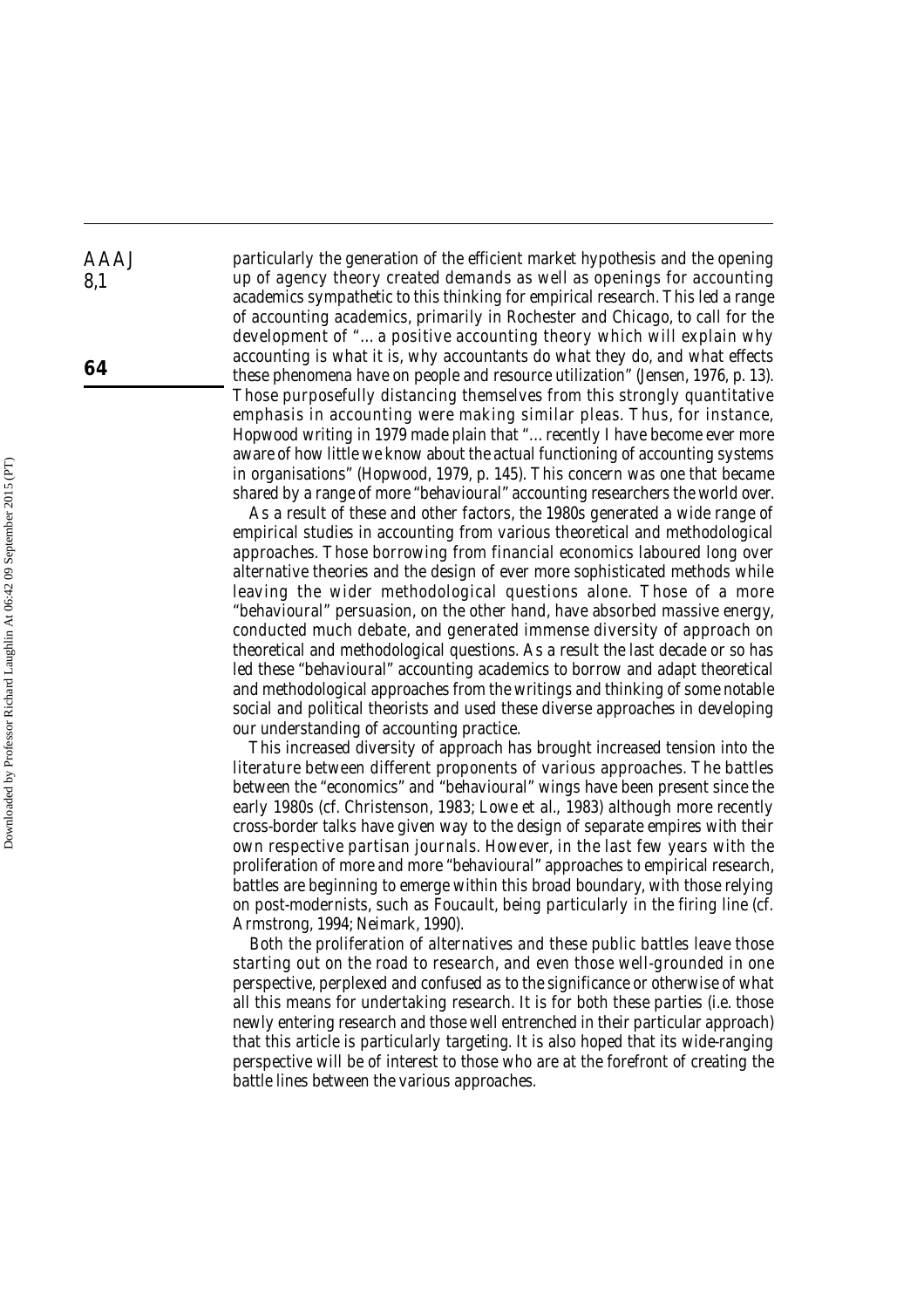An inevitable temptation when undertaking any empirical research is to launch into data collection assuming that theoretical and methodological problems will naturally sort themselves out as the work proceeds. To some degree this may well be the case and there will be little damage caused through this approach. However, there is a certain advantage and importance of making deliberate choices on these matters *prior* to undertaking any study. The reason quite simply is that *all* empirical research will be partial, despite any truth claims to the contrary, and thus it would be better to be clear about the biases and exclusions before launching into the empirical detail.

This underlying assumption guides the following. Building on this admittedly instrumentally rational assumption the choice process described below works on a two stage process. The first stage involves abstracting from the different schools of thought and indicating how all have characteristics which can be encapsulated on a range of key continuums, the position on which needs to be decided prior to undertaking any empirical investigation. The second stage involves a deliberate association with actual schools of thought expressing different positions on these continuums.

In more detail the article has three substantive sections. The first section posits the continuums, the position on which arguably needs to be decided prior to undertaking any empirical study. The second section highlights a range of alternative approaches that are available, tracing some of the key social philosophers who have generated these alternatives. It also highlights the different positions they hold on the continuums highlighted in the first section. Third, in the final substantive section, a case is argued for what could be broadly described as "middle-range" thinking, a term borrowed, but somewhat distant, from the interpretation of Robert Merton (1968).

The article as a whole is intended to add new dimensions to the theoretical and methodological debate. Through its ordering processes it is hoped to highlight the inevitable truth that all empirical research is partial and incomplete and that theoretical and methodological choices are inevitably made whether appreciated or not.

#### **Dimensions for theoretical and methodological choices**

Perhaps Burrell and Morgan (1979) have done most to help design an abstracted classification schema for understanding broad streams of social science approaches to empirical research. Their framework inspired a range of accounting-related classifications in the literature (most notably Chua, 1986; Hopper and Powell, 1985; Laughlin and Lowe, 1990). While there has been much criticism of their framework (see for instance Willmott (1990, forthcoming) and the many citations in these articles) it is a useful starting point for this section in its search to create an abstracted set of key characteristics under which various social science approaches can be located.

What Burrell and Morgan (1979) create is a two-by-two matrix based on two bipolar continuums. One continuum posits alternative approaches to social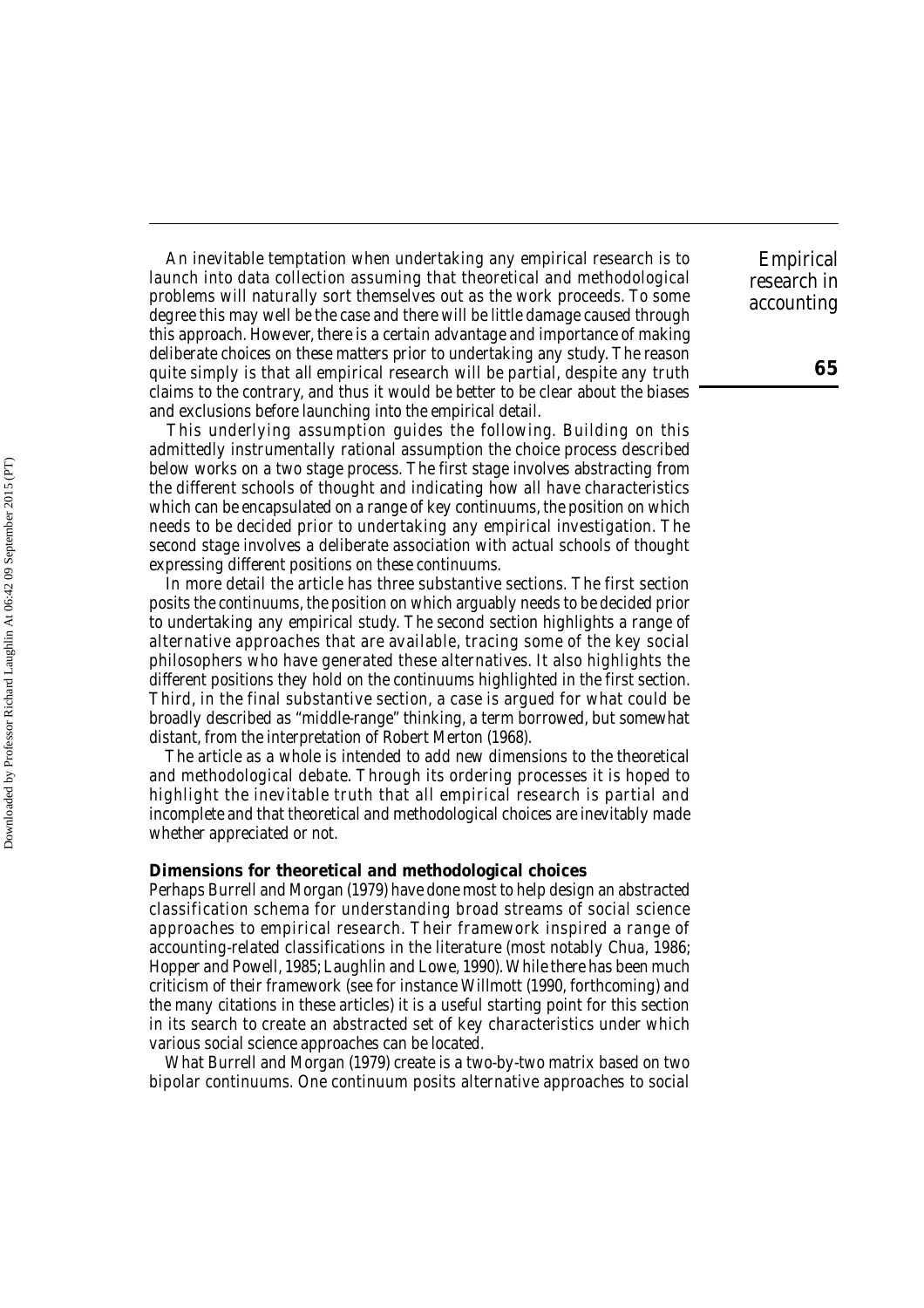science (ranging from "subjectivist" to "objectivist") the other contains different assumptions about the nature of society (ranging from the "sociology of regulation" to the "sociology of radical change"). The multiple nature of the social science continuum is actually a five part schema related to ontology, human nature, nature of society, epistemology and methodology.

While the simple bipolar dualism that Burrell and Morgan (1979) have introduced for these important areas is too simplistic as Willmott (1990, forthcoming) so ably demonstrates, it is quite probable that they have indeed isolated many, if not most, of the key domains for choice. Indeed a position on being (ontology), on the role of the investigator (human nature), on perceptions of society (society), on perceptions on understanding (epistemology) and ways to investigate the world (methodology) are implicit in the various approaches to empirical research. Expressing these in the context of choices that have to be made before undertaking any empirical investigation it is possible to cluster these concerns under three broad bands which can be conveniently labelled "theory", "methodology" and "change" choices. In broad terms choice with regard to "theory" involves deciding on a view about the nature of the world (Burrell and Morgan's "ontology") and what constitutes knowledge either past or present and how it relates to the current focus of investigation (Burrell and Morgan's "epistemology" assumption). The choice in relation to "methodology" involves taking a position on an amalgam of the nature and role of the observer in the discovery process (Burrell and Morgan's "human nature" assumption) and the level of theoretical formality in defining the nature of the discovery methods (Burrell and Morgan's "methodology"). Finally, the choice in relation to "change" involves taking a position on whether the investigation is intentionally geared to achieve change in the phenomena being investigated (Burrell and Morgan's "society" assumption).

On the "theory" dimension we can express the amalgam of concern in relation to the level of prior theorizing and prior theories that can legitimately be brought to the empirical investigation. This links to ontological assumptions about the nature of the world we are investigating and our views about its materiality as well as its generality of representation through previous theoretical endeavours. High levels of prior theorizing are indicative of an assumed material world (which exists distinct from the observers' projections and bias) which, despite empirical variety, has high levels of generality and order and has been well researched through previous studies. The current investigation becomes little more than an additional incremental study in the great general theoretical design which has been unfolding over maybe centuries of time. As such the detail and diversity of the empirical focus is not as important in comparison with the question as to whether the observations continue to confirm the well-developed theory which is brought to the investigation. Low levels of prior theorizing, at the far extreme, assume that the world is not material – it is a projection of our minds – and since such projections differ, generalities are impossible. Equally, learning from or relying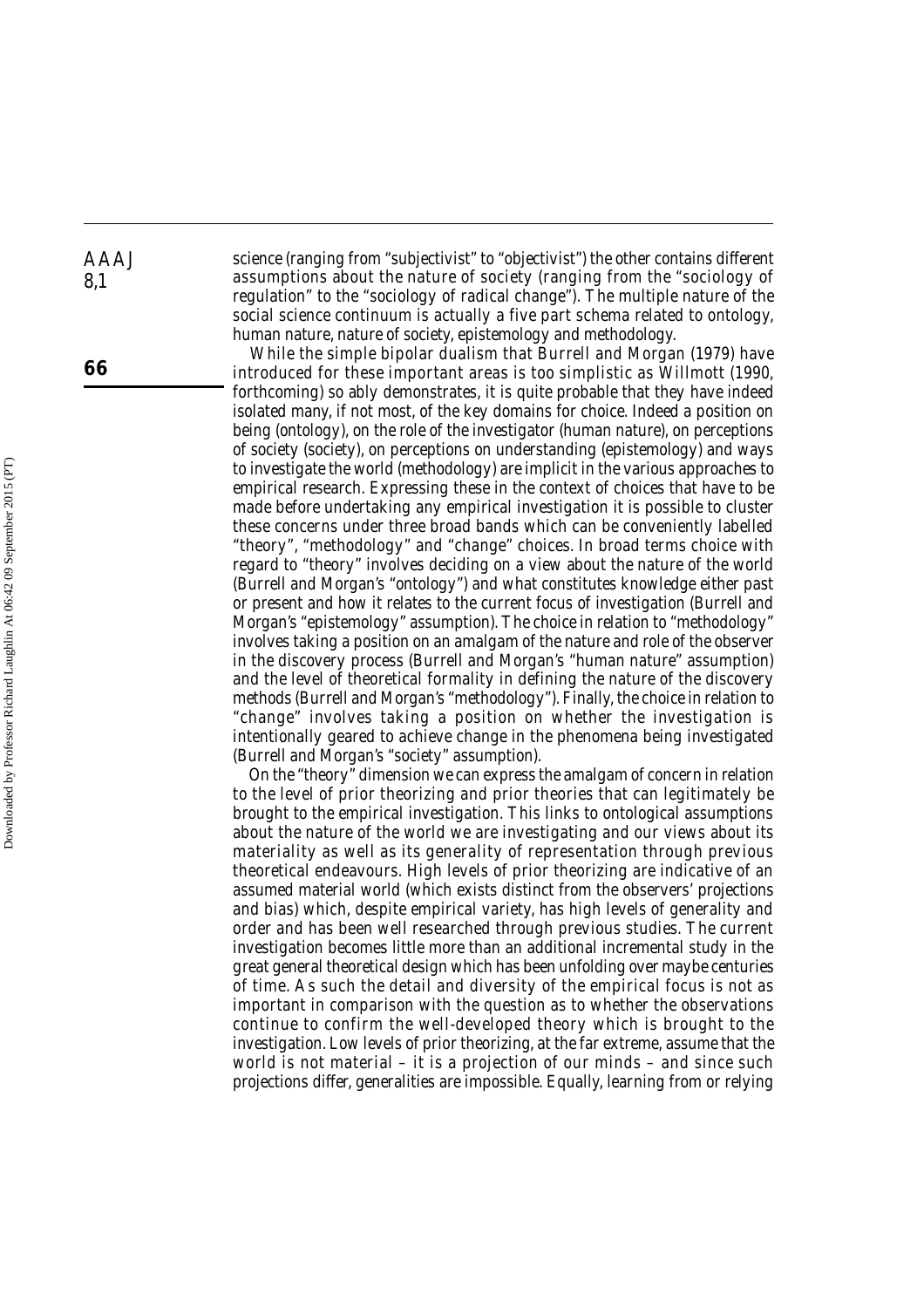on previous theoretical studies and insights is both inappropriate and potentially corrupting of the diversity and detail of the present study. In this position the empirical detail is not mere confirmable or refutable "data" for some prior theory but becomes important in its own right. This detail *becomes* the theory for this particular phenomena but cannot be transferred to another study for the reasons that other theories could not be used in the context of this study – both are separate and distinct and should be approached as such.

The "methodology" dimension can have more or less of a theoretical definition for the "set of spectacles" that forms the nature of the methods for the empirical investigation which also has implicit implications for the role of the human agent in the process. By this is meant the idea that the actual way of conducting the investigation can either be defined according to some theoretical model of how the observer should see or is more reliant on the implicit perceptual powers of the individual observer. This links to the role of the observer as well as the assumptions concerning human nature. Where there is a high theoretical definition for the resulting methods then there is an implicit assumption that the observer is largely irrelevant to the process and his or her subjectivity or bias, which at the far extreme are assumed not to exist, plays no part in the process. At the "low" end of this continuum, on the other hand, the individual observer is permitted and encouraged to be free to be involved in the observation process completely uncluttered by theoretical rules and regulations on what is to be seen and how the "seeing" should be undertaken. This is taken on board with the clear assumption that the observer is free-thinking and variable in his or her perceptual skills and rather than seeing this as a problem it is built on as a strength. This does not mean that no rules and/or constraints are exerted over the observer in his or her observation process. However, these are defined in such a way that they attempt to avoid theoretical and rational closure (i.e. the characteristics of those on the high end of the continuum in this methodology dimension) but rather preserves the subjectivity and variability of the perceptual differences of the observer. While these rules may not be formalized as some written code, for fear of shifting the emphasis into a more "theoretical", "rational" mode of operating and thus obliterating subjectivity and variability, the presence of any type of rules invariably is a restriction on the observer's freedoms. Whether this is always recognized by those advocating this way of seeing is unclear. However, what is clear is that whatever rules are defined they will always attempt to preserve differences in perceptual powers since a belief in this variability and its importance in discovery processes forms the foundation for this way of seeing.

The final choice dimension refers to "change". What change means is complex and uncertain. However, in general, it refers to attitudes by the researcher concerning the worth or otherwise of maintaining the current situation that is being investigated as well as views about the necessity for actually doing something about this situation. These two aspects of change differ since it is possible for an investigator to value the need for change but not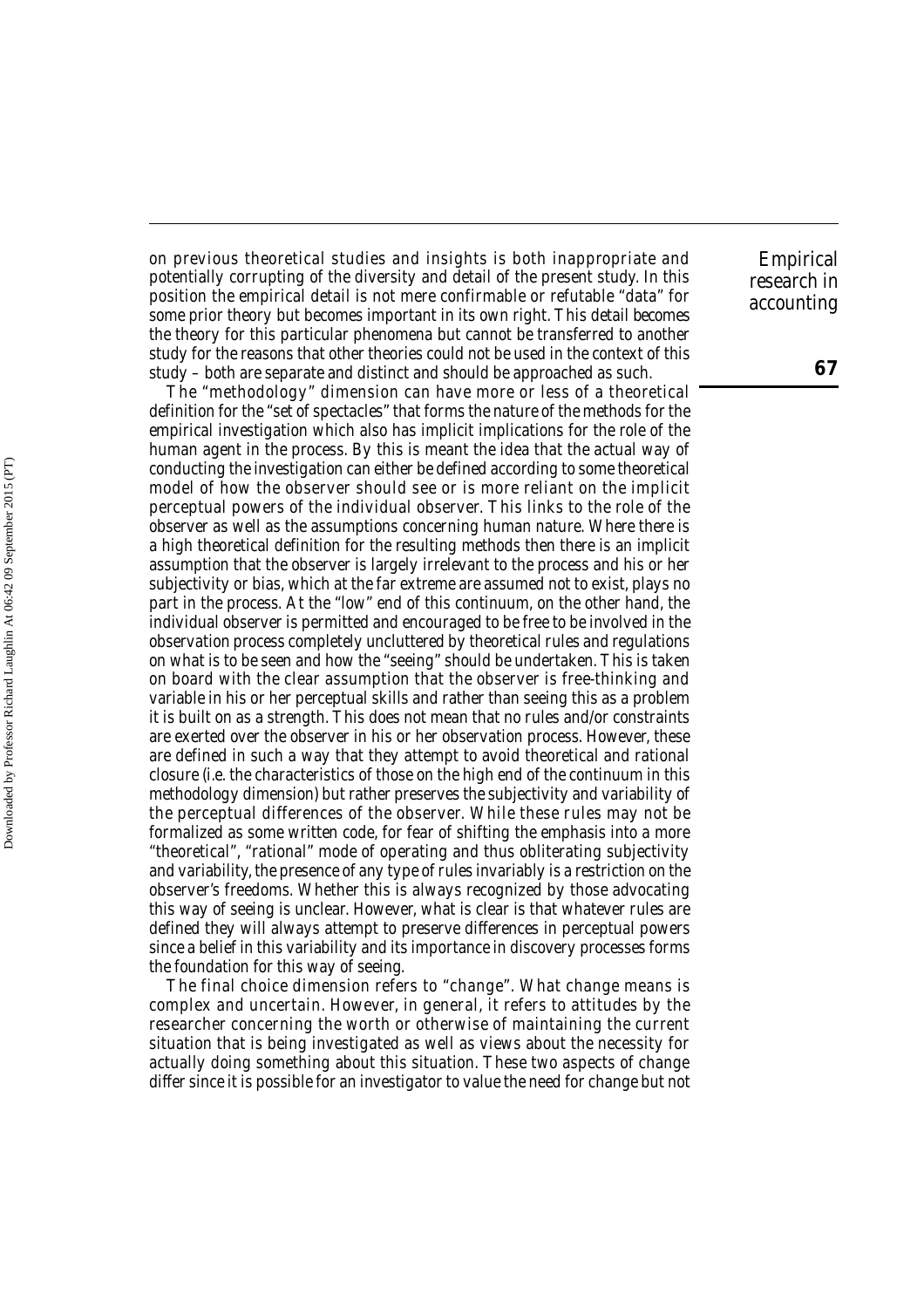AAAJ 8,1

**68**

have either the conviction or possibility to engender the change that is required. While this is recognized it is not unreasonable to assume that those who adopt a critical perspective with regard to the phenomenon being investigated would also *want* to do something about it even if not in a position to see through the change required. On the basis of this assumption those who believe in "high" levels of change are of the view that everything they see is bound to be inadequate and incomplete and in need of change even though not always in a position to engender the change desired. Those who believe in "low" change see little problem in maintaining the status quo. This would also include those who see understanding as an aid to control and thus who may, on occasions, be very proactive in any phenomenon when it deviates away from an accepted equilibrium (i.e. the status quo). Those in the "middle" on this continuum are more strategic in their attitude to change – open to maintaining certain aspects of current functioning but also open to challenging the status quo.

It is possible, therefore, to think of these three choices on three different scalars ranging from high to low. The "theory" dimension refers to high to low levels of usage of prior theorizing before undertaking any investigation. The "methodology" dimension ranges from high to low levels of theoretical closure on the methods of investigation. The "change" dimension relates to high to low levels of critique with regard to the status quo and the need for change in the phenomena being investigated. Even though it is possible to describe these continuums in these simple terms it is important to stress that each includes an amalgam of quite complex variables as the above detailed descriptions indicate. It is also important to stress that the descriptors "high", "medium" and "low" are not precise, definable or measurable.

These three choices are clearly interrelated although on a three-dimensional plane as Figure 1 suggests. The theory and methodology dimensions are



**Figure 1.** Dimensions on the choice process for empirical research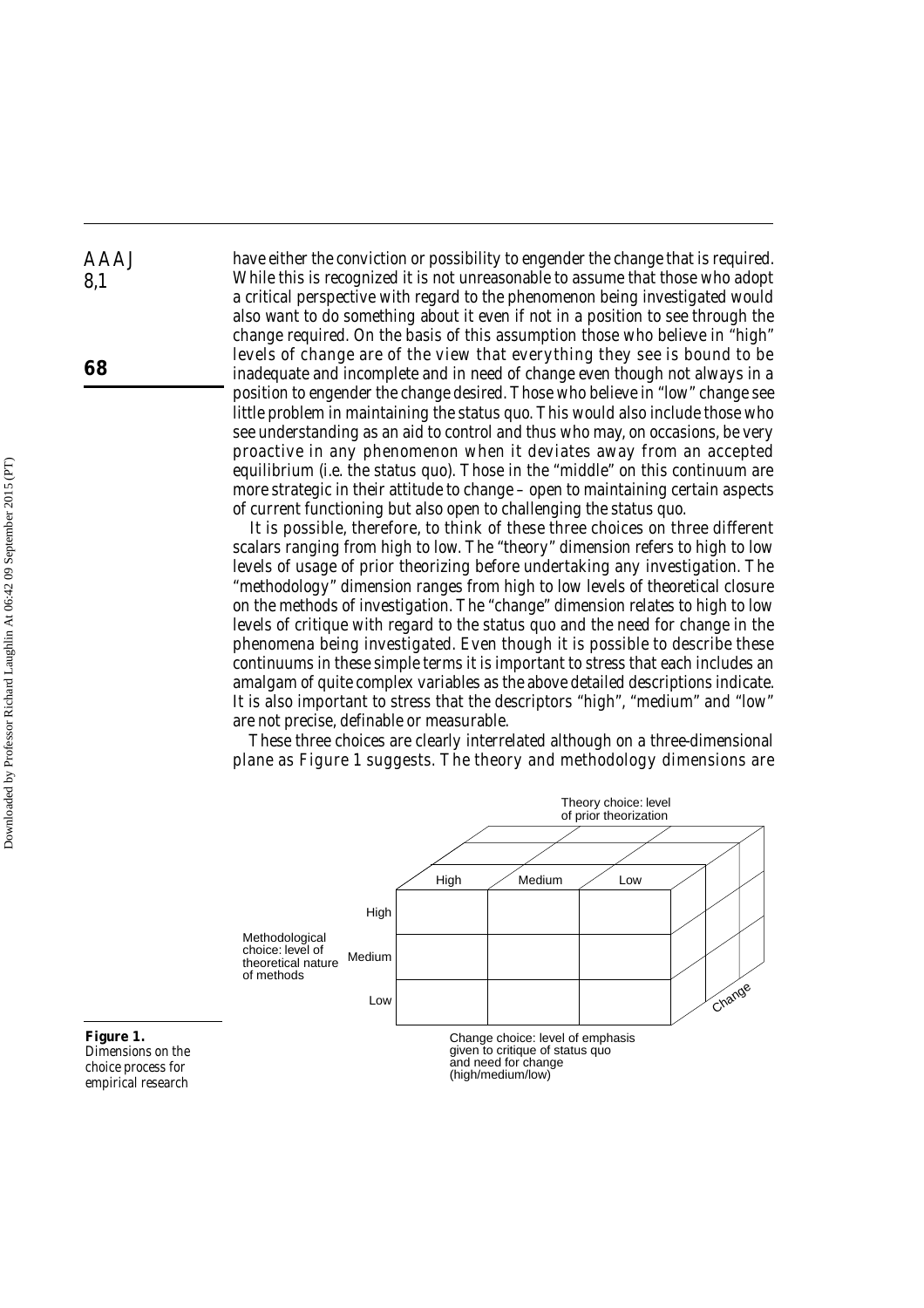arguably related in a simple linear way. Those who believe in high levels of prior theorizing will also see great value in high levels of theoretically defining the methods of investigation. Likewise those who want to reduce to a minimum prior theorizing will prefer a similar minimal theoretical definition in the investigatory methods. The change dimension is less predictable and hence the reason for it cutting across both the theory and methodology continuums. However, there is a connection to the theory dimension. In fact, while this is a separate choice element at one level it is not independent of the chosen theoretical perspective. In fact it is possible to go further and to suggest that those choosing to pursue high levels of change in current configurations of the phenomena under investigation are likely to be those who have chosen to bring high levels of prior theorization to the research site. Likewise those who have a low change emphasis are more likely to be those who also believe in the need for low levels of prior theorization. While these are likely norms it is not certain that these connections follow in all cases. Thus, for instance, it is not impossible that the very nature and type of a sophisticated and detailed prior theory may deliberately exclude any "normative" critique of the focus of the theory. It is for this reason that the change dimension purposefully straddles the theory and methodology dimensions but is likely to follow from the nature of the theoretical perspective adopted.

#### **Alternative approaches to empirical research in accounting**

The growing interest in empirical research in understanding the nature of accounting within organizations and society has generated a range of intellectual "borrowing" from social and political thought. Various definable schools of thought exist now in accounting research. These include the quasiscience of the accounting economists (cf. Watts and Zimmerman, 1986), symbolic interactionism (for example, Colville, 1981; Tomkins and Colville, 1985) ethnomethodology (for example, Berry *et al.,* 1985) structuration (for example, Macintosh and Scapens, 1990; Roberts and Scapens, 1985), Marxism and labour process theory (for example, Armstrong, 1987; Hopper and Armstrong, 1991; Tinker, 1985), German critical theory (for example, Arrington and Puxty, 1991; Broadbent *et al.,* 1991; Laughlin, 1987) and French critical theory and post-structuralism (for example, Arrington and Francis, 1989; Miller and O'Leary, 1987). While these schools of thought and the literature cited are not intended to be exhaustive they broadly define major schools of thought which have been used to explore the nature of accounting in organizations and society in the last ten to 15 years. Taken together these broad streams of thought, given that each covers multiple proponents and nuances of thought only some of which have been explored to date, cover most of the significant schools of social and political thought in the social sciences.

This claim is clearly debatable but rather than be drawn into this discussion the following highlights the nature of these and allied approaches according to the three-way choice criteria described in the previous section. This is

Empirical research in accounting

**69**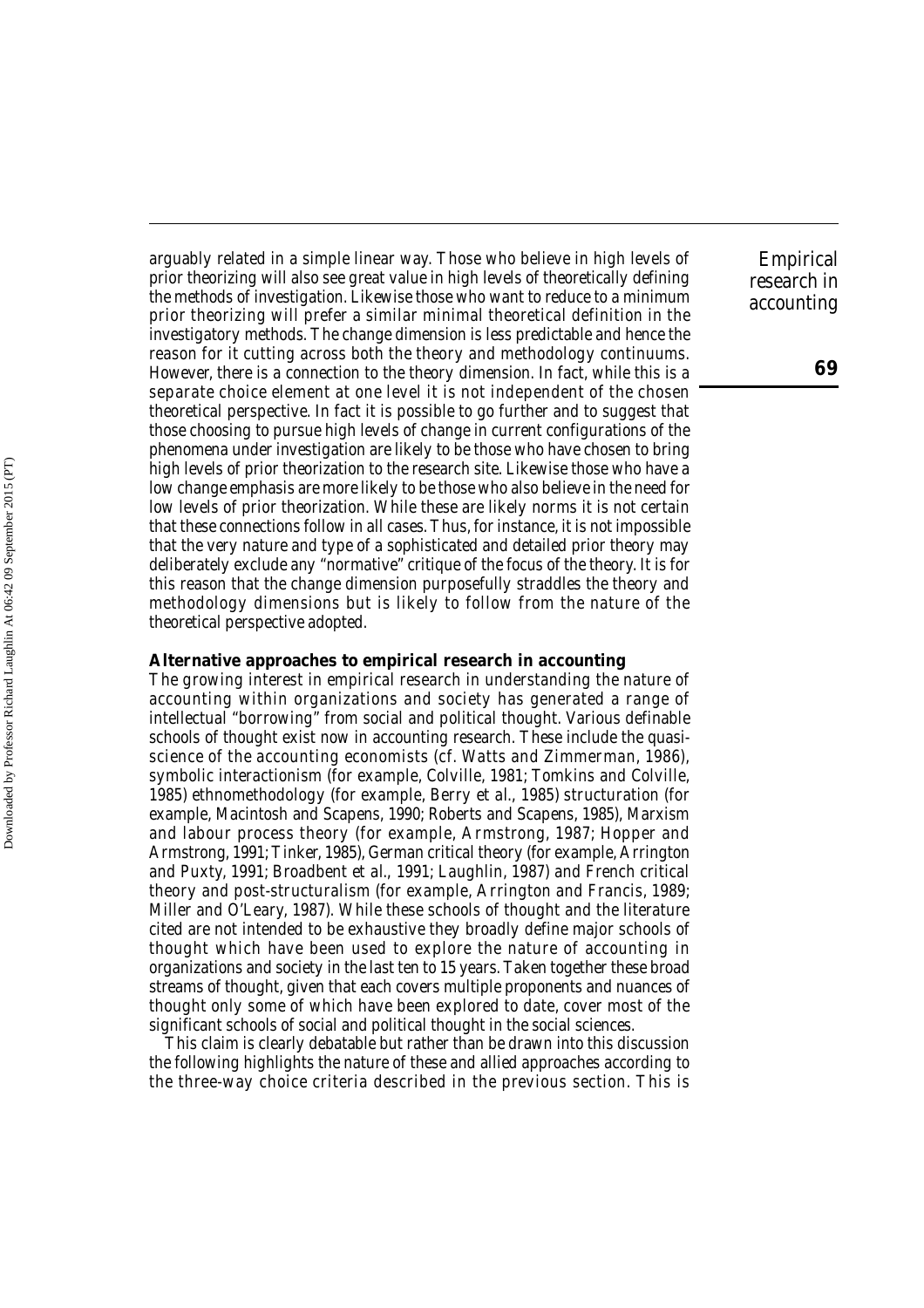

alternative schools of thought

given to critique of status quo and need for change (high/medium/low)

summarized in Figure 2. Each approach is depicted in the cell referring to its implicit theoretical and methodological chosen position with the change element marked as L, M or H (referring to low, medium and high, respectively). The empty cells are theoretical possibilities but do not currently appear to be occupied. The positioning for each approach, which is only indicative, could be justified individually. However, a rather more rigorous and meaningful method for arriving at the same justification is via a brief historical profile of the "father figures" behind these approaches. This allows us to note "family resemblances" as well as "relatives" both those owned and disowned. Figures 3 to 5 trace, in diagrammatic form, these key individuals with their linkage (via dotted lines to indicate intended and actual gaps in the genealogy) to the contemporary schools of thought highlighted in Figure 2.

Figure 3 depicts in broad terms what is, in effect, a claim that there are three major streams of empirical investigative endeavour which are traceable to respectively Auguste Comte, Immanuel Kant/Georg Hegel and Immanuel Kant/Johann Fichte. Each of these streams of thought are, in turn, traceable to the endeavours of early scientists such as Bacon (1561-1626), with his dominant Christian underpinning of God's ordering of a rational world waiting to be discovered through rational processes, to the more agnostic position and division between the European "rationalists" (for example, Descartes (1596-1650), Spinoza (1632-1677), Leibniz (1646-1716)) and the English "empiricists" (for example, Locke (1632-1704), Berkeley (1685-1753), Hume (1711-1776)). The "rationalists" maintained that it was possible through reason to obtain an "…absolute description of the world uncontaminated by the experience of any observer" (Scruton, 1982, p. 14). "Empiricists", on the other hand, "…argued that we have no ideas at all other than those which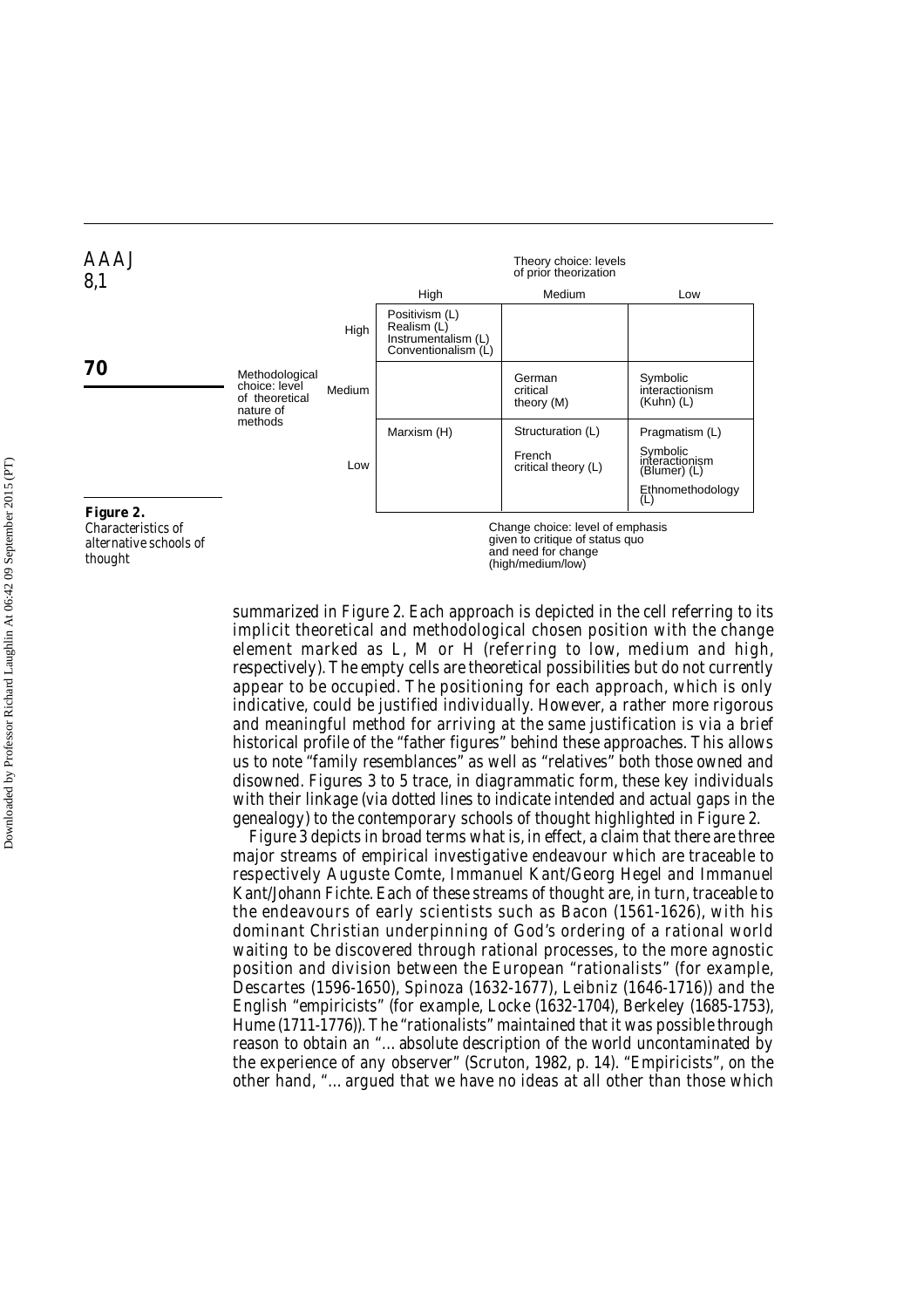

come to us via our senses" (Brown, 1969, pp. 60-1). As a result, to the "empiricists", any statements, apart from those of pure logic, can be known to be "…true or false only by testing them in experience" (Brown, 1969, pp. 60- 1). The claims and counter-claims between these major streams of thought in the seventeenth century were remarkable: both claimed absolute truth for their chosen approach and each was dismissive of the other's perspective on understanding. This battle, which seemed to have no solution, was finally resolved by Kant's amalgamation and critique of both schools of thought followed by Comte's somewhat unquestioning binding together of these different traditions.

To Kant neither experience nor reason *alone* can generate understanding and, of arguably more importance, all discovery is mediated through human beings making the insights generated always conditional and inevitably subjective. His critique of the "rationalists" and "empiricists" is a tortuous journey, but in essence his criticism against the former is that it generates form without content and for the latter that it derives content without form. More fundamental though is the very fact that, to Kant, all insights are inevitably subjective because no knowledge is generated distinct from the observer whose reasoning and experiential powers are not uniform or determined. Scruton (1982, p. 18) puts the issues succinctly in the following way:

Objects do not depend for their existence on my knowing them; but their nature is determined by the fact that they *can* be perceived. Objects are not Leibnizian monads, knowable only to the perspectiveless stance of "pure reason"; nor are they Humean "impressions", features of my own experience. They are objective, but their character is given by the point of view through which they can be known.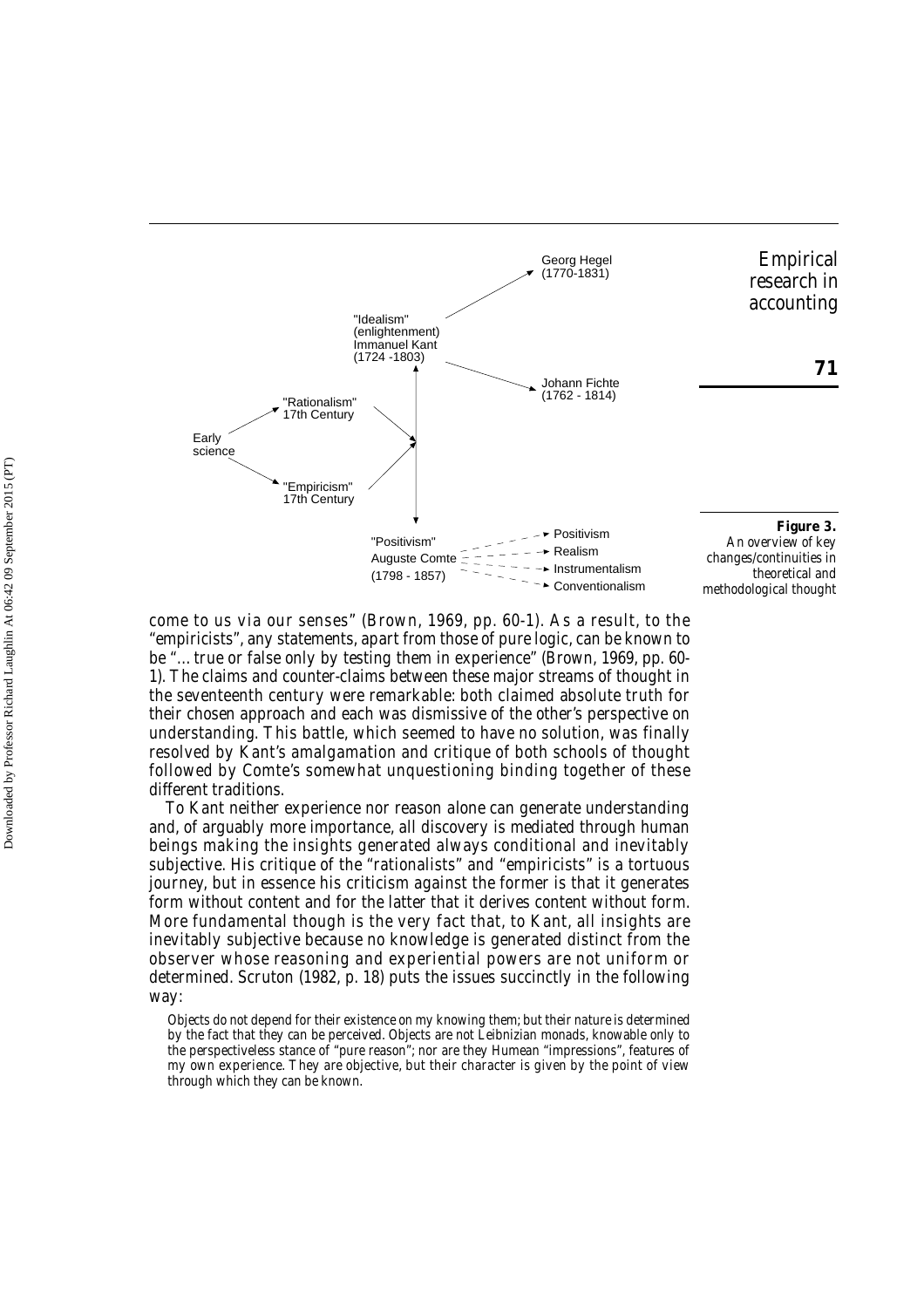

While this logic may seem obvious and unsurprising to our twentieth-century minds it was revolutionary in eighteenth-century thought. It was also far from fully worked through by Kant. It was this latter aspect which was key in understanding the diversity of perspectives which followed Kant's "enlightenment". Two areas of ambivalence in Kantian thought are significant. The first is related to the ontological question concerning a material existence. If all insights are mediated through experience then to what degree is reality, real, tangible and distinct from our mental images? The second relates to critique and change in the subjective interpretation of observers. Are there any conditions in which it is possible to say interpretation X by individual Y is incorrect? Neither of these questions and concerns were adequately answered in Kant's writing leading to major differing interpretations even in his own students. Thus his two most notable students (Georg Hegel and Johann Fichte) came to interpret Kantian thought in totally different ways because of these ambivalences. Hegel interpreted Kant's thinking in such a way as to give emphasis to a material world which could be understood and misunderstood. He also gave emphasis to an ideal to which we should be aiming. These emphases, together, introduced notions of critique and change into understanding and action. Fichte, on the other hand, emphasized the highly subjective side of the ambivalences in Kantian thought. Everything to Fichte was a projection of our minds thus making a material existence uncertain. This led inevitably to a lack of critique in terms of interpretation. Put simply, if everything is a projection of our minds what right has anybody to question and challenge another person's projections? Both interpretations are Kantian although markedly different. It is from these diverse roots that even greater diversity has been generated as Figures 4 and 5 indicate.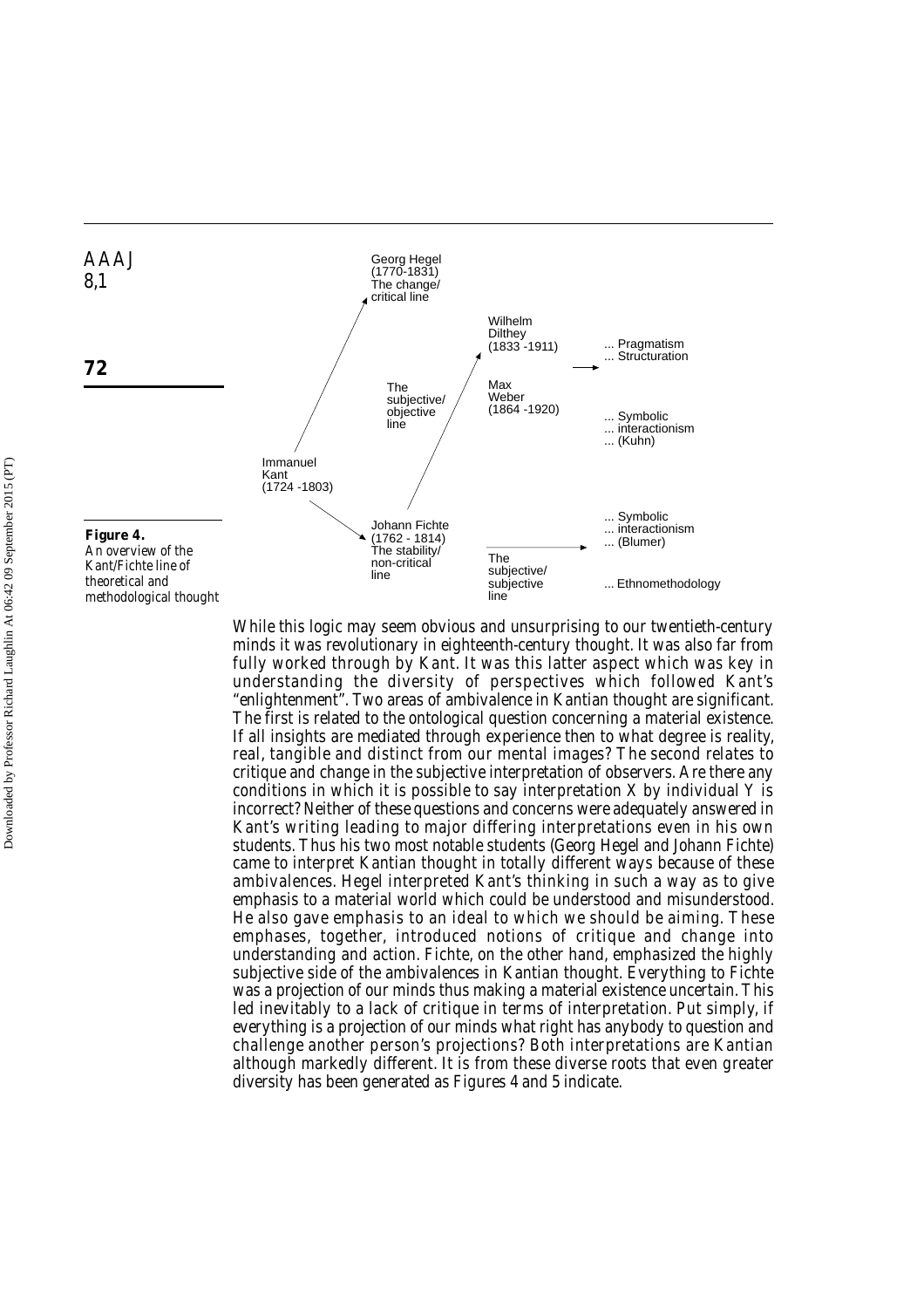Before looking at this diversity, however, it is important to take note of the rather more conservative amalgamation of the "rationalist" and "empiricist" traditions through the thinking of Auguste Comte. Comte's thinking came during the height of the enlightenment developments generated by Kant which were sweeping European academic circles. It came about as partly a reaction to what was clearly seen as a highly subjectivist twist in the understanding process. Comte, rather than be part of this, went back to rationalist and empiricist traditions, as Kant had, and reworked them into a rather less critical amalgamation. What was needed, according to Comte, was not an abandonment to subjectivism but a balanced amalgamation of rationalism and empiricism into a new method (which he called "positivism") which would allow absolute descriptions of the empirical world to be made *distinct from* any observer bias and clearly separated from any attitude concerning the need for change in the observable referent. Critique and a desire for change was valuedriven and not part of positivism and therefore was forcibly excluded. Comte's positivism was a tightly defined rational, deductive process coupled with similarly clear rules on how to observe the empirical world – subjectivity, values and bias played no part in the makeup of positivism. The seeming certainty, which Comte introduced, was clearly like nectar to those worried by the shifting subjectivism of the "age of enlightenment" which Kant had engendered. It clearly grew in significance as Kolakowski (1972, p. 122) points out:



**73**



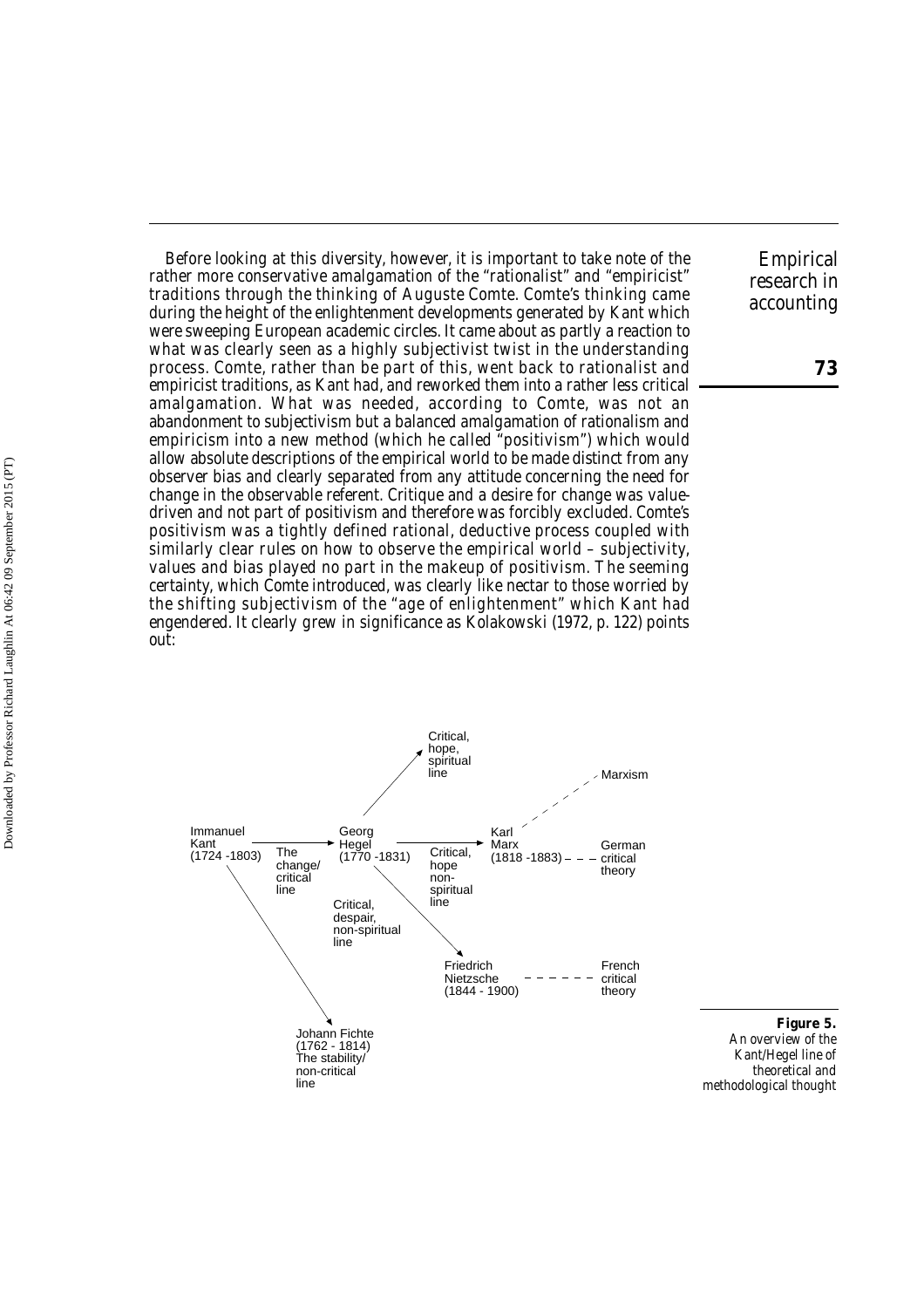Positivism dominated the spirit of the age to such an extent that even Kantians sought to interpret Kant – or to impute his thoughts – in such a way as to retain only what was compatible with a broadly conceived positivism.

With this, the golden age of the enlightenment was dinted but not destroyed. However, Kantian thought and its derivatives, from this point on, was, and continues to be, on the defensive. The desire for certainty, which Comtean thought guaranteed, seemed to have, and continues to have, the upper hand in the epistemological battle even though the opposing Kantian forces are far from destroyed.

There are four contemporary schools which can be seen to be derivable from Comtean thought as Figure 3 indicates. There is the direct "heir apparent" of positivism with its tight definition of explicans and explicandums. Realism, which allows more freedom with regard to the definition of explicans (see Keat and Urry (1982, Chapter 2) for more details on this), is an outgrowth of positivism but again not an abandonment of its Comtean roots. The deviant members of this group are instrumentalism and conventionalism. The former gives away the birthright of Comtean thought by maintaining that theories are only ever instruments for prediction – they have no explanatory power. Conventionalism, which normally includes the thinking of Lakotos, Kuhn and Feyerabend, with Kuhn's scientific paradigms predominating, is the more sociological end of Comtean thought. These approaches introduce the observer or the observers' community into the discovery process. Kuhn, for instance, maintains that it is a "paradigm" which binds a community of scholars together and guides their "normal science" behaviour. This paradigm is subject to revolutionary change where it is seen to fail to fulfil its guiding purposes for the community of scholars.

Together these are the more established and establishment approaches to the process of discovery and are well represented in the accounting studies which have their roots in economics and finance. While they arguably fail to express these roots adequately (cf. Christenson, 1983; Laughlin, 1981; Lowe *et al.,* 1983) they nevertheless are rightly located in these Comtean derivatives enjoying the public esteem which comes with this association.

While the Comtean derivatives are tightly clustered no such tightness is apparent in the Kantian alternatives. Thus, for instance, as Figure 4 indicates, the Kantian/Fichtean line has a further branching through Dilthey and Weber. Both can be seen to be key in providing a more objective (but still subjective) dimension to Fichtean thought. However, there remains a direct route from Fichte, through key individuals such as Husserl, to ethnomethodology and the more subjective wing of symbolic interactionism (following the Chicago school under Blumer's leadership), yet Dilthey's and Weber's wistful eye towards, but not complete acceptance of, the objectivism of Comtean thought was significant in giving a more objective twist to Fichtean thinking. This infiltration, yet its attempt not to remove the subjective element within Fichtean thinking, has generated a range of different contemporary schools of thought as Figure 4

AAAJ 8,1

**74**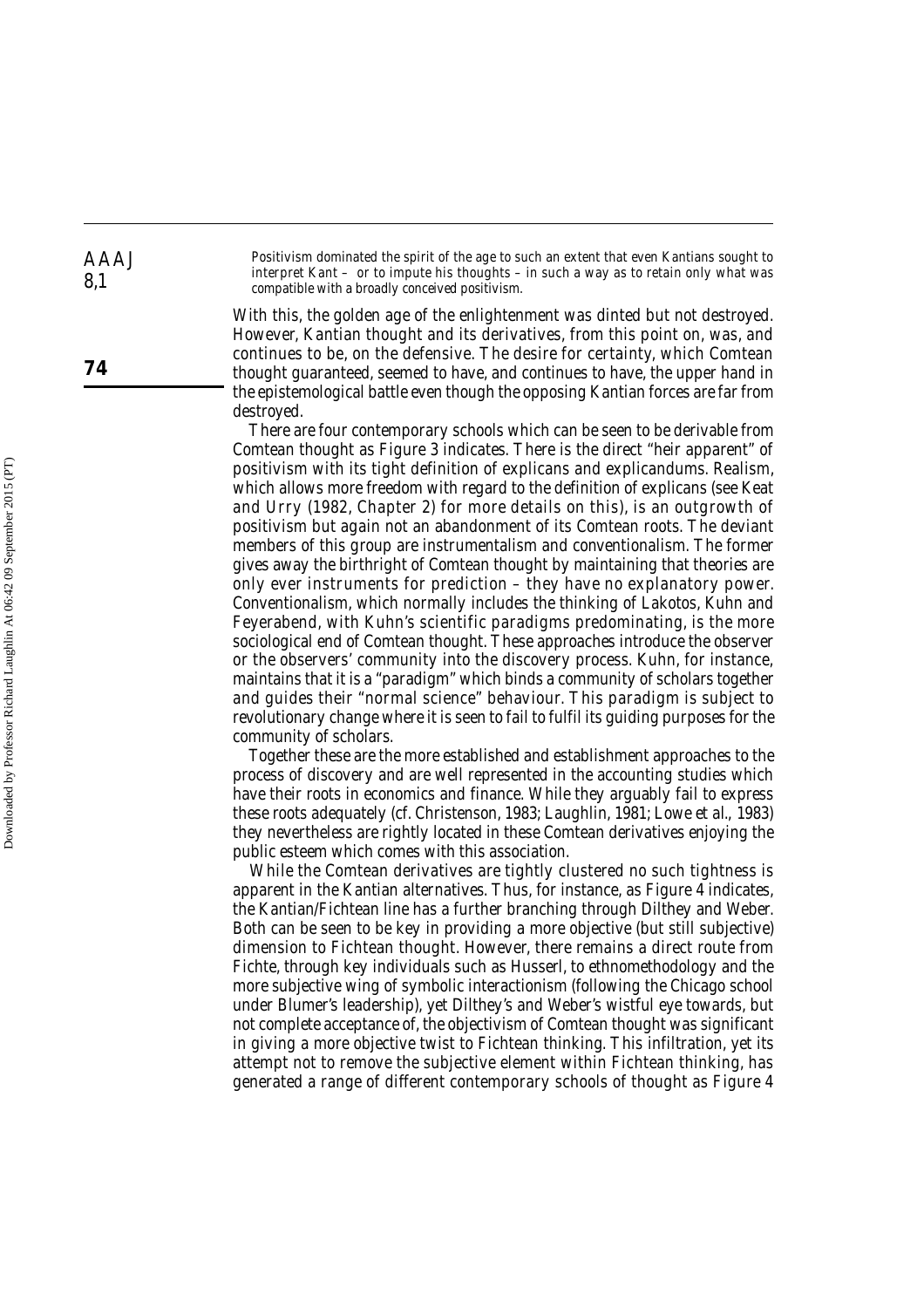indicates. Symbolic interactionism following Kuhn (not Thomas Kuhn (the originator of paradigms) but M.H. Kuhn) and the Iowa school with its greater emphasis on "objective" meanings can be seen to be influenced by this Weberian branch. Likewise Giddens' structuration theory which has an emphasis on underlying structures in all actions, while maintaining the importance of the detail in particular actions, has similar influences. Even pragmatism, that "typically American" (Kolakowski, 1972, p. 182) school of thought, following the thinking of Mead, James and Pierce, with its "getting-onwith-life" approach and its heavy borrowing from all and every way of thinking if it is deemed to be "relatively attractive" (Rorty, 1982) to the inquirer, can be seen to be located in this branching with its apparent belief in both subjective and objective dimensions to knowledge.

The Weberian development of Fichtean thought is not as marked as the further divide in the Kantian/Hegelian branching which is depicted in Figure 5. The major point of division is between Hegelian derivatives and those whose major inspiration is Nietzsche. Hegel, as we have already seen, had a fundamental belief in a material world in which understanding of and change in its design was possible and appropriate. Those following Hegelian thought can be divided between the "right" and "left" Hegelians. The "right" Hegelians believed in the view that the Prussian State was near to being the absolute in societal configurations expressing as it did all that Hegel believed the material world somehow should express. The "left" Hegelians, on the other hand, led primarily by Marx, maintained that the ideal state was still to be discovered or rather created. Both believed in an ideal, both held out hope of a better society which would supply complete understanding of what really constituted "reality" yet they differed on its actuality at the time of their writing. The "right" Hegelians, once realizing that Prussia was not all that it was deemed to be, shifted into a more clearly religious mode believing in the coming of heaven on earth. The "left" Hegelians, on the other hand, continued their critical endeavours in the hope that a better state could be created. The traditional Marxist interpretation of this is in some classless society whereas German critical theory, particularly following Habermas' lead, see this in terms of a society able to communicate rationally and openly with one another. While Marxism and German critical theory share a common heritage in the hope for a better future, Nietzsche gives no grounds for such beliefs. While his roots go back to Hegel much of the lineage of hope is largely dissipated. Nietzsche is associated particularly with facing realistically the "death of God". He sees the very concept of hope, which he traces to a residual Christian belief and its implicit underlying values, groundless, pointless and basically wrong. As a result there is a certain despair in this philosophy which is given a double emphasis with his view of history concerning the "endless recurrence of time". To Nietzsche history repeats itself – it is different but it is basically the same. No era is better than another and, as a result, the concept of progress is meaningless. The post-modernist tradition, expressed through French critical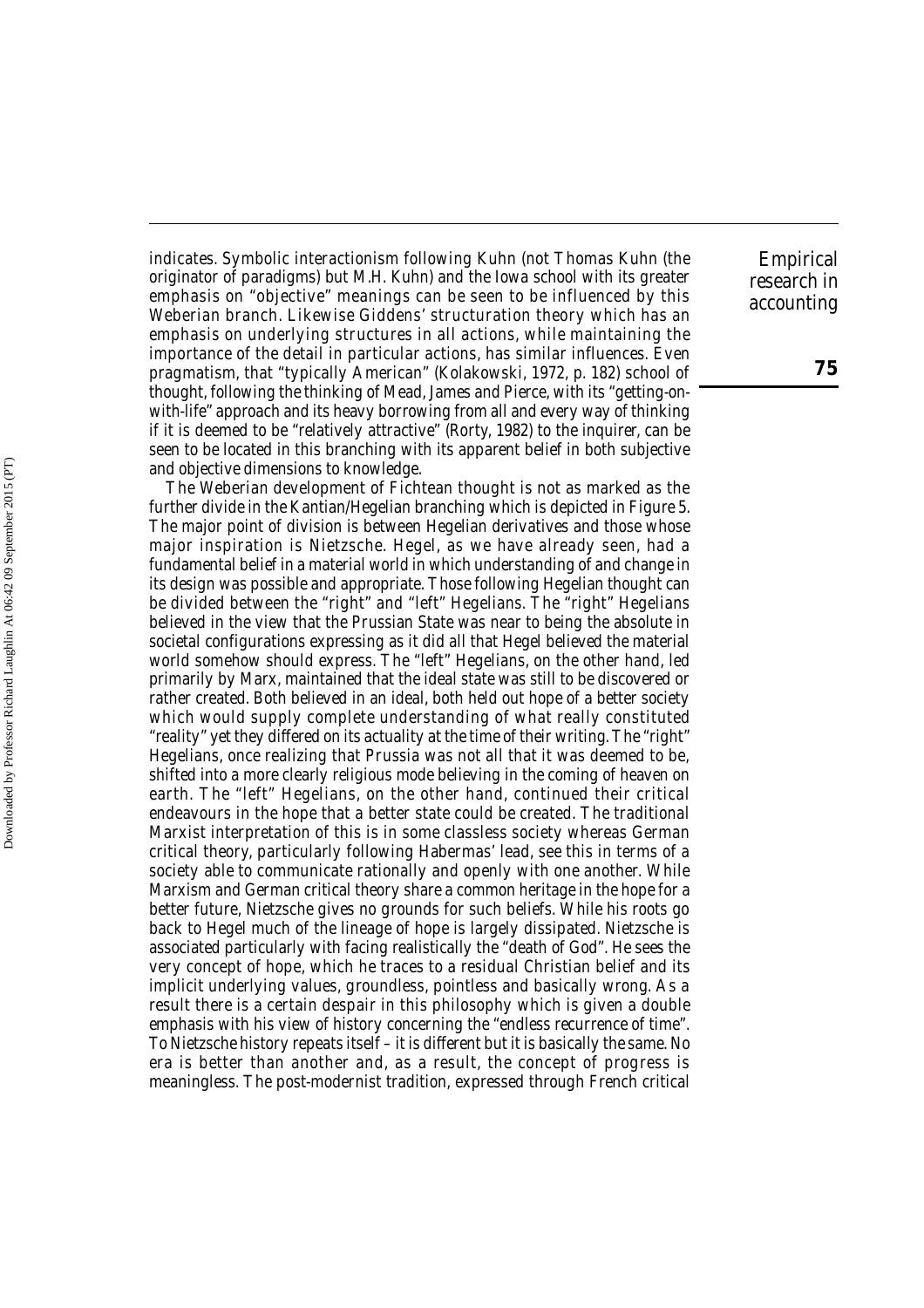theory encapsulated in work by notable thinkers such as Foucault, Derrida and Lyotard, follows Nietzschean thought with its abandonment of concepts such as hope, a better state or similar values and concerns.

While the above cannot claim to be anything other than a general and incomplete picture of centuries of thought it hopefully provides a thumbnail sketch to note the common family roots behind seemingly diverse contemporary approaches.

It also helps to provide a clearer rationale for why the different approaches are positioned as they are in Figure 2 in terms of different perspectives on theory, methodology and change. Thus the Comtean derivatives are all located in the "high" theory and methodology domains with a "low" change emphasis. This is not surprising given their collective assumptions of a material world which exists distinct from the observer, which has definable patterns which can be discovered through formal and defined investigatory methods. The "low" change emphasis is because of the value-laden nature of this critique which is not part of scientific discovery and hence is purposefully excluded. The Kantian/Fichtean alternatives, on the other hand, are located at the "low" end of both the theory and methodology continuums but again with a "low" change emphasis. Again this is not surprising given an appreciation of Fichtean thought which emphasizes the subjective nature of interpretation which, at the far extreme, denies the very existence of a material world distinct from the observer. Because of this highly subjectivist emphasis the possibility for critique of alternative interpretations and thus the demand for change is naturally blunted. The Kantian/Hegelian alternatives, on the other hand, are sandwiched between these two extremes and have varying "high" to "medium" levels of prior theorization in their nature and "low" to "medium" theory-led methodological underpinning. With regard to the change emphasis it is interesting to note that the complete range of "high", "medium" and "low" are in operation for the three alternatives. Traditional Marxism has a "high" change emphasis being highly critical of the status quo. German critical theory has a more moderate, "medium", attitude to change whereas French critical theory has a "low" critical emphasis of the status quo. The latter may seem surprising, in some ways, due to the Hegelian influence in this school of thought. However, the Nietzschean roots have a tendency to shift the change emphasis into the "low" end of the continuum. While there is clearly a level of critique in this school of thought with its underlying emphasis that each historical period is no better, only different, from any previous era the urgency for change is removed through this underlying belief. Put simply what is the point in changing the status quo when, using Foucauldian logic and language, all that is happening is that one "disciplinary power" network is being exchanged for another? It is this underlying philosophy which makes this school of thought inevitably "low" in its emphasis for change in the status quo.

These three clusters, therefore, demonstrate an increasing diversity of perspective. The Comtean alternatives are tightly clustered together in the top

AAAJ 8,1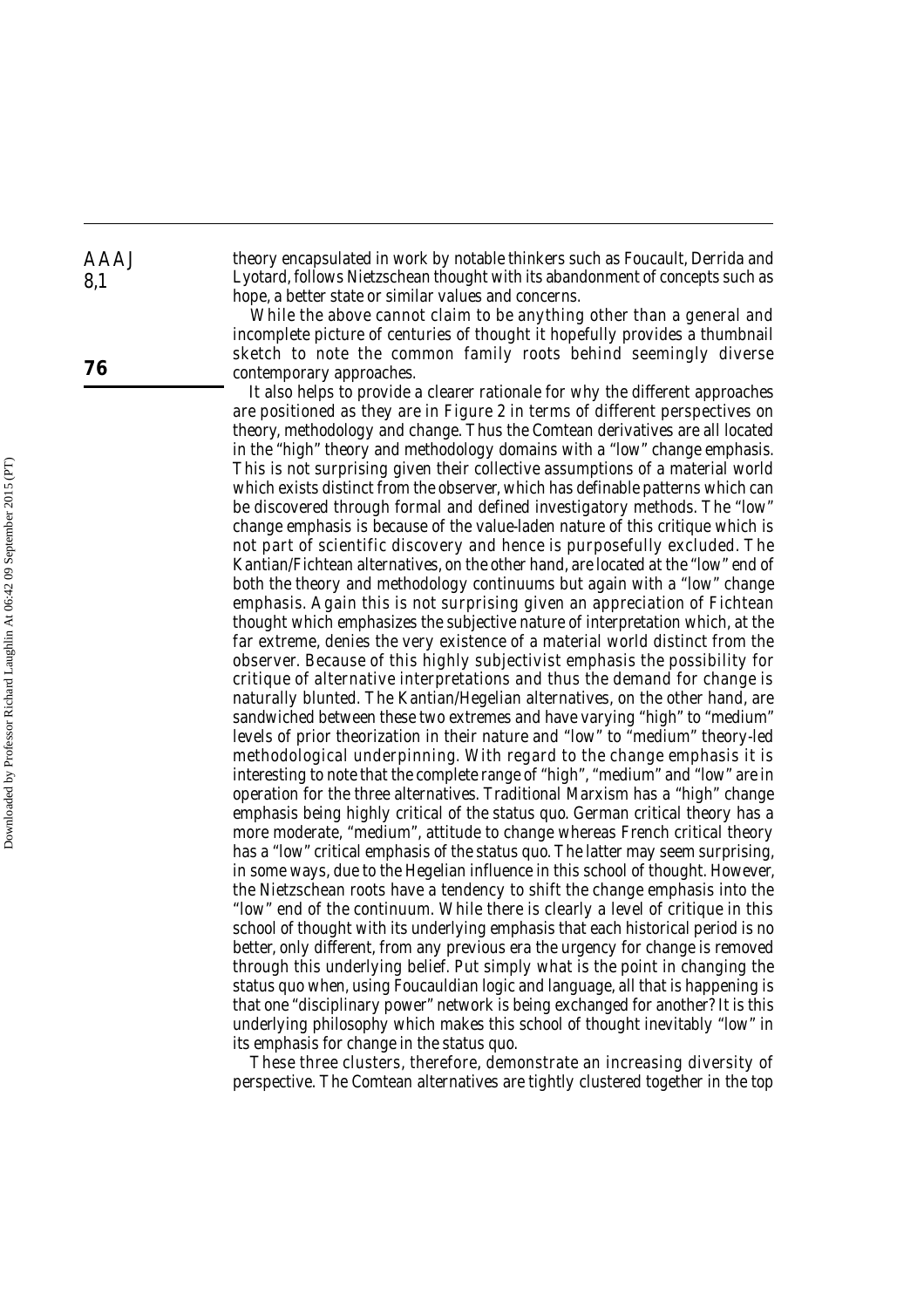cell of Figure 2 with a common "low" emphasis on change. The Kantian/ Fichteans straddle three cells of Figure 2 but all have a common "low" emphasis on change. The Kantian/Hegelians also straddle three cells in Figure 2 but have distinct differences in their respective attitudes to change with the full range in operation among the three approaches.

#### **An argument for "middle-range" thinking**

Before proceeding it is important to stress that the following is an example of a possible design of an argument in support of a particular position on the choice dimensions depicted in Figure 1 and on the actual schools of thought highlighted in Figure 2. It is offered as a "for instance", albeit one which the author finds convincing. While inevitably it is offered to the reader in the hope that it has persuasive power this is not its major purpose. Like all arguments it is contestable as to its logic and susceptibility to rival arguments. This is entirely accepted and acceptable. The primary purpose of the following is, however, not to convince but to use this process to remind all would-be accounting researchers that they too need to argue the merits of their chosen perspective, to defend their position and be equally prepared to be contradicted.

The location of the schools of thought in Figure 2 in relation to the dimensions of theory, methodology and change suggests an inevitable partiality in understanding. There are no comprehensive approaches to understanding the empirical world. This is well understood by the approaches coming from Kantian origins. However, those of Comtean thought are less convinced of this relativity in the understanding process. With their unquestioning amalgamation of the rationalists' and empiricists' traditions they also readily transferred the belief in absolute truth which was so much a part of the former schools of thought. What is clear from multiple critiques of this claim to absolute truth (see for instance Bernstein, 1979, 1983, and Habermas, 1978, for typical examples) is that it is untenable. Despite the claim to the contrary and the continuing public esteem given to these schools of thought they do not generate some absolute and complete picture of reality. The insights generated through these Comtean derivatives are as partial and incomplete as any of the other more "subjective" approaches. What is still surprising, as an aside, is the continuing esteem given to these approaches which may not be unconnected with our human desire for certainty and a fascination with something which makes claims to absolute truth. However, this is something for the sociologists of knowledge to consider and will not be pursued further in this article.

Choices are contestable, as are the criteria which drive them, with possibly the most vulnerable being either the criterion that appeals to accuracy of representation or the choice which unquestioningly tries to amalgamate all approaches. The notion of representation of reality is highly problematic. In the thinking of both Fichte and Nietzsche, as we have already seen, the very concept of representation is uncertain, because of its ontological assumption of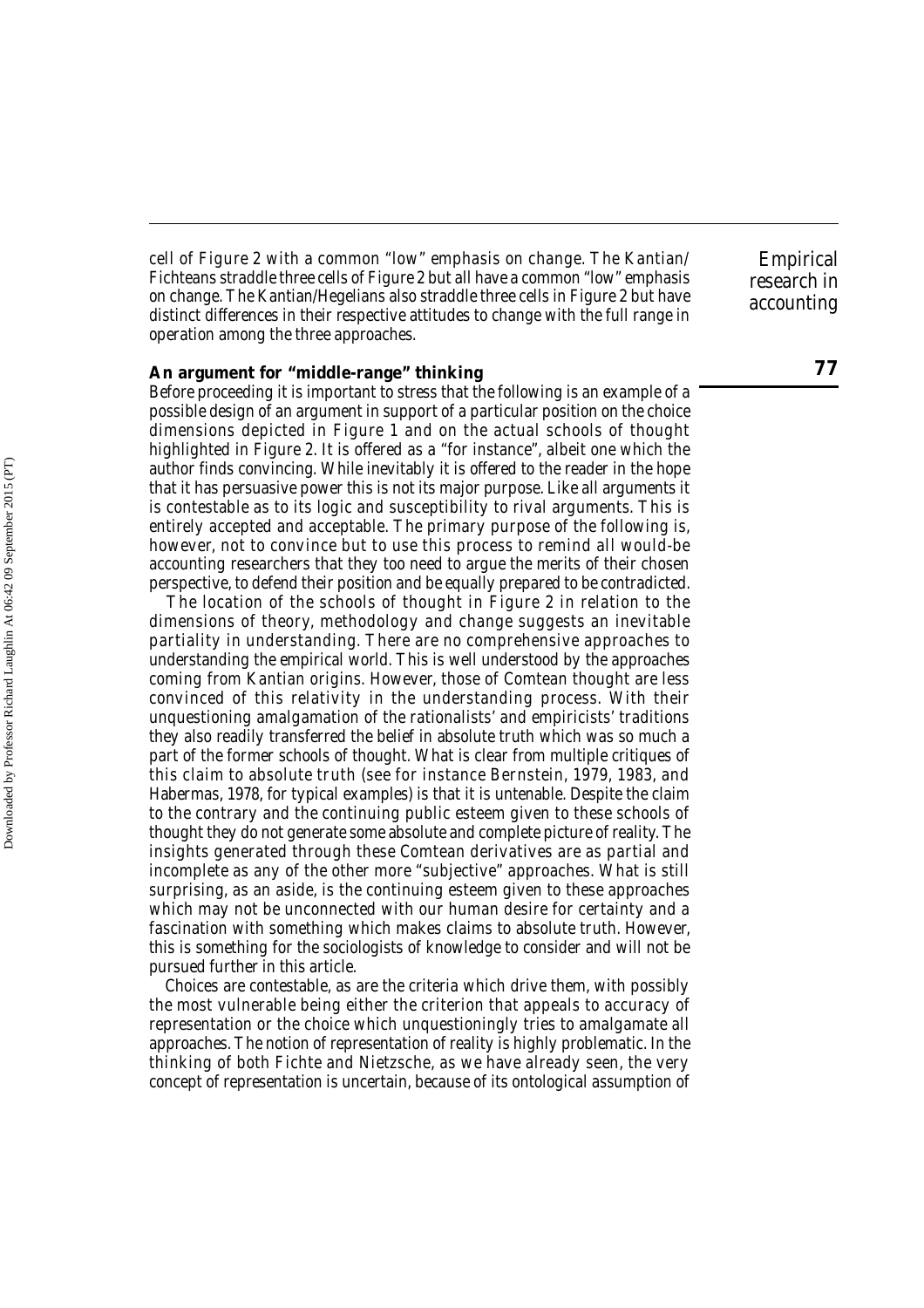AAAJ 8,1

**78**

an independent existence of reality distinct from observers' projections, making it a dubious basis for choice. To use this as a choice criterion is, in fact, a privileging of Comtean and certain Hegelian alternatives which pride themselves on their representational accuracy. An alternative criterion for choice is not to have to make a choice at all but rather call for a simple amalgamation of all the alternatives. This too, however, is not a satisfactory solution to the choice problem due to the mutually exclusive nature of these alternatives. The very existence of the great divides in the schools of thought depicted in the previous section suggests such a simple amalgamation is not possible. This is not to say that a range of scholars have not tried to achieve this. Notable among these have been Weber and more recently Giddens, yet a closer look at either of these specific approaches suggests some subtle rejection of key concerns (see, for instance, Bernstein's, 1986 interesting critique of Giddens' claim to be critical of the status quo in this regard). Thus, arguably, neither of these routes provides an easy or obvious solution to the problem of choice.

While any criterion is bound to be problematic the following suggests the need for a discursive argument for a particular position on the three continuums (which will lead to focusing on one of the many alternative approaches that are available) as the way forward if a researcher does want to defend his/her position and convince others in the academic community of its worth. At one level this privileges Habermasian critical theory, which is built on the creative power of language and discourse (cf. Habermas, 1984, 1987). However, support for this approach is not dependent on requiring the reader to adopt Habermasian critical theory. Justification for this approach to choice is because of the nature of discourse and argument which is a foundational human characteristic. What distinguishes human beings from all other animate and inanimate forms is our sophisticated ability to communicate with one another through the spoken and written word. This is not to say that as human beings we have distinct non-verbal skills and abilities which we use extensively in communication but simply that our ability to talk, discuss and argue with one another is a basic and very important human trait and one which we should, and do, use extensively in making important choices in our lives and justifying them to others. It is this fundamental ability and necessity to use language to make public what we are doing and why we are doing it and, where we need to convince, also to use argumentation in this process, that justifies the use of discursive processes as a criterion for the choice process.

The following, therefore, presents an argument for what can be loosely referred to as "middle-range" thinking. It is "middle-range" since it argues a case for taking a mid-point on each of the three continuums (theory, methodology and change).

Before embarking on this argument it is important to note the intended distance between the originator of "middle-range" thinking and the one propounded below. Because Robert Merton's three editions of *Social Theory and Social Structure* (1949, 1957, 1968) have had such a seminal position in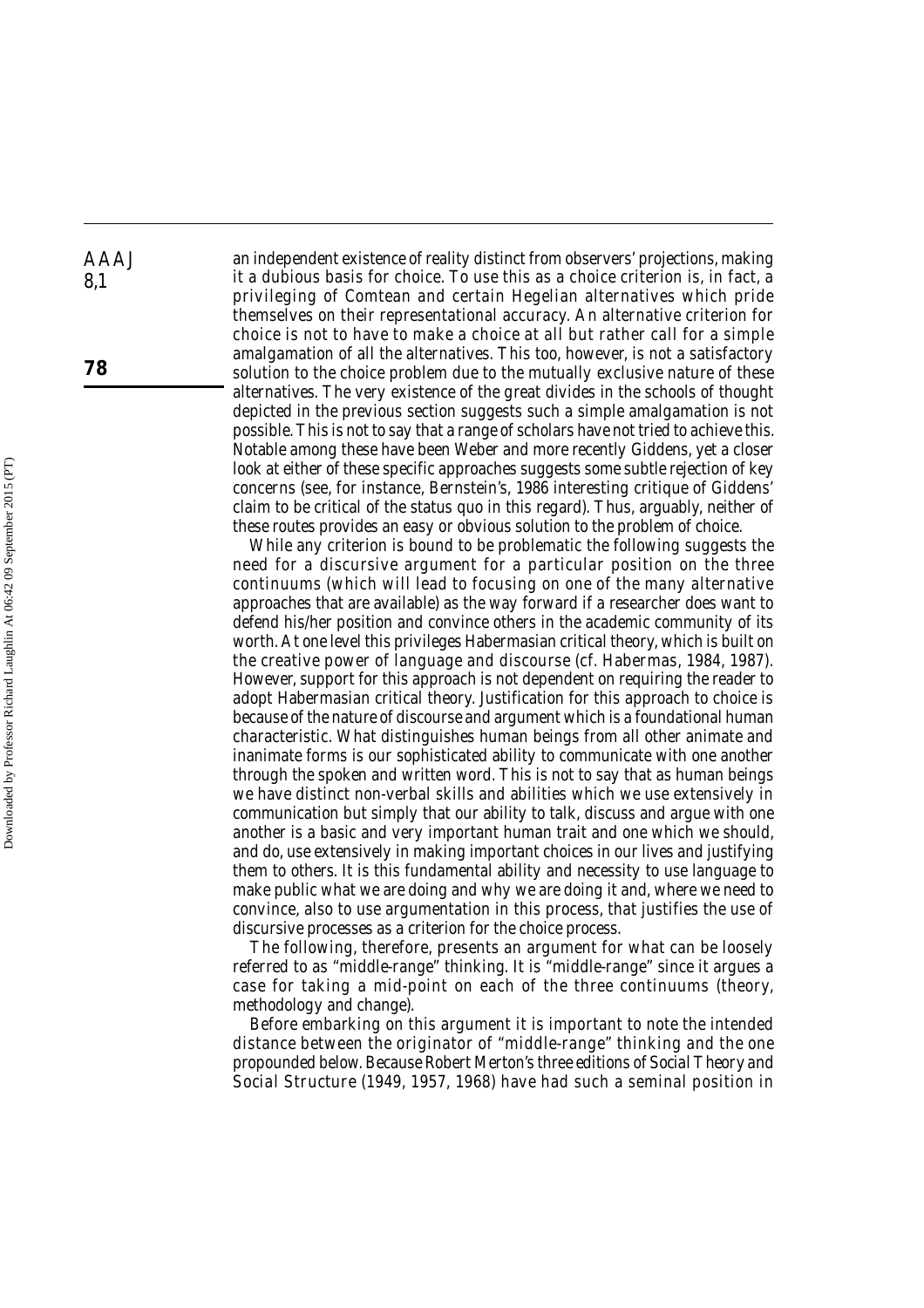functionalist thought, and with the increasing dominance of "middle-range" thinking in this work, it is easy to make a one-to-one relationship to the approach being argued below. This is not the case, however. Merton's "middlerange" thinking was not taking a "medium" approach to theory, methodology and change in the way suggested in this article. Rather he was concerned that the grand, primarily Parsonian, theories of social behaviour were failing to provide the intended generalizations required. His alternative was to undertake more modest theorizing in the first instance in the hope that these limited discoveries would then lead to grand theories that both he and Parsons, to name but two, desired. As Merton (1968, pp. 52-3) makes plain:

I believe – and beliefs are notoriously subject to error – that theories of the middle range hold the largest promise, *provided that* the search for them is coupled with a pervasive concern with consolidating special theories into more general sets of concepts and mutually consistent propositions. Even so we must adopt the provisional outlook of our big brothers and of Tennyson: "Our little systems have their day; They have their day and cease to be" (emphasis in the original).

Merton's "middle-range" thinking refers more to an initial limitation of the social focus for the discovery process, *not* to the nature of theory, methodology and change. It uses "high" levels of theory and methodology with minimal change concern on a limited social concern with the hope that a grand, general theory for all action and activity can be discovered in due course from the insights forthcoming. The "middle range" that is referred to below has no faith in the development of such a general theory. Put simply the "middle range" of this article maintains that there can only ever be "skeletal" theories in social phenomena – the hope for a grand theory, similar to Parsonian thought, is wistful and incorrect quasi-scientific thinking of a highly questionable nature. But this is only one of the areas of difference – the "middle-range" thinking in this article also differs to Merton's emphasis on methodology (with its desire finally, although maybe not immediately, to adopt highly theoretical methods for investigation) and change (with its purposeful distance from getting involved in any value judgements about what is being investigated) dimensions as well. In sum the following "middle range" is markedly different from Merton's "middle range" and should not be confused with it.

As a start to arguing a case for "middle-range" thinking it is important to appreciate the fundamental nature of this approach in comparison with other perspectives. In this respect Table I provides an overview of the characteristics of "middle-range" thinking in relation to the two approaches from which it differs most and yet also draws most extensively from. These are approaches which occupy the top-left and bottom-right cells of Figure 2. These contain the Comtean approaches and the most subjective of the Kantian/Fichtean alternatives. They are polar opposites and share no common boundaries as Figure 2 indicates. "Middle-range" thinking, however, is linked to both albeit only by corner connections, indicating that it draws from both of these dominant ways of thinking yet is distinct and separate.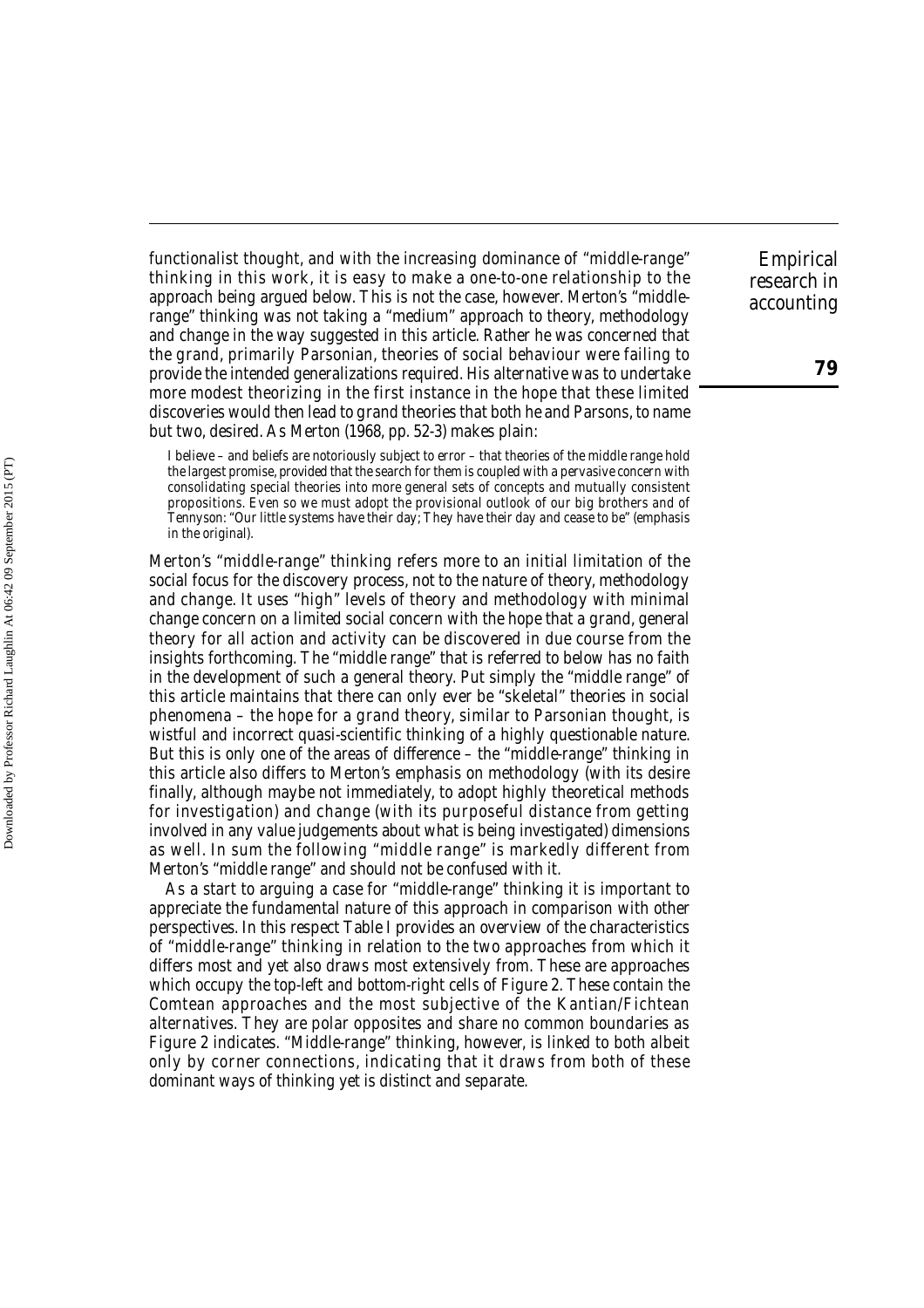| AAAJ<br>8,1                                              |                                                      | High/high<br>low <sup>a</sup>                                                                                  | Medium/medium<br>medium <sup>a</sup>                                                               | Low/low<br>low <sup>a</sup>                                                         |  |
|----------------------------------------------------------|------------------------------------------------------|----------------------------------------------------------------------------------------------------------------|----------------------------------------------------------------------------------------------------|-------------------------------------------------------------------------------------|--|
|                                                          | Theory characteristics                               |                                                                                                                |                                                                                                    |                                                                                     |  |
| 80                                                       | Ontological<br>belief                                | Generalizable world<br>waiting to be discovered                                                                | "Skeletal"<br>generalizations<br>possible                                                          | Generalizations<br>may not be there<br>to be discovered                             |  |
|                                                          | Role of theory                                       | Definable theory with<br>hypotheses to test                                                                    | "Skeletal" theory<br>with some broad<br>understanding of<br>relationships                          | Ill-defined theory -<br>no prior hypotheses                                         |  |
|                                                          | Methodology characteristics                          |                                                                                                                |                                                                                                    |                                                                                     |  |
|                                                          | Role of observer<br>and human<br>nature belief       | Observer independent<br>and irrelevant                                                                         | Observer important<br>and always part of the<br>process of discovery                               | Observer important<br>and always part of<br>the process of<br>discovery             |  |
|                                                          | Nature of<br>method                                  | Structured, quantitative<br>method                                                                             | Definable approach but<br>subject to refinement<br>in actual situations,<br>invariably qualitative | Unstructured.<br>ill-defined.<br>qualitative approach                               |  |
|                                                          | Data sought                                          | Cross-sectional data<br>used usually at one point<br>in time and selectively<br>gathered tied to<br>hypotheses | Longitudinal, case-<br>study based. Heavily<br>descriptive but also<br>analytical                  | Longitudinal, case-<br>study based. Heavily<br>descriptive                          |  |
|                                                          | Conclusions<br>derived                               | Tight conclusions about<br>findings                                                                            | Reasonably conclusive<br>tied to "skeletal" theory<br>and empirical richness                       | Ill-defined and<br>inconclusive<br>conclusions but<br>empirically rich in<br>detail |  |
|                                                          | Validity criteria                                    | Statistical inference                                                                                          | Meanings:<br>researchers +<br>researched                                                           | Meanings:<br>researched                                                             |  |
|                                                          | Change characteristics                               |                                                                                                                |                                                                                                    |                                                                                     |  |
|                                                          |                                                      | Low<br>emphasis on changing<br>status quo                                                                      | Medium<br>emphasis open to<br>radical change and                                                   | Low<br>emphasis on<br>changing                                                      |  |
| Table I.<br>Some key                                     |                                                      |                                                                                                                | maintenance of<br>status quo                                                                       | status quo                                                                          |  |
| characteristics of the<br>dominant schools of<br>thought | <sup>a</sup> Theory, methodology and change ordering |                                                                                                                |                                                                                                    |                                                                                     |  |

It is not intended in the following to go through each of the descriptive elements in Table I in detail but rather to describe in broad terms the characteristics of these cells on the diagonal of Figure 2.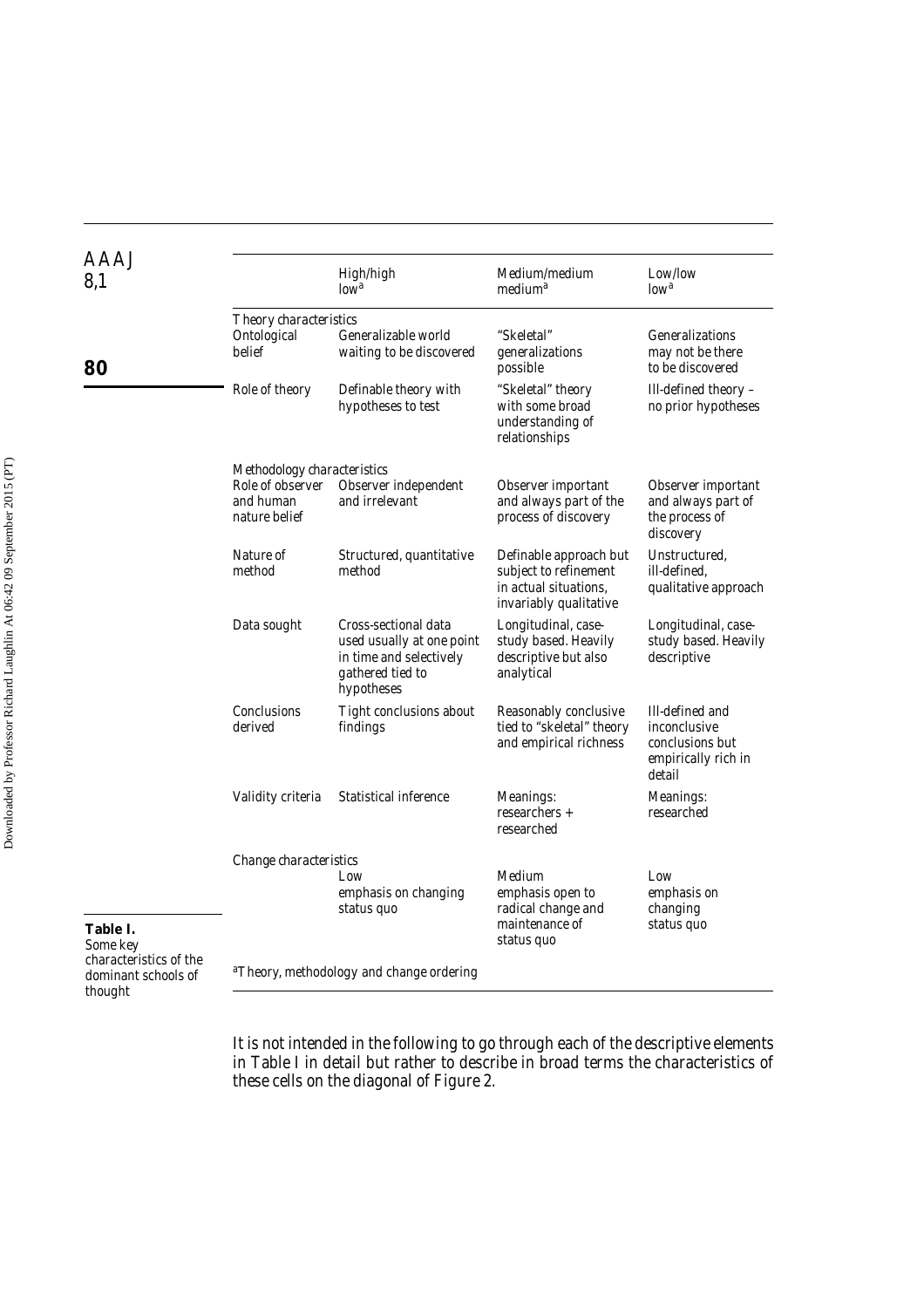The high/high/low combination (of theory, methodology and change respectively) is the archetypal model of scientific endeavour assuming a material world, which exists distinct from the perception of users, and which has generalities and patterns waiting to be discovered. To further this discovery process, however, requires the use of theoretically defined and definable methods of observation. Its theoretical logic naturally precludes anything which may lead to some judgement about the worth or otherwise of the observations, hence critique and change are purposefully excluded from what constitutes legitimate enquiry. This is the desired state of Merton's "middlerange" theories even though he may advocate temporary location in other areas in the matrix as a vehicle to arrive at this position.

The low/low/low combination is the exact opposite of the above on theory and methodology yet shares a common attitude concerning change yet for different reasons. At the far extreme of this perspective, reality, distinct from our human perceptions and projections, does not exist. While this is an extreme position for all those sharing this viewpoint, generalizations are not assumed to exist and be waiting to be discovered. Equally, methods of enquiry need to be uncluttered from theoretical definition on the grounds of the potential damage they may do to the perceptual process. While those of a more scientific persuasion share a common disregard for critique and change it is not for the same reason. Values and personal views are important to Fichteans yet because there is always a mixture between reality and our projections of reality, which on occasions are one and the same, there is no natural mechanism for a critique of interpretations.

The medium/medium/medium approach, on the other hand, takes aspects of the above approaches on the theory and methodology dimensions while taking a less dismissive perspective on critique and change. This approach recognizes a material reality distinct from our interpretations while at the same time does not dismiss the inevitable perceptive bias in models of understanding. It also recognizes that generalizations about reality are possible, even though not guaranteed to exist, yet maintains that these will always be "skeletal" requiring empirical detail to make them meaningful. To the Comteans, variety in the empirical detail is irrelevant and can be encompassed in and through the theoretical terms of the emerging general theory. However, to the "middlerange" thinkers the empirical detail is of vital importance. It complements and completes the "skeletal" theory. It may, on occasions, enrich the "skeleton" since it is from empirical investigation that the "skeletal theory" is derived. However, expansion of the "skeleton", once discovered, is not guaranteed. In fact, it is assumed that the empirical detail will always be of importance to make the "skeleton" complete in particular contexts. The "skeleton" metaphor is intended to paint a picture of incompleteness yet also reasonable stability. It is also intended to register the point that the metaphorical "flesh", "sinews", "psychological make-up" etc. are important additions leading to definable and important differences in the make-up of the resulting "whole being". Just as the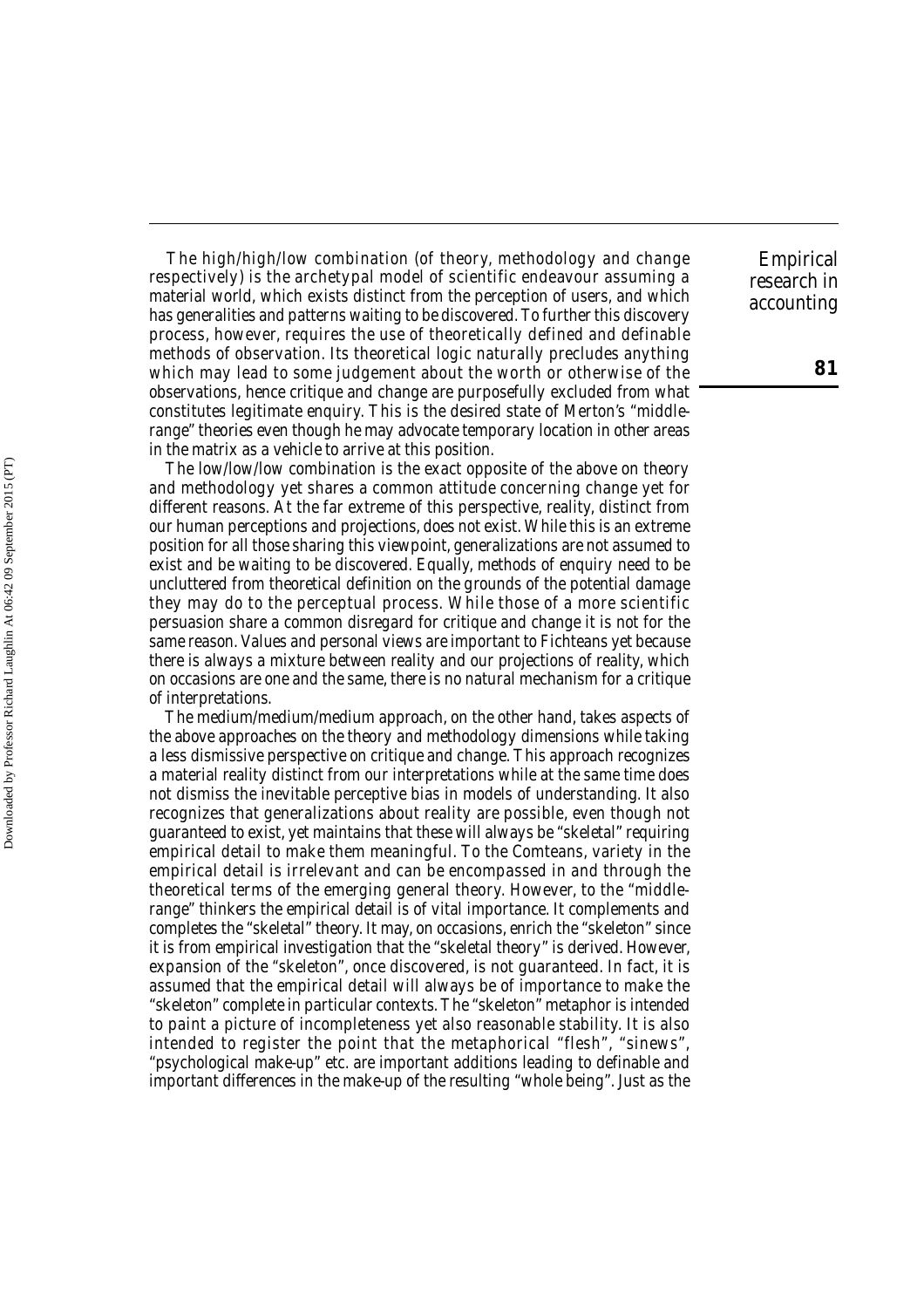AAAJ 8,1

**82**

skeleton remains unchanging yet incomplete to encapsulate the nature of human beings, so a "skeletal" theory may also be similarly unchanging (being the extreme of legitimate generality) and always require the diverse empirical "flesh" to arrive at meaningful "whole beings". Similar logic applies to "middlerange" thinking with regard to methodology. In this context the theoretically defined nature of the methods of observation are not abandoned but are designed in such a way as to preserve the accepted subjective variety in perceptual powers. Again the intention is to design a methodology which sets "skeletal" rules for processes of discovery which still allows for variety and diversity in observational practice. Finally the medium position on change keeps open the possibility that in certain circumstances critique and ultimate change are important but not in other situations. This more conditional approach to critique and change is clearly more complex than either the deliberate exclusion as with the Comteans or the ontological necessity for exclusion as with the Fichteans. It requires a deliberate and deliberated evaluatory policy to decide when critique and change are appropriate.

With this background, to not only "middle-range" thinking but to the dominant alternatives from which it differs yet draws, the following presents a case under the three areas of concerns (theory, methodology and change) for the middle ground. This will be conducted, not in the abstract, but in relation to specific aspects of empirical research in accounting.

It is important to stress again that the following can be nothing more than *an* argument which the reader may not find convincing. Thus, for instance, the language of "strengths" and "weaknesses" is not claimed in some absolute sense but is inevitably value-laden. However, these categories are presented in the context of the implications that particular stances on theory, methodology and change have for our comprehension of accounting within organizations and society.

From a theoretical perspective the "medium" position is arguably a more realistic depiction of the social and technical nature of accounting systems design. As is now well recognized, in both the "economics" and "behavioural" wings of accounting research, accounting practices are not some technical, context-free phenomenon. Few theorists would argue against the importance of depicting this context as part of any theory of accounting. However, to adopt a "high" theoretical emphasis means that this context is understood, clear, uniform and generalizable making the actual detail of insignificant importance. Thus a "high" level theory of accounting can be likened to any other scientific theory. As with, say, a theory of gravity, where it does not matter whether it is an apple or person or other object that is falling to the ground, since all differences can be expressed through the theoretical categories of weight and volume, so a "high" level theory in accounting becomes equally uninterested in any tangible differences, *per se*, that may exist in accounting systems. All differences are assumed away through definable theoretical categories. On the other hand, to give a "low" emphasis to prior theorization, suggests that each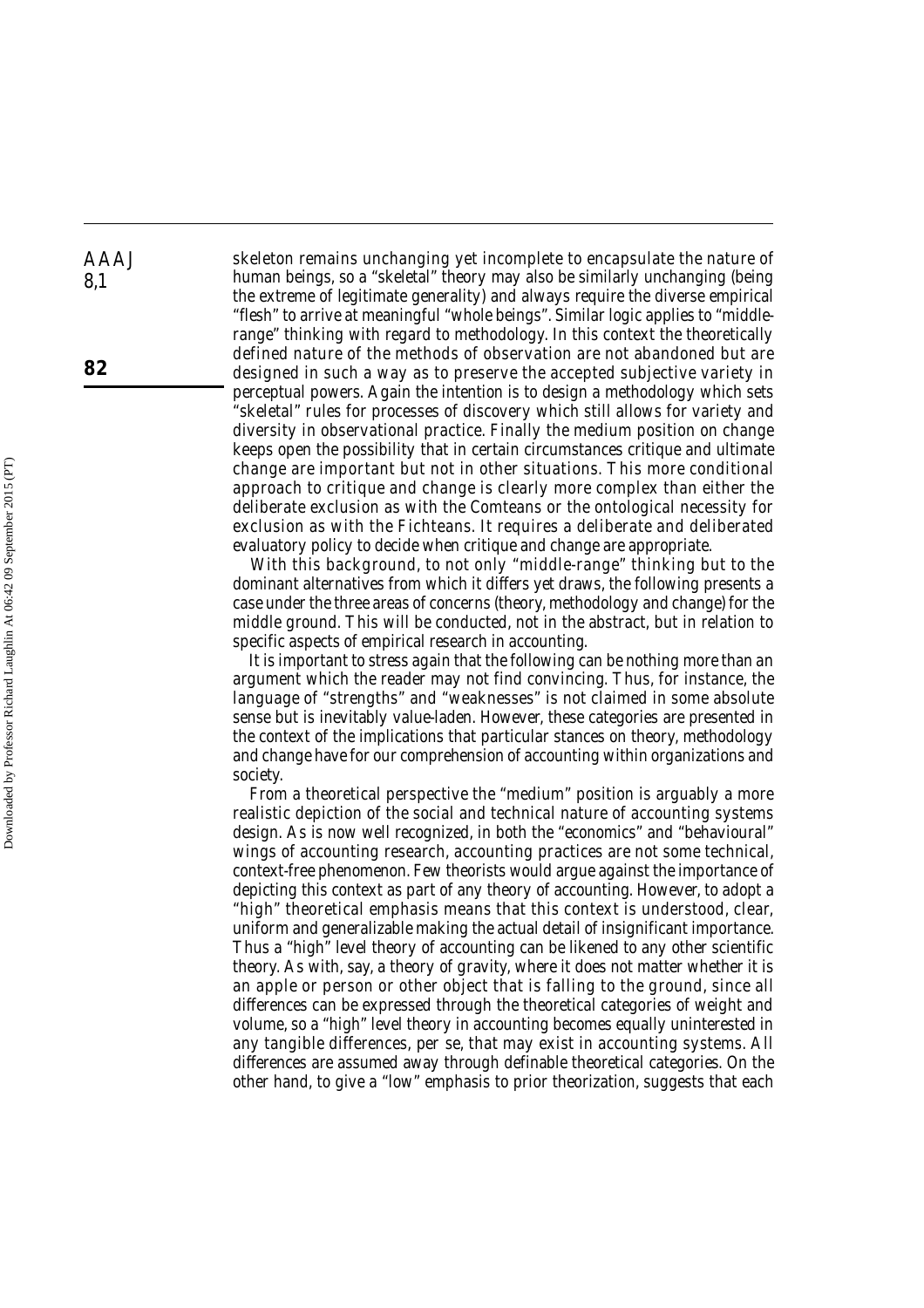system is separate and separable from another with all detail, in every situation, being of equal, unique importance. In this situation no learning is possible or appropriate. All contextual variables are unique and separate and generalizable only to the accounting system being explored. It becomes invariably impossible to reduce all contextual diversity into theoretical categories leaving the richness of the picture to be portrayed largely "as it is" without theoretical refinement.

In the accounting context it can be argued that both schools of thought have strengths but also severe weaknesses with the former being preserved, admittedly with some refinement, in the "medium" ground. Accounting theory will never be like a theory of gravity. Accounting is a social practice conducted by diverse social actors. To claim that it has generalizable, theoretical characteristics similar to gravity is a proposition where there has to be some considerable leap of faith. The continuation of the belief "as if" these generalizations exist clearly leads to a considerable complexity-reduction process which becomes questionable in the extreme. The attempt to learn from across a range of diverse specific instances in a rigorous manner, however, is the great strength of this way of thinking. On the other hand it is the inability to learn from other situations for those adopting a "low" prior theorization perspective which is the great weakness of this position. The necessity constantly to "rediscover the wheel" and to claim everything as important and vital, which is so much a part of this perspective, takes, as given, that *everything* is independent, unique and original. Intuitively this seems to be a gross denial of any commonality which even at the social level arguably exists. The great strength of this position, however, is its respect for the detail of actual situations. Instead of arguing away diversity, through theoretical categories, the "low" prior theorization position respects the detail that is there. This respect for detail but also the possibility of learning from other situations through theoretical insights, which is the strength of the "high" position, are preserved in the "medium" perspective on theory. Its design and use of "skeletal" theories, which cannot stand on their own but need empirical "flesh" to make them meaningful and complete, is a way to preserve both the strengths of the "high" and "low" perspectives while avoiding their respective weaknesses.

From a methodological perspective the medium position again preserves the strengths of both the "high" and "low" positions while avoiding the weaknesses of both. The weakness of the "high" perspective on methodology is its inevitably tight theoretical definition of its "way of seeing". This may be appropriate where the theory being tested is clear and unambiguous and requires a sophisticated "set of spectacles" to see what needs to be seen. If this is not the case, which, as argued above, is the situation in accounting, then there is a danger that using this highly specific mechanism for viewing the empirical world ends up defining the nature of that world according to its limited perceptual categories. Although this is a weakness where the theory being tested is far from unambiguous, the strength of the "high" perspective on methodology is its need to make public the perceptual process adopted. It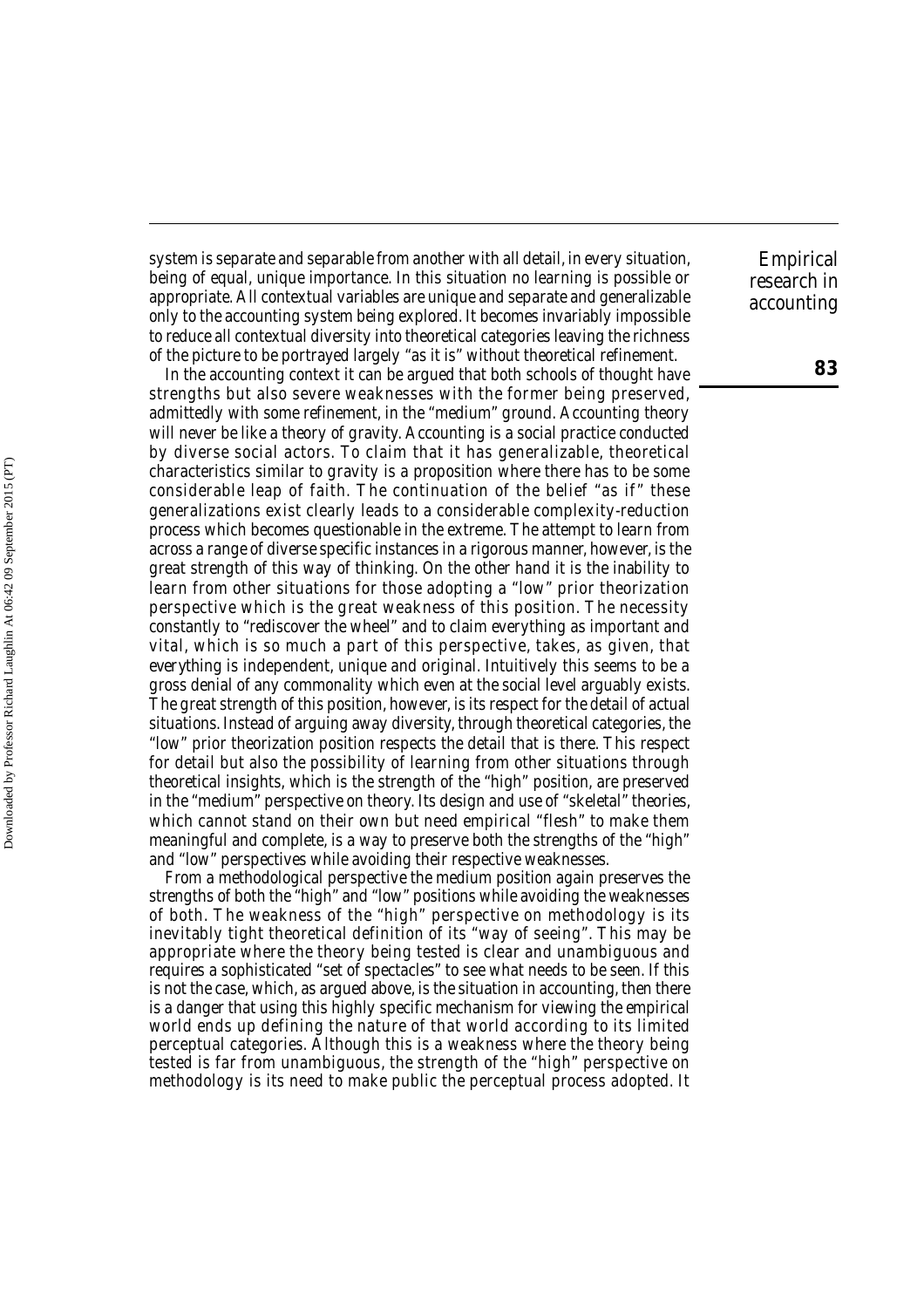makes plain to all concerning the design of the "set of spectacles". It is this lack of clarity which is at the heart of the weakness at the "low" end of the methodology continuum. Here it is assumed that it is better to be "natural" and uncluttered theoretically in defining the nature of the "way of seeing". This is deemed to allow greater openness in the discovery process, which clearly is the major strength of this position, yet it also creates a closed picture concerning the rules which are being used in the perception process. It is this latter aspect, coupled with an inevitable variety and uncertainty in the perceptual process, if one assumes, following Kant, that our perceptual powers are far from uniform, that are the weaknesses of this position. In the "medium" position, however, the perceptual rules are made public and clear, but their nature is "skeletal", encouraging and allowing flexibility and diversity in the discovery process. In this way it is part-constrained and part-free which again is a combination of the strengths of both approaches while avoiding the weaknesses of both.

With regard to the "change" continuum the argument for the "medium" position is because of its greater balance in its attitude to the status quo. The argument for "high" levels of change assumes that everything is basically in need of change. Nothing is satisfactory or acceptable or worthy of preservation. At the "low" end of the change continuum everything is satisfactory and in need of preservation. There is nothing wrong with anything. Both positions are arguably untenable and very extreme. Again the "medium" position holds open the possibility that the status quo should continue while also keeping open that change is required. This more balanced perspective, which neither argues that everything is right nor that it is wrong, calls for a rather more sophisticated model of change to make this judgement. It is this change model which is central to this "medium" position on the change dimension.

In terms of actual social science approaches that reflect this medium perspective on theory, methodology and change only German critical theory seems to satisfy this demand as depicted in Figure 2. In fact it is probably unfair to say that all German critical theory possesses these medium tendencies. As Held (1980) perceptively indicates, critical theory is a diverse body of thought centred on four key characters – Horkheimer, Adorno, Marcuse and latterly Habermas. There is great diversity of thought in these four proponents and while it is probably fair to register them all as "middle-range" thinkers the first three lean rather more heavily towards a Marxist position (which in Figure 2 is "high" on the theory and change continuums and "low" on the methodology continuum). Habermas, on the other hand, with his complex theoretical and methodological model (which is well-summarized in his two major works (Habermas, 1984, 1987)) provides the most complete example of "middle-range" thinking to empirical research in not only accounting but also other social dimensions. It has a more balanced approach to the social world maintaining that current configurations are not all inappropriate with the supply of various models (primarily through his thesis on "inner colonization of the lifeworld") to allow some judgements on this issue to be made. Already the literature in the accounting area is starting to use and adapt Habermas' insights in empirical research in accounting (cf. Arrington and Puxty, 1991; Broadbent and

AAAJ 8,1

**84**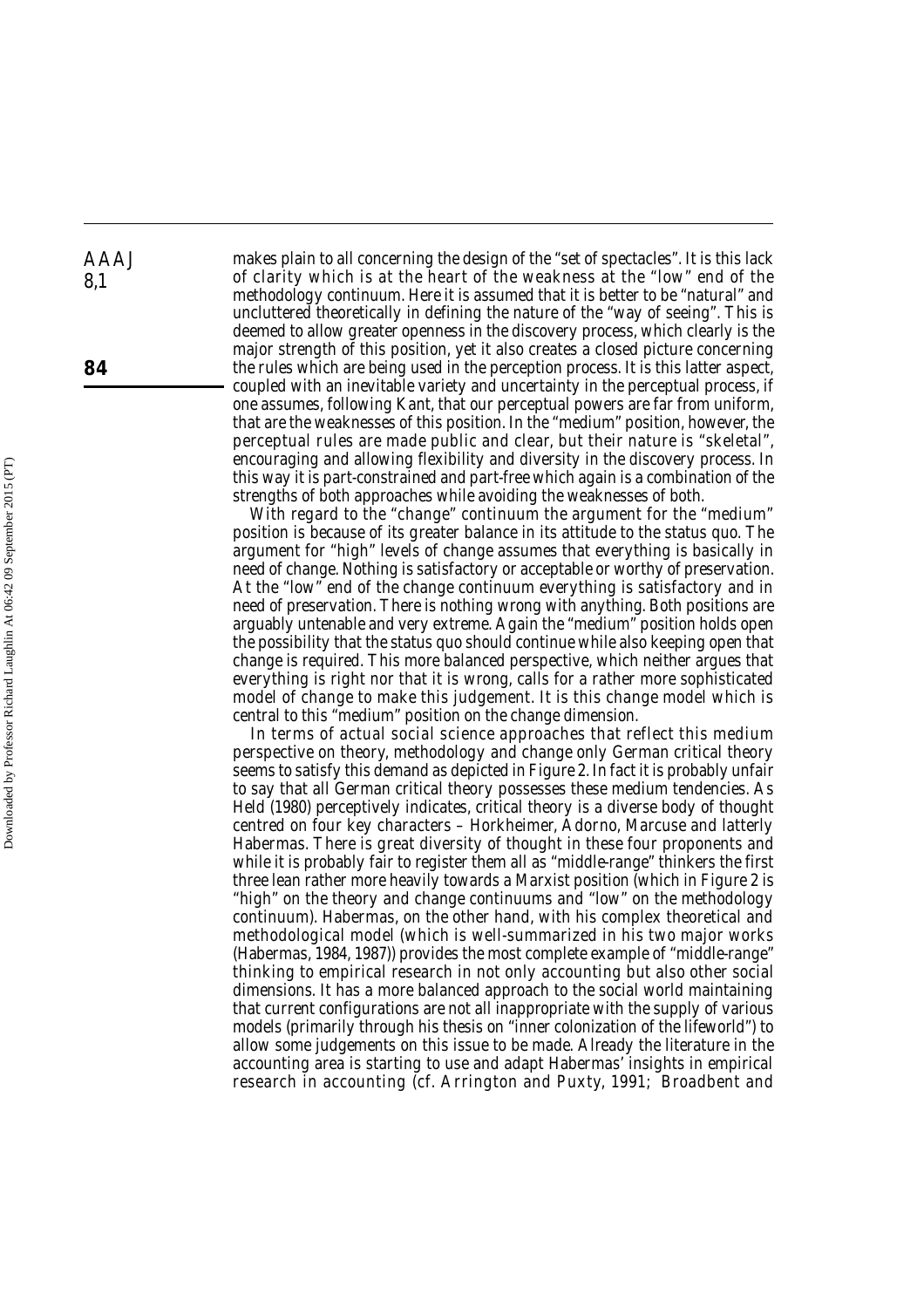Laughlin, 1994; Broadbent *et al.,* 1991; Dillard, 1991; Laughlin, 1987; Laughlin and Broadbent, 1993; Power and Laughlin, 1992, 1995) but this literature has only scratched the surface of this important endeavour.

#### **A concluding thought**

It would be wrong to claim that the above argument for "middle-range" thinking and its support for German critical theory, in the Habermasian tradition, as a way forward for empirical research in accounting, is not heavily value-laden and biased. Like all arguments it is intended to provoke counterpoints and disagreement. The author welcomes such a debate. Overall this article is intended to encourage not only the debate concerning this particular position but also all approaches that each and every researcher adopts. If this article has done nothing else than to raise the important point that undertaking any empirical study of accounting is adopting a perspective on theory, methodology and change, which is contestable and needs to be defended, then it has achieved a great deal.

#### **References**

- Armstrong, P. (1987), "The rise of accounting controls in British capitalist enterprises", *[Accounting, Organizations and Society,](http://www.emeraldinsight.com/action/showLinks?crossref=10.1016%2F0361-3682%2887%2990029-8&isi=A1987K850500002)* Vol. 12 No. 5, pp. 415-36.
- Armstrong, P. (1994), "The influence of Michel Foucault on accounting research", *[Critical](http://www.emeraldinsight.com/action/showLinks?crossref=10.1006%2Fcpac.1994.1003) [Perspectives on Accounting,](http://www.emeraldinsight.com/action/showLinks?crossref=10.1006%2Fcpac.1994.1003)* Vol. 5 No. 1, pp. 25-55*.*
- Arrington, C.E. and Francis, J.R. (1989), "Letting the chat out of the bag: deconstruction, privilege and accounting research", *[Accounting, Organizations and Society](http://www.emeraldinsight.com/action/showLinks?crossref=10.1016%2F0361-3682%2889%2990030-5&isi=A1989R840700001)*, Vol. 14 Nos. 1/2, pp. 1-28.
- Arrington, C.E. and Puxty, A.G. (1991), "Accounting, interests and rationality: a communicative relation", *[Critical Perspectives on Accounting](http://www.emeraldinsight.com/action/showLinks?crossref=10.1016%2F1045-2354%2891%2990018-9)*, Vol. 2 No. 1, pp. 31-58.
- Bernstein, R.J. (1979), *The Restructuring of Social and Political Theory*, Methuen, London.
- Bernstein, R.J. (1983), *Beyond Objectivism and Relativism*, Basil Blackwell, Oxford.
- Bernstein, R.J. (1986), "Structuration as critical theory", *Praxis International,* Vol. 6 No. 2, pp. 235- 49.
- Berry, A.J., Capps, T., Cooper, D., Ferguson, P., Hopper, T. and Lowe, E.A. (1985), "Management control in an area of the NCB: rationales of accounting practices in a public enterprise", *[Accounting, Organizations and Society,](http://www.emeraldinsight.com/action/showLinks?crossref=10.1016%2F0361-3682%2885%2990028-5&isi=A1985ADJ9400001)* Vol. 10 No. 1, pp. 3-28.
- Broadbent, J. and Laughlin, R. (1994), "Moving towards an accounting that will be enabling: accounting, Habermas and issues of gender", *Proceedings from the 4th Interdisciplinary Perspectives in Accounting Conference,* Manchester pp. 1.3.1-1.3.18.

Broadbent, J., Laughlin, R. and Read, S. (1991), "Recent financial and administrative changes in the NHS: a critical theory analysis", *[Critical Perspectives on Accounting](http://www.emeraldinsight.com/action/showLinks?crossref=10.1016%2F1045-2354%2891%2990017-8)*, Vol. 2 No. 1, pp. 1-30.

- Brown, C. (1969), *Philosophy and the Christian Faith: A Historical Sketch from the Middle Ages to the Present Day*, Tyndale Press, London.
- Burrell, G. and Morgan, G. (1979), *Sociological Paradigms and Organisational Analysis,* Heinemann, London.
- Christenson, C. (1983), "The methodology of positive accounting", *[The Accounting Review,](http://www.emeraldinsight.com/action/showLinks?isi=A1983QX72100001)* Vol. 58 No. 1, pp. 1-22.
- Chua, W.F. (1986), "Radical developments in accounting thought", *[The Accounting Review](http://www.emeraldinsight.com/action/showLinks?isi=A1986E305300002)*, Vol. 61 No. 4, pp. 601-32.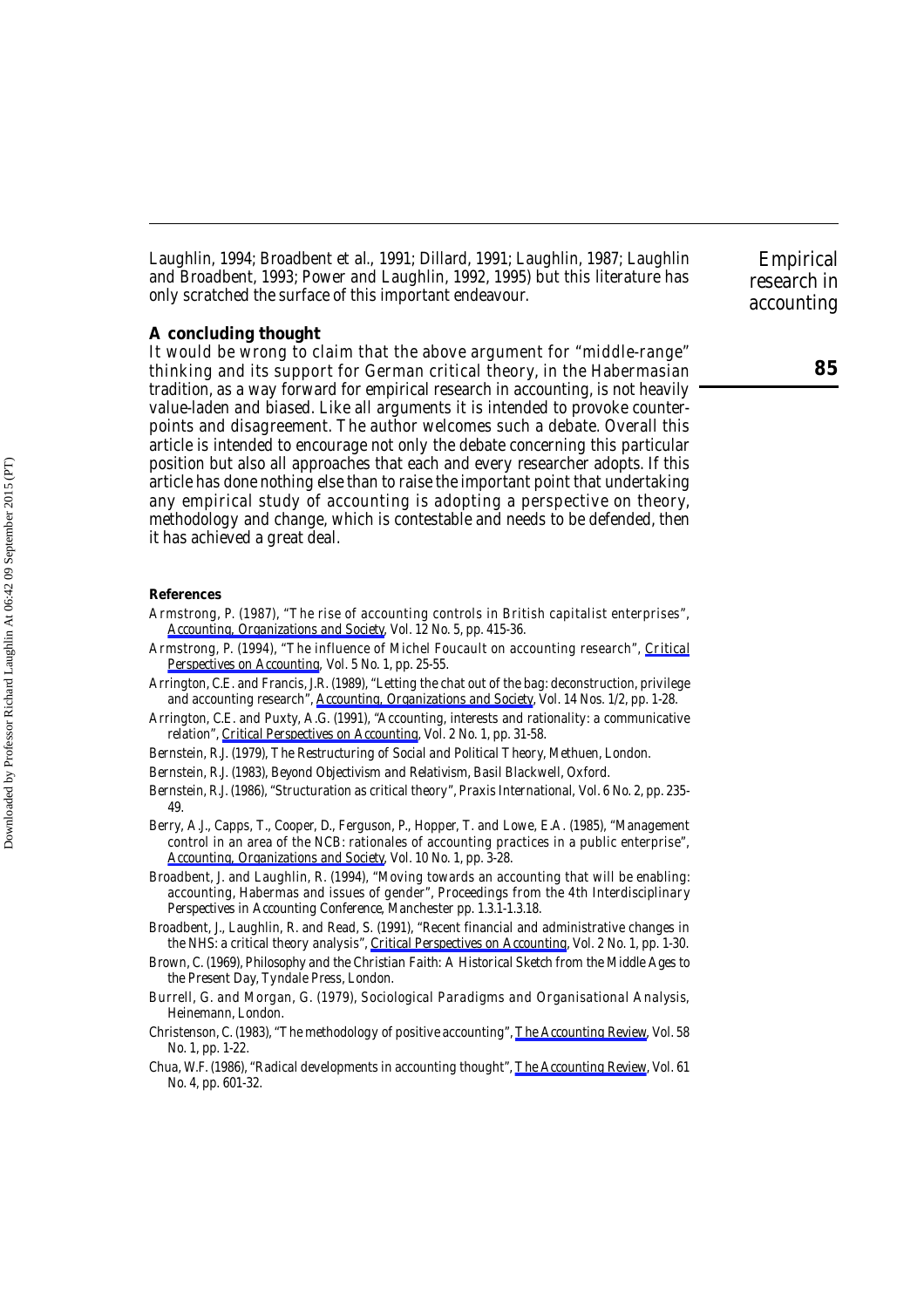| AAAJ<br>8,1 | Colville, I. (1981), "Reconstructing behavioural accounting", Accounting, Organizations and<br><i>Society</i> , Vol. 6 No. 2, pp. 119-32.                                                                                                                                |  |  |  |  |
|-------------|--------------------------------------------------------------------------------------------------------------------------------------------------------------------------------------------------------------------------------------------------------------------------|--|--|--|--|
|             | Cooper, D. (1981), "A social and organisational view of management accounting", in Bromwich, M.<br>and Hopwood, A.G. (Eds), Essays in British Accounting Research, Pitman, London, pp. 178-<br>205.                                                                      |  |  |  |  |
|             | Dillard, J.F. (1991), "Accounting as a critical social science", Accounting, Auditing &<br>Accountability Journal, Vol. 4 No. 1, pp. 8-28.                                                                                                                               |  |  |  |  |
| 86          | Habermas, J. (1978), Knowledge and Human Interests, 2nd ed., Heinemann, London.                                                                                                                                                                                          |  |  |  |  |
|             | Habermas, J. (1984), The Theory of Communicative Action: Volume 1. Reason and the<br>Rationalization of Society, Heinemann, London.                                                                                                                                      |  |  |  |  |
|             | Habermas, J. (1987), The Theory of Communicative Action: Volume 2. The Critique of<br>Functionalist Reason, Heinemann, London.                                                                                                                                           |  |  |  |  |
|             | Held, D. (1980), Introduction to Critical Theory: Horkheimer to Habermas, Hutchinson, London.                                                                                                                                                                            |  |  |  |  |
|             | Hopper, T. and Armstrong, P. (1991), "Cost accounting, controlling labour and the rise of the<br>conglomerates", <i>Accounting, Organizations and Society</i> , Vol. 16 Nos. 5/6, pp. 405-38.                                                                            |  |  |  |  |
|             | Hopper, T. and Powell, A. (1985), "Making sense of research in the organisational and social<br>aspects of management accounting: a review of its underlying assumptions", Journal of<br>Management Studies, Vol. 22 No. 3, pp. 429-65.                                  |  |  |  |  |
|             | Hopwood, A.G. (1979), "Editorial", <i>Accounting, Organizations and Society</i> , Vol. 4 No. 3, pp. 145-7.                                                                                                                                                               |  |  |  |  |
|             | Hopwood, A.G. (1989), "Behavioral accounting in retrospect and prospect", Behavioral Research<br>in Accounting, Vol. 1, pp. 1-22.                                                                                                                                        |  |  |  |  |
|             | Jensen, M.C. (1976), "Reflections on the state of accounting research and the regulation of<br>accounting", Stanford Lectures in Accounting 1976, Stanford University Press, Stanford, pp.<br>11-19.                                                                     |  |  |  |  |
|             | Keat, R. and Urry, J. (1982), Social Theory as Science, 2nd ed., Routledge and Kegan Paul, London.                                                                                                                                                                       |  |  |  |  |
|             | Kolakowski, L. (1972), Positivist Philosophy, Penguin, Harmondsworth.                                                                                                                                                                                                    |  |  |  |  |
|             | Laughlin, R. (1987), "Accounting systems in organisational contexts: a case for critical theory",<br>Accounting, Organizations and Society, Vol. 12 No.5, pp. 479-502.                                                                                                   |  |  |  |  |
|             | Laughlin, R. (1981), "On the nature of accounting methodology", Journal of Business Finance and<br>Accounting, Vol. 8 No. 3, pp. 329-51.                                                                                                                                 |  |  |  |  |
|             | Laughlin, R. and Broadbent, J. (1993), "Accounting and law: partners in the juridification of the<br>public sector in the UK?", <i>Critical Perspectives on Accounting</i> , Vol. 4 No. 4, pp. 337-68.                                                                   |  |  |  |  |
|             | Laughlin, R. and Lowe, E.A. (1990), "A critical analysis of accounting thought: prognosis and<br>prospects for understanding and changing accounting systems design", in Cooper, D.J and<br>Hopper, T.M. (Eds), <i>Critical Accounts</i> , Macmillan, London, pp. 15-43. |  |  |  |  |

- Lowe, E.A., Puxty, A.G. and Laughlin, R.C. (1983), "Simple theories for complex processes: accounting policy and the market for myopia", *[Journal of Accounting and Public Policy,](http://www.emeraldinsight.com/action/showLinks?crossref=10.1016%2F0278-4254%2883%2990017-0)* Vol. 2 No. 1, pp. 19-42.
- Macintosh, N.B. and Scapens, R.W. (1990), "Structuration theory in management accounting", *[Accounting, Organizations and Society,](http://www.emeraldinsight.com/action/showLinks?crossref=10.1016%2F0361-3682%2890%2990028-S&isi=A1990ED65400004)* Vol. 15 No. 5, pp. 455-77.
- Mattessich, R. (1980), "On the evolution of theory construction in accounting: a personal account", *[Accounting and Business Research](http://www.emeraldinsight.com/action/showLinks?crossref=10.1080%2F00014788.1979.9728780),* Vol. 10 No. 37A, pp. 158-70.
- Merton, R.K. (1968), *Social Theory and Social Structure*, Free Press, New York, NY.
- Miller, P. and O'Leary, T. (1987), "Accounting and the construction of the governable person", *[Accounting, Organizations and Society](http://www.emeraldinsight.com/action/showLinks?crossref=10.1016%2F0361-3682%2887%2990039-0&isi=A1987H790500002)*, Vol. 12 No. 3, pp. 235-65.
- Neimark, M. (1990), "The king is dead. Long live the king", *[Critical Perspectives on Accounting,](http://www.emeraldinsight.com/action/showLinks?crossref=10.1016%2F1045-2354%2890%2901010-3)* Vol. 1 No. 1, pp. 103-14.
- Power, M. and Laughlin, R. (1992), "Critical theory and accounting", in Alvesson, M. and Willmott, H. (Eds), *Critical Management Studies*, Sage, London, pp. 113-35.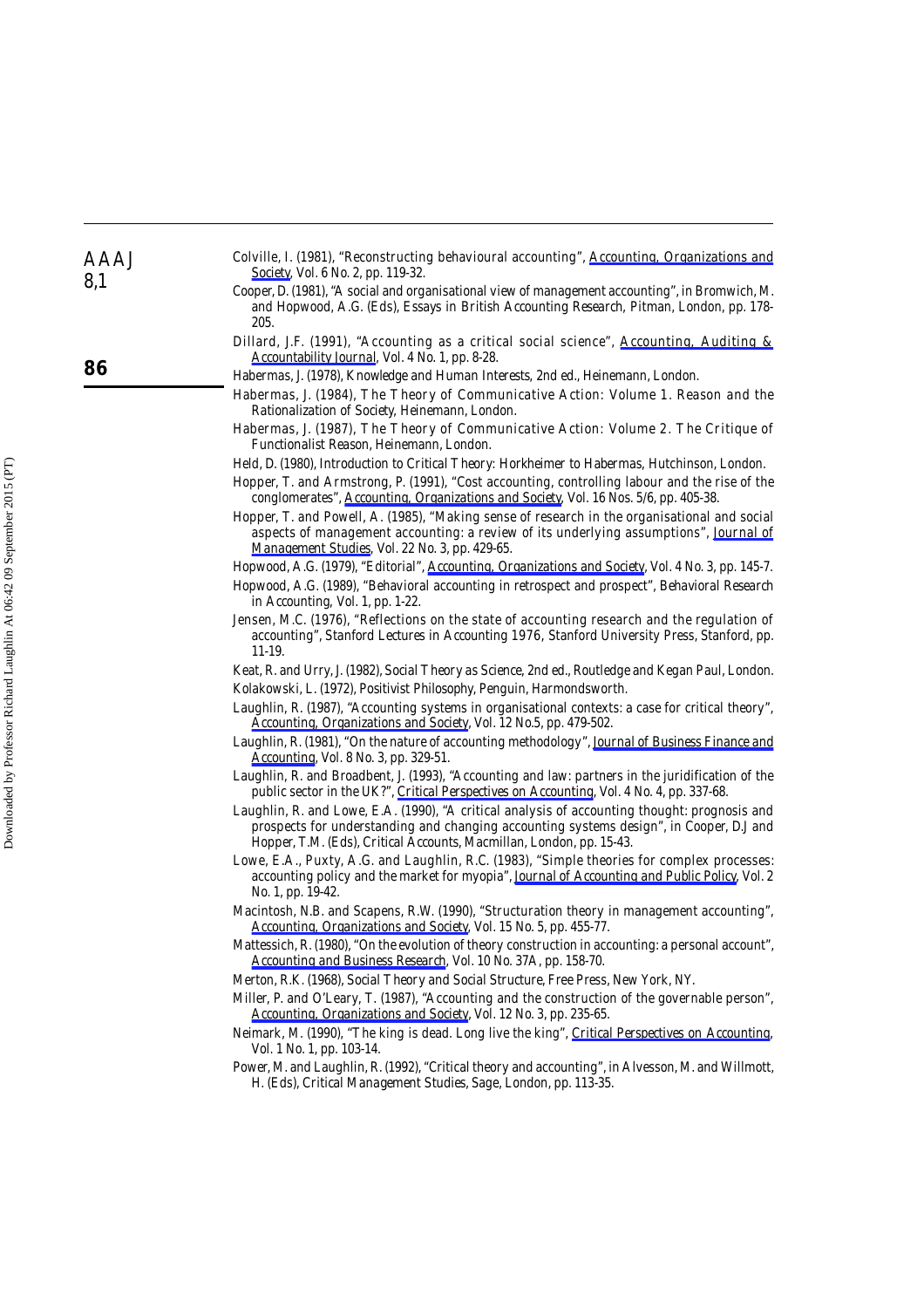| Power, M. and Laughlin, R. (1995), "Habermas, law and accounting", London School of<br>Economics, discussion paper.                                                                                                                            | Empirical<br>research in |  |
|------------------------------------------------------------------------------------------------------------------------------------------------------------------------------------------------------------------------------------------------|--------------------------|--|
| Roberts, J. and Scapens, R.W. (1985), "Accounting systems and systems of accountability –<br>understanding accounting practices in their organizational contexts", Accounting,<br>Organizations and Society, Vol. 10 No. 4, pp. 443-56.        | accounting               |  |
| Rorty, R. (1982), <i>Consequences of Pragmatism</i> , Harvester Press, New York, NY.                                                                                                                                                           |                          |  |
| Scruton, R. (1982), Kant, Oxford University Press, Oxford.                                                                                                                                                                                     | 87                       |  |
| Tinker, T. (1985), Paper Prophets, Holt Rinehart and Winston, London.                                                                                                                                                                          |                          |  |
| Tomkins, C. and Colville, I. (1984), "The role of accounting in local government: some illustrations<br>from practice", in Hopwood, A. and Tomkins, C. (Eds), <i>Issues in Public Sector Accounting</i> ,<br>Philip Allan, Oxford, pp. 87-105. |                          |  |
| Watts, R.L. and Zimmerman, J.L. (1986), <i>Positive Accounting Theory</i> , Prentice-Hall, Englewood<br>Cliffs. NJ.                                                                                                                            |                          |  |
| Willmott, H. (1990), "Beyond paradigmatic closure in organizational enguiry", in Hassard, J. and<br>Pym, D. (Eds), The Theory and Philosophy of Organizations, Routledge, London, pp. 44-60.                                                   |                          |  |

Willmott, H. (forthcoming), "Breaking the paradigm mentality", *Organization Studies.*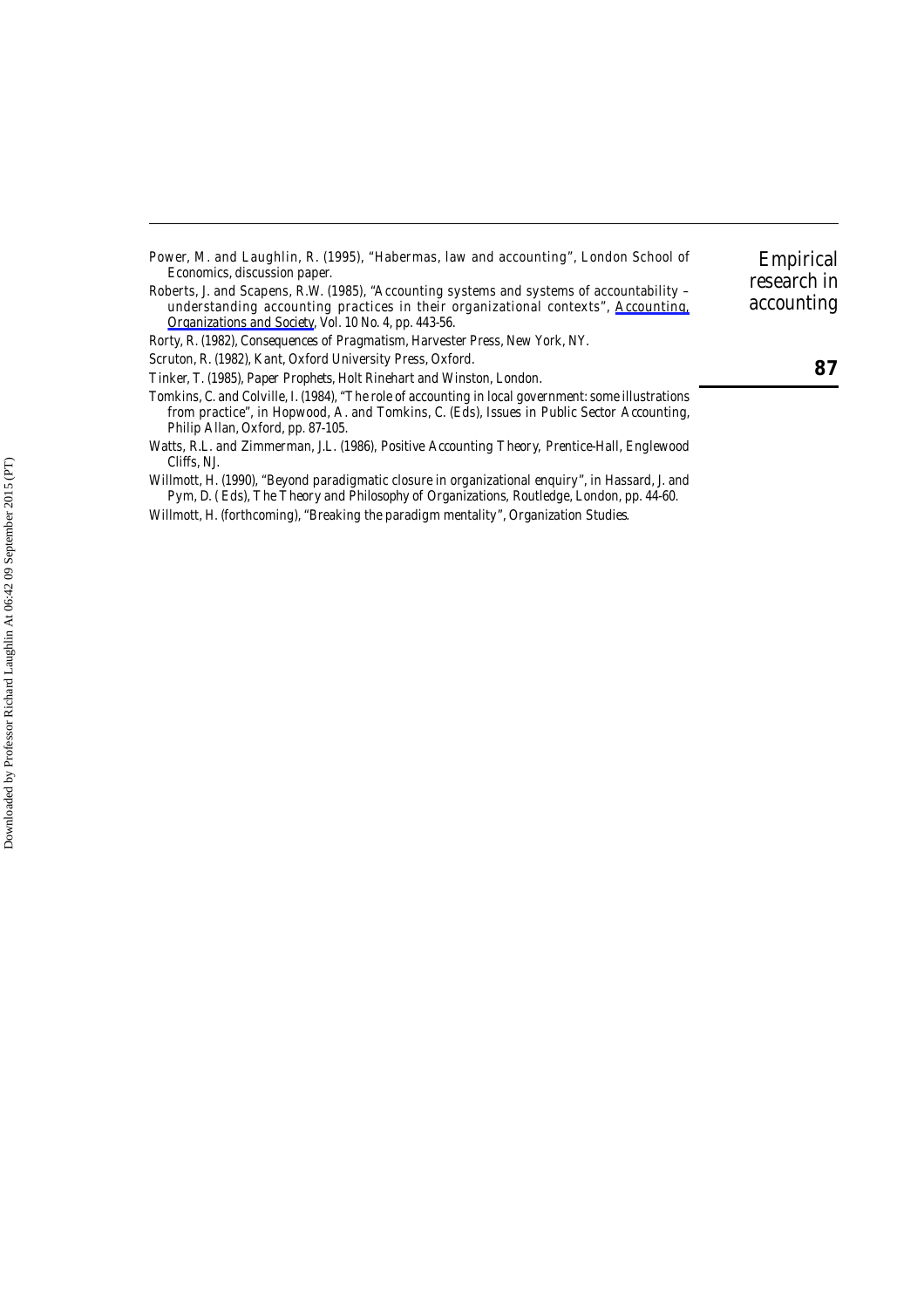#### **This article has been cited by:**

- 1. Gloria Agyemang, Jane Broadbent. 2015. Management control systems and research management in universities: an empirical and conceptual exploration. *Accounting, Auditing & Accountability Journal* **28**:7. . [\[Abstract](http://dx.doi.org/10.1108/AAAJ-11-2013-1531)] [\[PDF\]](http://www.emeraldinsight.com/doi/pdfplus/10.1108/AAAJ-11-2013-1531)
- 2. Robert Ochoki Nyamori, Victor Oyaro Gekara. 2015. Performance contracting and social capital (re)formation: A case study of Nairobi City Council in Kenya. *Critical Perspectives on Accounting* . [\[CrossRef](http://dx.doi.org/10.1016/j.cpa.2015.06.004)]
- 3. Rob Gray, Markus J. Milne. 2015. It's not what you do, it's the way that you do it? Of method and madness. *Critical Perspectives on Accounting* . [[CrossRef\]](http://dx.doi.org/10.1016/j.cpa.2015.04.005)
- 4. Alan J. Richardson. 2015. Quantitative research and the critical accounting project. *Critical Perspectives on Accounting* . [\[CrossRef](http://dx.doi.org/10.1016/j.cpa.2015.04.007)]
- 5. Emidia Vagnoni, Chiara Oppi. 2015. Investigating factors of intellectual capital to enhance achievement of strategic goals in a university hospital setting. *Journal of Intellectual Capital* **16**:2, 331-363. [[Abstract\]](http://dx.doi.org/10.1108/JIC-06-2014-0073) [[Full Text\]](http://www.emeraldinsight.com/doi/full/10.1108/JIC-06-2014-0073) [\[PDF](http://www.emeraldinsight.com/doi/pdfplus/10.1108/JIC-06-2014-0073)]
- 6. Martin Carlsson-Wall, Kalle Kraus, Johnny Lind. 2015. Strategic management accounting in close inter-organisational relationships. *Accounting and Business Research* **45**, 27-54. [\[CrossRef](http://dx.doi.org/10.1080/00014788.2014.965128)]
- 7. Sebastian Filep, Michael Hughes, Mary Mostafanezhad, Fiona Wheeler. 2014. Generation Tourism: towards a common identity. *Current Issues in Tourism* 1-13. [[CrossRef\]](http://dx.doi.org/10.1080/13683500.2013.855174)
- 8. Vivek Soundararajan, Jill A. Brown. 2014. Voluntary Governance Mechanisms in Global Supply Chains: Beyond CSR to a Stakeholder Utility Perspective. *Journal of Business Ethics* . [[CrossRef\]](http://dx.doi.org/10.1007/s10551-014-2418-y)
- 9. John Holland. 2014. A behavioural theory of the fund management firm. *The European Journal of Finance* 1-36. [[CrossRef\]](http://dx.doi.org/10.1080/1351847X.2014.924078)
- 10. Linda Amalou-Döpke, Stefan Süß. 2014. HR measurement as an instrument of the HR department in its exchange relationship with top management: A qualitative study based on resource dependence theory. *Scandinavian Journal of Management* . [\[CrossRef](http://dx.doi.org/10.1016/j.scaman.2014.09.003)]
- 11. Enrico Bracci. 2014. Accountability and governance in social care: the impact of personalisation. *Qualitative Research in Accounting & Management* **11**:2, 111-128. [\[Abstract](http://dx.doi.org/10.1108/QRAM-04-2014-0033)] [\[Full Text](http://www.emeraldinsight.com/doi/full/10.1108/QRAM-04-2014-0033)] [\[PDF](http://www.emeraldinsight.com/doi/pdfplus/10.1108/QRAM-04-2014-0033)]
- 12. Vivien Beattie. 2014. Accounting narratives and the narrative turn in accounting research: Issues, theory, methodology, methods and a research framework. *The British Accounting Review* **46**, 111-134. [[CrossRef\]](http://dx.doi.org/10.1016/j.bar.2014.05.001)
- 13. Barbara Marie L'Huillier. 2014. What does "corporate governance" actually mean?. *Corporate Governance: The international journal of business in society* **14**:3, 300-319. [[Abstract\]](http://dx.doi.org/10.1108/CG-10-2012-0073) [[Full Text\]](http://www.emeraldinsight.com/doi/full/10.1108/CG-10-2012-0073) [\[PDF](http://www.emeraldinsight.com/doi/pdfplus/10.1108/CG-10-2012-0073)]
- 14. Garry D. Carnegie. 2014. Historiography for accounting. *Accounting, Auditing & Accountability Journal* **27**:4, 715-755. [\[Abstract](http://dx.doi.org/10.1108/AAAJ-08-2013-1430)] [\[Full Text](http://www.emeraldinsight.com/doi/full/10.1108/AAAJ-08-2013-1430)] [[PDF\]](http://www.emeraldinsight.com/doi/pdfplus/10.1108/AAAJ-08-2013-1430)
- 15. Humphrey Christopher. 2014. Qualitative research mixed emotions. *Qualitative Research in Accounting & Management* **11**:1, 51-70. [\[Abstract](http://dx.doi.org/10.1108/QRAM-03-2014-0024)] [\[Full Text\]](http://www.emeraldinsight.com/doi/full/10.1108/QRAM-03-2014-0024) [[PDF\]](http://www.emeraldinsight.com/doi/pdfplus/10.1108/QRAM-03-2014-0024)
- 16. Basil P. Tucker, Alan D. Lowe. 2014. Practitioners are from Mars; academics are from Venus?. *Accounting, Auditing & Accountability Journal* **27**:3, 394-425. [[Abstract\]](http://dx.doi.org/10.1108/AAAJ-01-2012-00932) [[Full Text\]](http://www.emeraldinsight.com/doi/full/10.1108/AAAJ-01-2012-00932) [\[PDF](http://www.emeraldinsight.com/doi/pdfplus/10.1108/AAAJ-01-2012-00932)]
- 17. Lies Bouten, Sophie Hoozée. 2013. On the interplay between environmental reporting and management accounting change. *Management Accounting Research* **24**, 333-348. [[CrossRef\]](http://dx.doi.org/10.1016/j.mar.2013.06.005)
- 18. Richard K. Fleischman, Thomas N. Tyson, David Oldroyd. 2013. America's "exceptional" transition to capitalism: A counter view. *Critical Perspectives on Accounting* **24**, 616-626. [\[CrossRef](http://dx.doi.org/10.1016/j.cpa.2013.07.001)]
- 19. Anatoli Bourmistrov, Katarina Kaarbøe. 2013. From comfort to stretch zones: A field study of two multinational companies applying "beyond budgeting" ideas. *Management Accounting Research* **24**, 196-211. [\[CrossRef](http://dx.doi.org/10.1016/j.mar.2013.04.001)]
- 20. Vassili Joannidès, Nicolas Berland. 2013. Constructing a research network: accounting knowledge in production. *Accounting, Auditing & Accountability Journal* **26**:4, 512-538. [[Abstract\]](http://dx.doi.org/10.1108/09513571311327444) [\[Full Text](http://www.emeraldinsight.com/doi/full/10.1108/09513571311327444)] [\[PDF](http://www.emeraldinsight.com/doi/pdfplus/10.1108/09513571311327444)]
- 21. Rob Gray. 2013. Standing on the (skeletal) shoulders of a (middle-range) giant: Acknowledging intellectual debt. *Critical Perspectives on Accounting* **24**, 207-210. [\[CrossRef](http://dx.doi.org/10.1016/j.cpa.2012.07.004)]
- 22. Glen Lehman. 2013. Critical reflections on Laughlin's middle range research approach: Language not mysterious?. *Critical Perspectives on Accounting* **24**, 211-224. [\[CrossRef](http://dx.doi.org/10.1016/j.cpa.2012.07.003)]
- 23. Basil Tucker. 2013. Environmental disturbances, organizational transitions and transformations: A view from the dark side. *Critical Perspectives on Accounting* **24**, 242-259. [[CrossRef\]](http://dx.doi.org/10.1016/j.cpa.2012.01.007)
- 24. Robin Roslender. 2013. Stuck in the middle with who? (Belatedly) engaging with Laughlin while becoming re-acquainted with Merton and middle range theorising. *Critical Perspectives on Accounting* **24**, 228-241. [\[CrossRef](http://dx.doi.org/10.1016/j.cpa.2012.07.005)]
- 25. Sonja Gallhofer, Jim Haslam, Akira Yonekura. 2013. Further critical reflections on a contribution to the methodological issues debate in accounting. *Critical Perspectives on Accounting* **24**, 191-206. [\[CrossRef](http://dx.doi.org/10.1016/j.cpa.2012.09.005)]
- 26. Lynne Conrad, Pinar Guven Uslu. 2012. UK health sector performance management: Conflict, crisis and unintended consequences. *Accounting Forum* **36**, 231-250. [[CrossRef\]](http://dx.doi.org/10.1016/j.accfor.2012.06.001)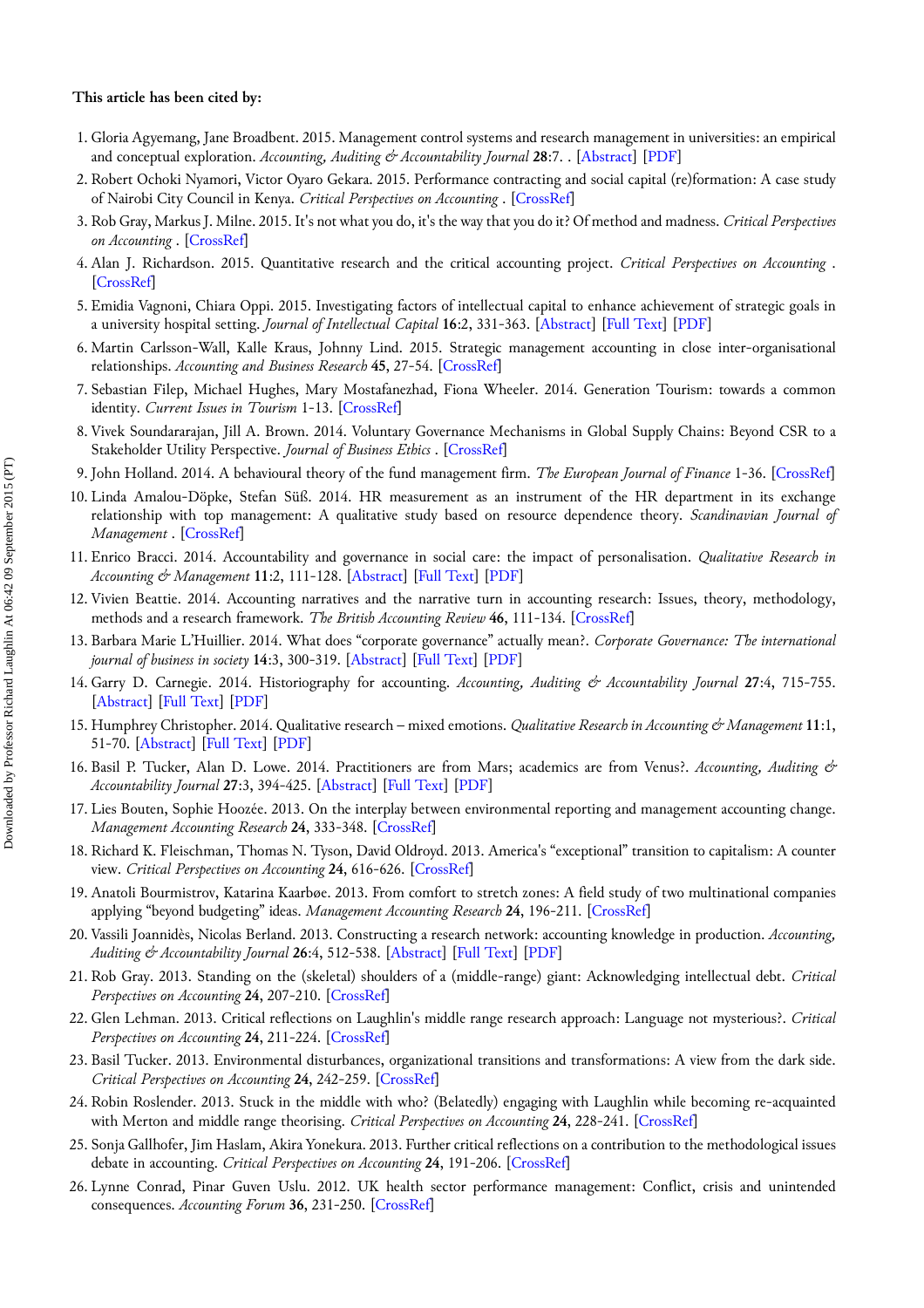- 27. John Holland, Johan Henningsson, Ulf Johanson, Chitoshi Koga, Shigeki Sakakibara. 2012. Use of IC information in Japanese financial firms. *Journal of Intellectual Capital* **13**:4, 562-581. [[Abstract\]](http://dx.doi.org/10.1108/14691931211276133) [\[Full Text](http://www.emeraldinsight.com/doi/full/10.1108/14691931211276133)] [\[PDF](http://www.emeraldinsight.com/doi/pdfplus/10.1108/14691931211276133)]
- 28. Kalle Kraus. 2012. Heterogeneous accountingisation. *Accounting, Auditing & Accountability Journal* **25**:7, 1080-1112. [\[Abstract](http://dx.doi.org/10.1108/09513571211263202)] [\[Full Text](http://www.emeraldinsight.com/doi/full/10.1108/09513571211263202)] [[PDF\]](http://www.emeraldinsight.com/doi/pdfplus/10.1108/09513571211263202)
- 29. Enrico Bracci, Sue Llewellyn. 2012. Accounting and accountability in an Italian social care provider. *Accounting, Auditing & Accountability Journal* **25**:5, 806-834. [[Abstract\]](http://dx.doi.org/10.1108/09513571211234268) [[Full Text\]](http://www.emeraldinsight.com/doi/full/10.1108/09513571211234268) [\[PDF](http://www.emeraldinsight.com/doi/pdfplus/10.1108/09513571211234268)]
- 30. Andrew Holt, Timothy Eccles, Peter Bond. 2012. Changing practice in accounting for service charges in commercial property. *Journal of Accounting & Organizational Change* **8**:2, 186-209. [\[Abstract](http://dx.doi.org/10.1108/18325911211230362)] [\[Full Text\]](http://www.emeraldinsight.com/doi/full/10.1108/18325911211230362) [[PDF\]](http://www.emeraldinsight.com/doi/pdfplus/10.1108/18325911211230362)
- 31. Georgios Kominis, Adina I. Dudau. 2012. Time for interactive control systems in the public sector? The case of the Every Child Matters policy change in England. *Management Accounting Research* **23**, 142-155. [\[CrossRef](http://dx.doi.org/10.1016/j.mar.2012.04.002)]
- 32. Simon Parry. 2012. Going green: the evolution of micro-business environmental practices. *Business Ethics: A European Review* **21**:10.1111/beer.2012.21.issue-2, 220-237. [\[CrossRef](http://dx.doi.org/10.1111/j.1467-8608.2011.01651.x)]
- 33. Nihel Chabrak. 2012. Money talks: the language of the Rochester School. *Accounting, Auditing & Accountability Journal* **25**:3, 452-485. [\[Abstract](http://dx.doi.org/10.1108/09513571211209608)] [\[Full Text](http://www.emeraldinsight.com/doi/full/10.1108/09513571211209608)] [\[PDF](http://www.emeraldinsight.com/doi/pdfplus/10.1108/09513571211209608)]
- 34. Jane Broadbent. 2012. Commentary on Parker: Groundhog Day and optimism. *Critical Perspectives on Accounting* **23**, 71-77. [\[CrossRef](http://dx.doi.org/10.1016/j.cpa.2011.05.002)]
- 35. Martin Carlsson-Wall, Kalle Kraus, Johnny Lind. 2011. The interdependencies of intra- and inter-organisational controls and work practices—The case of domestic care of the elderly. *Management Accounting Research* **22**, 313-329. [[CrossRef\]](http://dx.doi.org/10.1016/j.mar.2010.11.002)
- 36. Jane Broadbent. 2011. Discourses of control, managing the boundaries. *The British Accounting Review* **43**, 264-277. [[CrossRef\]](http://dx.doi.org/10.1016/j.bar.2011.08.003)
- 37. John Dumay. 2011. Intellectual capital and strategy development: an interventionist approach. *VINE* **41**:4, 449-465. [\[Abstract](http://dx.doi.org/10.1108/03055721111188539)] [\[Full Text](http://www.emeraldinsight.com/doi/full/10.1108/03055721111188539)] [[PDF\]](http://www.emeraldinsight.com/doi/pdfplus/10.1108/03055721111188539)
- 38. Jane Broadbent, Jeffrey Unerman. 2011. Developing the relevance of the accounting academy. *Meditari Accountancy Research* **19**:1/2, 7-21. [[Abstract\]](http://dx.doi.org/10.1108/10222521111178600) [[Full Text\]](http://www.emeraldinsight.com/doi/full/10.1108/10222521111178600) [\[PDF](http://www.emeraldinsight.com/doi/pdfplus/10.1108/10222521111178600)]
- 39. John Dumay, Jim Rooney. 2011. Dealing with an ageing workforce: current and future implications. *Journal of Human Resource Costing & Accounting* **15**:3, 174-195. [\[Abstract](http://dx.doi.org/10.1108/14013381111178578)] [[Full Text\]](http://www.emeraldinsight.com/doi/full/10.1108/14013381111178578) [[PDF\]](http://www.emeraldinsight.com/doi/pdfplus/10.1108/14013381111178578)
- 40. Sandy Q. Qu, John Dumay. 2011. The qualitative research interview. *Qualitative Research in Accounting & Management* **8**:3, 238-264. [\[Abstract](http://dx.doi.org/10.1108/11766091111162070)] [\[Full Text](http://www.emeraldinsight.com/doi/full/10.1108/11766091111162070)] [\[PDF](http://www.emeraldinsight.com/doi/pdfplus/10.1108/11766091111162070)]
- 41. Allan Hansen. 2011. Relating performative and ostensive management accounting research. *Qualitative Research in Accounting & Management* **8**:2, 108-138. [\[Abstract](http://dx.doi.org/10.1108/11766091111137546)] [[Full Text\]](http://www.emeraldinsight.com/doi/full/10.1108/11766091111137546) [[PDF\]](http://www.emeraldinsight.com/doi/pdfplus/10.1108/11766091111137546)
- 42. Tracey Wond, Michael Macaulay. 2011. Extending Time Extended Benefits. *Public Management Review* **13**, 309-320. [\[CrossRef](http://dx.doi.org/10.1080/14719037.2010.536059)]
- 43. Orestes Vlismas, George Venieris. 2011. Towards an ontology for the intellectual capital domain. *Journal of Intellectual Capital* **12**:1, 75-110. [[Abstract\]](http://dx.doi.org/10.1108/14691931111097926) [[Full Text\]](http://www.emeraldinsight.com/doi/full/10.1108/14691931111097926) [[PDF](http://www.emeraldinsight.com/doi/pdfplus/10.1108/14691931111097926)]
- 44. Mine Karataş-Özkan, William D. Murphy. 2010. Critical Theorist, Postmodernist and Social Constructionist Paradigms in Organizational Analysis: A Paradigmatic Review of Organizational Learning Literature. *International Journal of Management Reviews* **12**:10.1111/ijmr.2010.12.issue-4, 453-465. [\[CrossRef](http://dx.doi.org/10.1111/j.1468-2370.2009.00273.x)]
- 45. Helen Irvine, Lee Moerman, Kathy Rudkin. 2010. A green drought: the challenge of mentoring for Australian accounting academics. *Accounting Research Journal* **23**:2, 146-171. [[Abstract\]](http://dx.doi.org/10.1108/10309611011073241) [[Full Text\]](http://www.emeraldinsight.com/doi/full/10.1108/10309611011073241) [\[PDF](http://www.emeraldinsight.com/doi/pdfplus/10.1108/10309611011073241)]
- 46. Hanne Nørreklit, Lennart Nørreklit, Falconer Mitchell. 2010. Towards a paradigmatic foundation for accounting practice. *Accounting, Auditing & Accountability Journal* **23**:6, 733-758. [\[Abstract](http://dx.doi.org/10.1108/09513571011065844)] [\[Full Text](http://www.emeraldinsight.com/doi/full/10.1108/09513571011065844)] [[PDF\]](http://www.emeraldinsight.com/doi/pdfplus/10.1108/09513571011065844)
- 47. Richard Laughlin. 2010. A comment on "Towards a paradigmatic foundation for accounting practice". *Accounting, Auditing & Accountability Journal* **23**:6, 759-763. [\[Abstract](http://dx.doi.org/10.1108/09513571011065853)] [\[Full Text](http://www.emeraldinsight.com/doi/full/10.1108/09513571011065853)] [[PDF\]](http://www.emeraldinsight.com/doi/pdfplus/10.1108/09513571011065853)
- 48. Jane Broadbent, Richard Laughlin, Ghazwa Alwani-Starr. 2010. Steering for Sustainability. *Public Management Review* **12**, 461-473. [\[CrossRef](http://dx.doi.org/10.1080/14719037.2010.496257)]
- 49. Jane Broadbent, Carolyn Gallop, Richard Laughlin. 2010. Analysing societal regulatory control systems with specific reference to higher education in England. *Accounting, Auditing & Accountability Journal* **23**:4, 506-531. [[Abstract\]](http://dx.doi.org/10.1108/09513571011041606) [\[Full Text](http://www.emeraldinsight.com/doi/full/10.1108/09513571011041606)] [\[PDF](http://www.emeraldinsight.com/doi/pdfplus/10.1108/09513571011041606)]
- 50. Kari Lukka, Sven Modell. 2010. Validation in interpretive management accounting research. *Accounting, Organizations and Society* **35**, 462-477. [[CrossRef](http://dx.doi.org/10.1016/j.aos.2009.10.004)]
- 51. John C. Dumay. 2010. A critical reflective discourse of an interventionist research project. *Qualitative Research in Accounting & Management* **7**:1, 46-70. [[Abstract\]](http://dx.doi.org/10.1108/11766091011034271) [[Full Text\]](http://www.emeraldinsight.com/doi/full/10.1108/11766091011034271) [\[PDF](http://www.emeraldinsight.com/doi/pdfplus/10.1108/11766091011034271)]
- 52. Jane Broadbent, Richard Laughlin. 2009. Performance management systems: A conceptual model. *Management Accounting Research* **20**, 283-295. [\[CrossRef](http://dx.doi.org/10.1016/j.mar.2009.07.004)]
- 53. John C. Dumay. 2009. Reflective discourse about intellectual capital: research and practice. *Journal of Intellectual Capital* **10**:4, 489-503. [[Abstract\]](http://dx.doi.org/10.1108/14691930910996607) [\[Full Text](http://www.emeraldinsight.com/doi/full/10.1108/14691930910996607)] [\[PDF](http://www.emeraldinsight.com/doi/pdfplus/10.1108/14691930910996607)]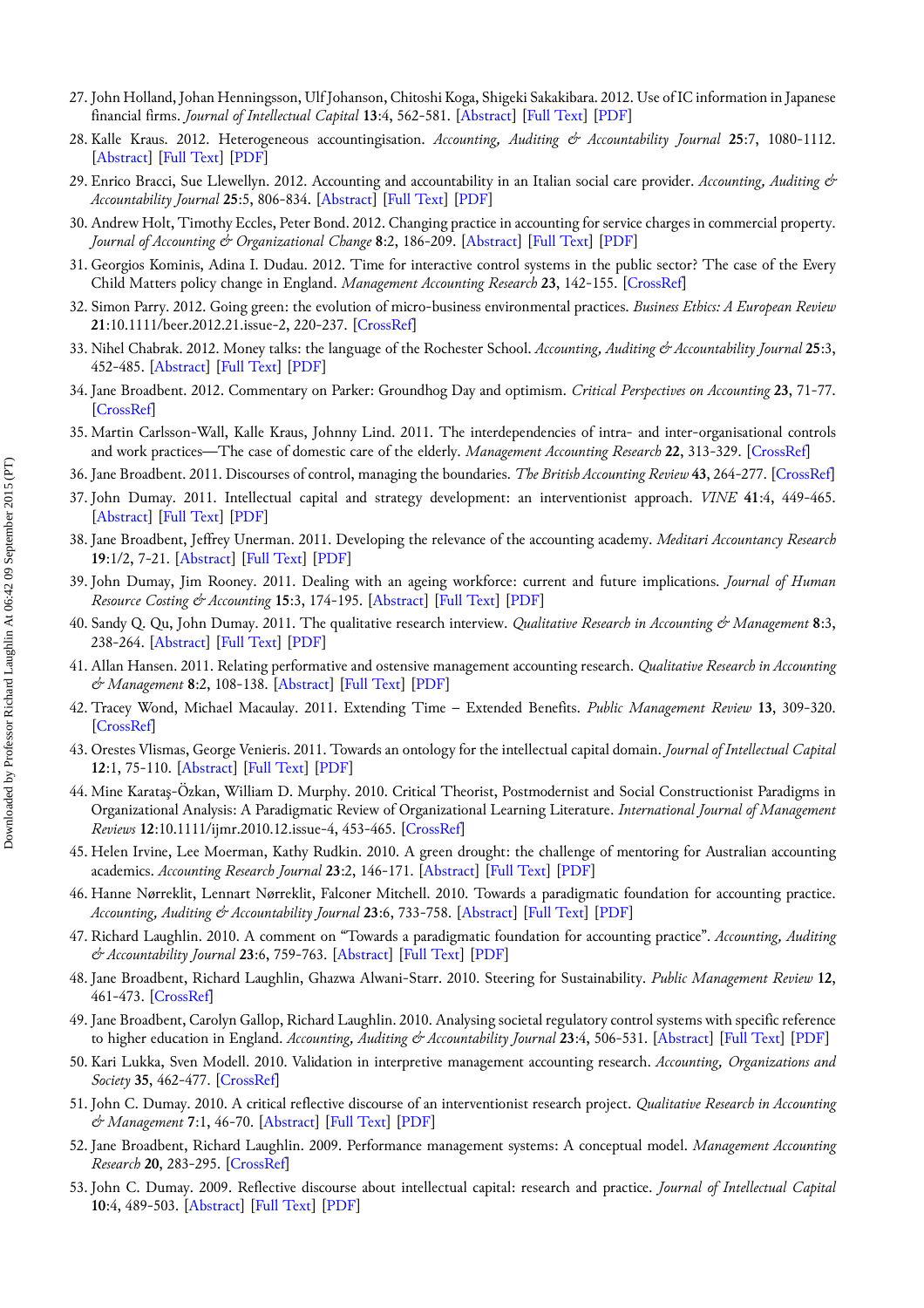- 54. Haslinda Yusoff, Glen Lehman. 2009. Corporate environmental reporting through the lens of semiotics. *Asian Review of Accounting* **17**:3, 226-246. [\[Abstract](http://dx.doi.org/10.1108/13217340910991938)] [\[Full Text](http://www.emeraldinsight.com/doi/full/10.1108/13217340910991938)] [\[PDF\]](http://www.emeraldinsight.com/doi/pdfplus/10.1108/13217340910991938)
- 55. Sylvain Durocher. 2009. The future of interpretive accounting research. *Qualitative Research in Accounting & Management* **6**:3, 137-159. [[Abstract\]](http://dx.doi.org/10.1108/11766090910973902) [[Full Text\]](http://www.emeraldinsight.com/doi/full/10.1108/11766090910973902) [[PDF](http://www.emeraldinsight.com/doi/pdfplus/10.1108/11766090910973902)]
- 56. Sooksan Kantabutra. 2009. Toward a behavioral theory of vision in organizational settings. *Leadership & Organization Development Journal* **30**:4, 319-337. [[Abstract\]](http://dx.doi.org/10.1108/01437730910961667) [\[Full Text](http://www.emeraldinsight.com/doi/full/10.1108/01437730910961667)] [\[PDF](http://www.emeraldinsight.com/doi/pdfplus/10.1108/01437730910961667)]
- 57. Thomas Jeanjean, Carlos Ramirez. 2009. Back to the Origins of Positive Theories: A Contribution to an Analysis of Paradigm Changes in Accounting Research. *Accounting in Europe* **6**, 107-126. [\[CrossRef](http://dx.doi.org/10.1080/17449480902896510)]
- 58. Vinh Sum Chau, Barry J. Witcher. 2009. The uses and usefulness of reflexive accounts in strategic performance management research. *International Journal of Productivity and Performance Management* **58**:4, 346-366. [\[Abstract](http://dx.doi.org/10.1108/17410400910951017)] [[Full Text\]](http://www.emeraldinsight.com/doi/full/10.1108/17410400910951017) [[PDF\]](http://www.emeraldinsight.com/doi/pdfplus/10.1108/17410400910951017)
- 59. Sven-Olof Yrjö Collin, Torbjörn Tagesson, Anette Andersson, Joosefin Cato, Karin Hansson. 2009. Explaining the choice of accounting standards in municipal corporations: Positive accounting theory and institutional theory as competitive or concurrent theories. *Critical Perspectives on Accounting* **20**, 141-174. [[CrossRef\]](http://dx.doi.org/10.1016/j.cpa.2008.09.003)
- 60. Vinh Sum Chau. 2009. Benchmarking service quality in UK electricity distribution networks. *Benchmarking: An International Journal* **16**:1, 47-69. [[Abstract\]](http://dx.doi.org/10.1108/14635770910936513) [[Full Text\]](http://www.emeraldinsight.com/doi/full/10.1108/14635770910936513) [[PDF](http://www.emeraldinsight.com/doi/pdfplus/10.1108/14635770910936513)]
- 61. Jaloni Pansiri. 2009. Evolution of a doctoral thesis research topic and methodology: A personal experience. *Tourism Management* **30**, 83-89. [\[CrossRef](http://dx.doi.org/10.1016/j.tourman.2008.04.001)]
- 62. Mohammad Hudaib, Roszaini Haniffa. 2009. Exploring auditor independence: an interpretive approach. *Accounting, Auditing & Accountability Journal* **22**:2, 221-246. [\[Abstract](http://dx.doi.org/10.1108/09513570910933951)] [\[Full Text](http://www.emeraldinsight.com/doi/full/10.1108/09513570910933951)] [[PDF\]](http://www.emeraldinsight.com/doi/pdfplus/10.1108/09513570910933951)
- 63. Rob Gray, Dave Owen, Carol AdamsSome theories for social accounting?: A review essay and a tentative pedagogic categorisation of theorisations around social accounting 1-54. [\[Abstract](http://dx.doi.org/10.1108/S1479-3598(2010)0000004005)] [[Full Text\]](http://www.emeraldinsight.com/doi/full/10.1108/S1479-3598%282010%290000004005) [[PDF\]](http://www.emeraldinsight.com/doi/pdf/10.1108/S1479-3598%282010%290000004005) [[PDF](http://www.emeraldinsight.com/doi/pdfplus/10.1108/S1479-3598%282010%290000004005)]
- 64. Shanta S.K. Davie. 2008. An autoethnography of accounting knowledge production: Serendipitous and fortuitous choices for understanding our social world. *Critical Perspectives on Accounting* **19**, 1054-1079. [\[CrossRef](http://dx.doi.org/10.1016/j.cpa.2007.03.011)]
- 65. Mostafa Kamal Hassan. 2008. Financial accounting regulations and organizational change: a Habermasian perspective. *Journal of Accounting & Organizational Change* **4**:3, 289-317. [[Abstract](http://dx.doi.org/10.1108/18325910810898070)] [\[Full Text](http://www.emeraldinsight.com/doi/full/10.1108/18325910810898070)] [\[PDF](http://www.emeraldinsight.com/doi/pdfplus/10.1108/18325910810898070)]
- 66. John C. Dumay. 2008. Narrative disclosure of intellectual capital. *Management Research News* **31**:7, 518-537. [[Abstract\]](http://dx.doi.org/10.1108/01409170810876080) [\[Full](http://www.emeraldinsight.com/doi/full/10.1108/01409170810876080) [Text](http://www.emeraldinsight.com/doi/full/10.1108/01409170810876080)] [[PDF\]](http://www.emeraldinsight.com/doi/pdfplus/10.1108/01409170810876080)
- 67. Ali M. Elharidy, Brian Nicholson, Robert W. Scapens. 2008. Using grounded theory in interpretive management accounting research. *Qualitative Research in Accounting & Management* **5**:2, 139-155. [[Abstract\]](http://dx.doi.org/10.1108/11766090810888935) [[Full Text\]](http://www.emeraldinsight.com/doi/full/10.1108/11766090810888935) [[PDF](http://www.emeraldinsight.com/doi/pdfplus/10.1108/11766090810888935)]
- 68. Bruce Gurd. 2008. Remaining consistent with method? An analysis of grounded theory research in accounting. *Qualitative Research in Accounting & Management* **5**:2, 122-138. [\[Abstract](http://dx.doi.org/10.1108/11766090810888926)] [\[Full Text](http://www.emeraldinsight.com/doi/full/10.1108/11766090810888926)] [\[PDF\]](http://www.emeraldinsight.com/doi/pdfplus/10.1108/11766090810888926)
- 69. Jonathan Barrett, Colin Scott. 2008. Costs and funding of New Zealand local authorities: the role of democratic discourse. *International Journal of Public Sector Management* **21**:3, 295-304. [\[Abstract](http://dx.doi.org/10.1108/09513550810863196)] [[Full Text\]](http://www.emeraldinsight.com/doi/full/10.1108/09513550810863196) [[PDF\]](http://www.emeraldinsight.com/doi/pdfplus/10.1108/09513550810863196)
- 70. Juhani Vaivio. 2008. Qualitative management accounting research: rationale, pitfalls and potential. *Qualitative Research in Accounting & Management* **5**:1, 64-86. [\[Abstract](http://dx.doi.org/10.1108/11766090810856787)] [\[Full Text](http://www.emeraldinsight.com/doi/full/10.1108/11766090810856787)] [\[PDF](http://www.emeraldinsight.com/doi/pdfplus/10.1108/11766090810856787)]
- 71. Katja Tillmann, Andrew Goddard. 2008. Strategic management accounting and sense-making in a multinational company. *Management Accounting Research* **19**, 80-102. [\[CrossRef](http://dx.doi.org/10.1016/j.mar.2007.11.002)]
- 72. Marja-Liisa Kakkuri-Knuuttila, Kari Lukka, Jaakko Kuorikoski. 2008. Straddling between paradigms: A naturalistic philosophical case study on interpretive research in management accounting. *Accounting, Organizations and Society* **33**, 267-291. [\[CrossRef](http://dx.doi.org/10.1016/j.aos.2006.12.003)]
- 73. Jane Broadbent, Jas Gill, Richard Laughlin. 2008. Identifying and controlling risk: The problem of uncertainty in the private finance initiative in the UK's National Health Service. *Critical Perspectives on Accounting* **19**, 40-78. [\[CrossRef](http://dx.doi.org/10.1016/j.cpa.2006.04.006)]
- 74. Richard Laughlin. 2007. Critical reflections on research approaches, accounting regulation and the regulation of accounting. *The British Accounting Review* **39**, 271-289. [[CrossRef\]](http://dx.doi.org/10.1016/j.bar.2007.08.004)
- 75. Bill Lee, Paul M. Collier, John Cullen. 2007. Reflections on the use of case studies in the accounting, management and organizational disciplines. *Qualitative Research in Organizations and Management: An International Journal* **2**:3, 169-178. [\[Abstract](http://dx.doi.org/10.1108/17465640710835337)] [\[Full Text](http://www.emeraldinsight.com/doi/full/10.1108/17465640710835337)] [[PDF\]](http://www.emeraldinsight.com/doi/pdfplus/10.1108/17465640710835337)
- 76.DAVID OTLEY. 2007. Beyond Performance Measurement. *Australian Accounting Review* **17**, 26-32. [\[CrossRef](http://dx.doi.org/10.1111/j.1835-2561.2007.tb00333.x)]
- 77. Crawford Spence. 2007. Social and environmental reporting and hegemonic discourse. *Accounting, Auditing & Accountability Journal* **20**:6, 855-882. [\[Abstract](http://dx.doi.org/10.1108/09513570710830272)] [\[Full Text](http://www.emeraldinsight.com/doi/full/10.1108/09513570710830272)] [[PDF\]](http://www.emeraldinsight.com/doi/pdfplus/10.1108/09513570710830272)
- 78. Teerooven Soobaroyen, Raja Vinesh Sannassee. 2007. An exploratory study of financial priorities, financial planning and control practices in voluntary organisations. *Journal of Accounting & Organizational Change* **3**:3, 270-301. [[Abstract\]](http://dx.doi.org/10.1108/18325910710820300) [\[Full](http://www.emeraldinsight.com/doi/full/10.1108/18325910710820300) [Text](http://www.emeraldinsight.com/doi/full/10.1108/18325910710820300)] [[PDF\]](http://www.emeraldinsight.com/doi/pdfplus/10.1108/18325910710820300)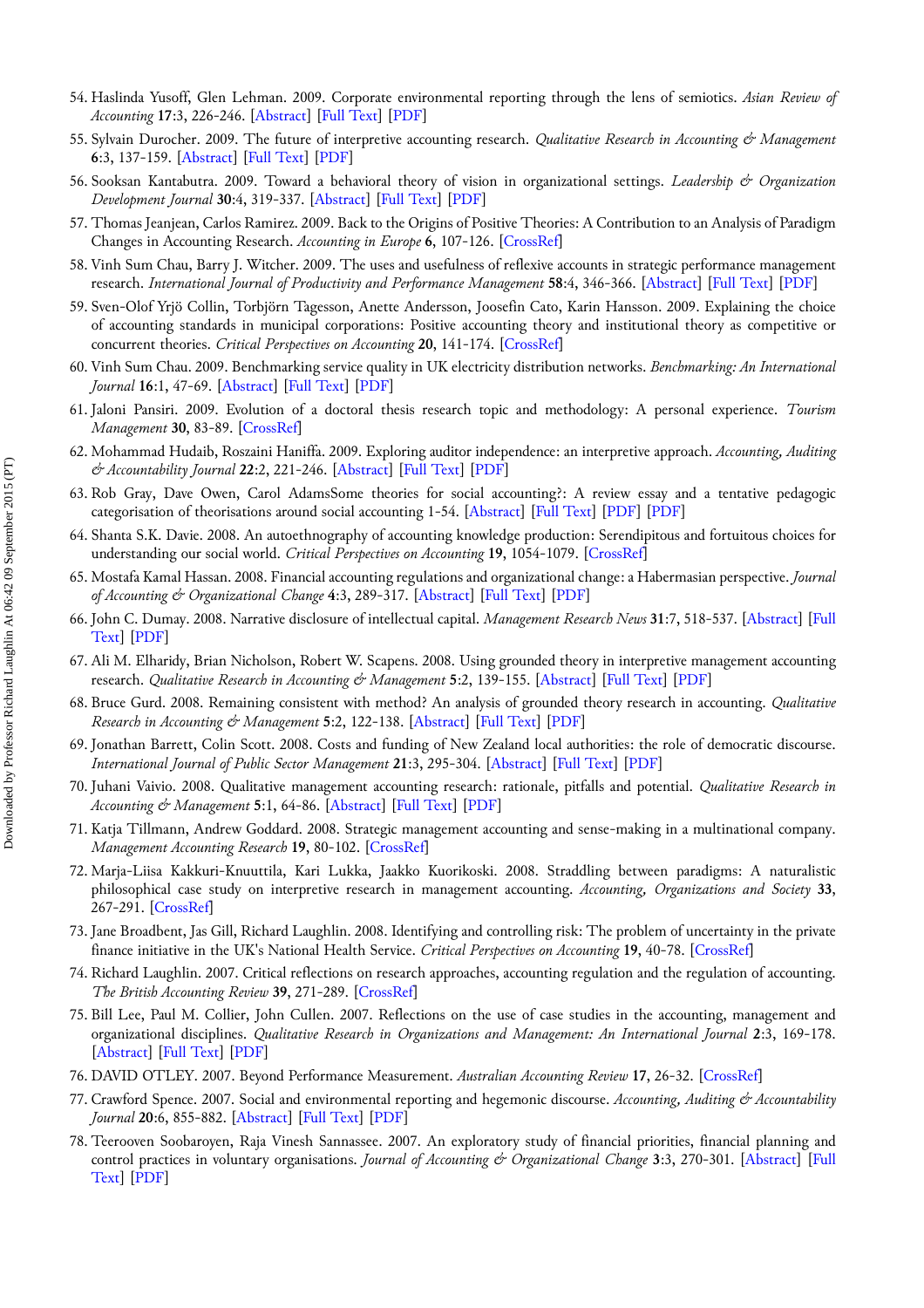- 79. Stuart Turley, Mahbub Zaman. 2007. Audit committee effectiveness: informal processes and behavioural effects. *Accounting, Auditing & Accountability Journal* **20**:5, 765-788. [[Abstract\]](http://dx.doi.org/10.1108/09513570710779036) [\[Full Text](http://www.emeraldinsight.com/doi/full/10.1108/09513570710779036)] [\[PDF](http://www.emeraldinsight.com/doi/pdfplus/10.1108/09513570710779036)]
- 80. Thomas Carrington, Gustav Johed. 2007. The construction of top management as a good steward. *Accounting, Auditing & Accountability Journal* **20**:5, 702-728. [[Abstract\]](http://dx.doi.org/10.1108/09513570710779018) [[Full Text\]](http://www.emeraldinsight.com/doi/full/10.1108/09513570710779018) [\[PDF](http://www.emeraldinsight.com/doi/pdfplus/10.1108/09513570710779018)]
- 81. A. Langley, N. Kakabadse, S. Swailes. 2007. Longitudinal textual analysis: an innovative method for analysing how realised strategies evolve. *Qualitative Research in Organizations and Management: An International Journal* **2**:2, 104-125. [[Abstract\]](http://dx.doi.org/10.1108/17465640710778511) [\[Full Text](http://www.emeraldinsight.com/doi/full/10.1108/17465640710778511)] [\[PDF\]](http://www.emeraldinsight.com/doi/pdfplus/10.1108/17465640710778511)
- 82. John C. Dumay, James Guthrie. 2007. Disturbance and implementation of IC practice: a public sector organisation perspective. *Journal of Human Resource Costing & Accounting* **11**:2, 104-121. [\[Abstract](http://dx.doi.org/10.1108/14013380710778767)] [\[Full Text](http://www.emeraldinsight.com/doi/full/10.1108/14013380710778767)] [\[PDF\]](http://www.emeraldinsight.com/doi/pdfplus/10.1108/14013380710778767)
- 83. Colin Dey. 2007. Social accounting at Traidcraft plc. *Accounting, Auditing & Accountability Journal* **20**:3, 423-445. [[Abstract\]](http://dx.doi.org/10.1108/09513570710748571) [\[Full Text](http://www.emeraldinsight.com/doi/full/10.1108/09513570710748571)] [\[PDF\]](http://www.emeraldinsight.com/doi/pdfplus/10.1108/09513570710748571)
- 84. Lee D. Parker. 2007. Financial and external reporting research: the broadening corporate governance challenge. *Accounting and Business Research* **37**, 59-61. [[CrossRef\]](http://dx.doi.org/10.1080/00014788.2007.9730059)
- 85. Lee D. Parker. 2007. Financial and external reporting research: the broadening corporate governance challenge. *Accounting and Business Research* **37**, 39-54. [[CrossRef\]](http://dx.doi.org/10.1080/00014788.2007.9730057)
- 86. Rhoda Brown, Stan Brignall. 2007. Reflections on the use of a dual-methodology research design to evaluate accounting and management practice in UK university central administrative services. *Management Accounting Research* **18**, 32-48. [[CrossRef\]](http://dx.doi.org/10.1016/j.mar.2006.07.001)
- 87. G. Lehman. 2006. Perspectives on language, accountability and critical accounting: An interpretative perspective. *Critical Perspectives on Accounting* **17**, 755-779. [\[CrossRef](http://dx.doi.org/10.1016/j.cpa.2005.02.002)]
- 88. Phil Johnson, Anna Buehring, Catherine Cassell, Gillian Symon. 2006. Evaluating qualitative management research: Towards a contingent criteriology. *International Journal of Management Reviews* **8**:10.1111/ijmr.2006.8.issue-3, 131-156. [\[CrossRef](http://dx.doi.org/10.1111/j.1468-2370.2006.00124.x)]
- 89. A West. 2006. A commentary on the global position of South African Accounting research. *Meditari Accountancy Research* **14**:1, 121-137. [[Abstract\]](http://dx.doi.org/10.1108/10222529200600008) [\[PDF](http://www.emeraldinsight.com/doi/pdfplus/10.1108/10222529200600008)]
- 90. Helen Irvine, Hemant Deo. 2006. The power of the lens. *Accounting, Auditing & Accountability Journal* **19**:2, 205-227. [\[Abstract](http://dx.doi.org/10.1108/09513570610656097)] [\[Full Text](http://www.emeraldinsight.com/doi/full/10.1108/09513570610656097)] [[PDF\]](http://www.emeraldinsight.com/doi/pdfplus/10.1108/09513570610656097)
- 91. Bill Lee, Christopher Humphrey. 2006. More than a numbers game: qualitative research in accounting. *Management Decision* **44**:2, 180-197. [[Abstract\]](http://dx.doi.org/10.1108/00251740610650184) [\[Full Text](http://www.emeraldinsight.com/doi/full/10.1108/00251740610650184)] [\[PDF](http://www.emeraldinsight.com/doi/pdfplus/10.1108/00251740610650184)]
- 92. Sonja Gallhofer, Jim Haslam. 2006. Mobilising accounting in the radical media during the First World War and its aftermath: The case of Forward in the context of Red Clydeside. *Critical Perspectives on Accounting* **17**, 224-252. [\[CrossRef](http://dx.doi.org/10.1016/j.cpa.2003.06.009)]
- 93. Jesse F. Dillard, Kristi Yuthas. 2006. Enterprise resource planning systems and communicative action. *Critical Perspectives on Accounting* **17**, 202-223. [[CrossRef\]](http://dx.doi.org/10.1016/j.cpa.2005.08.003)
- 94. Kenneth A. Merchant, David T. OtleyA Review of the Literature on Control and Accountability 785-802. [[CrossRef\]](http://dx.doi.org/10.1016/S1751-3243(06)02013-X)
- 95.David J. Cooper, Trevor HopperCritical Theorising in Management Accounting Research 207-245. [\[CrossRef](http://dx.doi.org/10.1016/S1751-3243(06)01007-8)]
- 96. Jaloni Pansiri. 2005. Pragmatism: A methodological approach to researching strategic alliances in tourism. *Tourism and Hospitality Planning & Development* **2**, 191-206. [\[CrossRef](http://dx.doi.org/10.1080/14790530500399333)]
- 97. K. A. Van Peursem. 2005. Public Dialogue toward Social Policy: A Methodology for Accounting Research. *Accounting and the Public Interest* **5**, 56-87. [\[CrossRef](http://dx.doi.org/10.2308/api.2005.5.1.56)]
- 98. Vinh Sum Chau, Barry J. Witcher. 2005. Longitudinal Tracer Studies: Research Methodology of the Middle Range. *British Journal of Management* **16**:10.1111/bjom.2005.16.issue-4, 343-355. [\[CrossRef](http://dx.doi.org/10.1111/j.1467-8551.2005.00459.x)]
- 99. William A.J. Nixon, John Burns. 2005. Management control in the 21st century. *Management Accounting Research* **16**, 260-268. [\[CrossRef](http://dx.doi.org/10.1016/j.mar.2005.07.001)]
- 100. Nihel Chabrak. 2005. The politics of transcendence: hermeneutic phenomenology and accounting policy. *Critical Perspectives on Accounting* **16**, 701-716. [\[CrossRef\]](http://dx.doi.org/10.1016/j.cpa.2004.03.003)
- 101. Amanda Ball. 2005. Environmental accounting and change in UK local government. *Accounting, Auditing & Accountability Journal* **18**:3, 346-373. [\[Abstract](http://dx.doi.org/10.1108/09513570510600738)] [\[Full Text](http://www.emeraldinsight.com/doi/full/10.1108/09513570510600738)] [[PDF\]](http://www.emeraldinsight.com/doi/pdfplus/10.1108/09513570510600738)
- 102.David Tyrrall, David Parker. 2005. The Fragmentation of a Railway: A Study of Organizational Change. *Journal of Management Studies* **42**:10.1111/joms.2005.42.issue-3, 507-537. [\[CrossRef](http://dx.doi.org/10.1111/j.1467-6486.2005.00507.x)]
- 103. Kerry Jacobs. 2005. The sacred and the secular: examining the role of accounting in the religious context. *Accounting, Auditing & Accountability Journal* **18**:2, 189-210. [\[Abstract](http://dx.doi.org/10.1108/09513570510588724)] [\[Full Text](http://www.emeraldinsight.com/doi/full/10.1108/09513570510588724)] [[PDF\]](http://www.emeraldinsight.com/doi/pdfplus/10.1108/09513570510588724)
- 104. Jane Broadbent, Richard Laughlin. 2005. Organisational and accounting change: theoretical and empirical reflections and thoughts on a future research agenda. *Journal of Accounting & Organizational Change* **1**:1, 7-25. [[Abstract\]](http://dx.doi.org/10.1108/EUM0000000007302) [[PDF\]](http://www.emeraldinsight.com/doi/pdfplus/10.1108/EUM0000000007302)
- 105. Amanda Ball. 2004. A sustainability accounting project for the UK local government sector?. *Critical Perspectives on Accounting* **15**, 1009-1035. [\[CrossRef](http://dx.doi.org/10.1016/S1045-2354(02)00209-5)]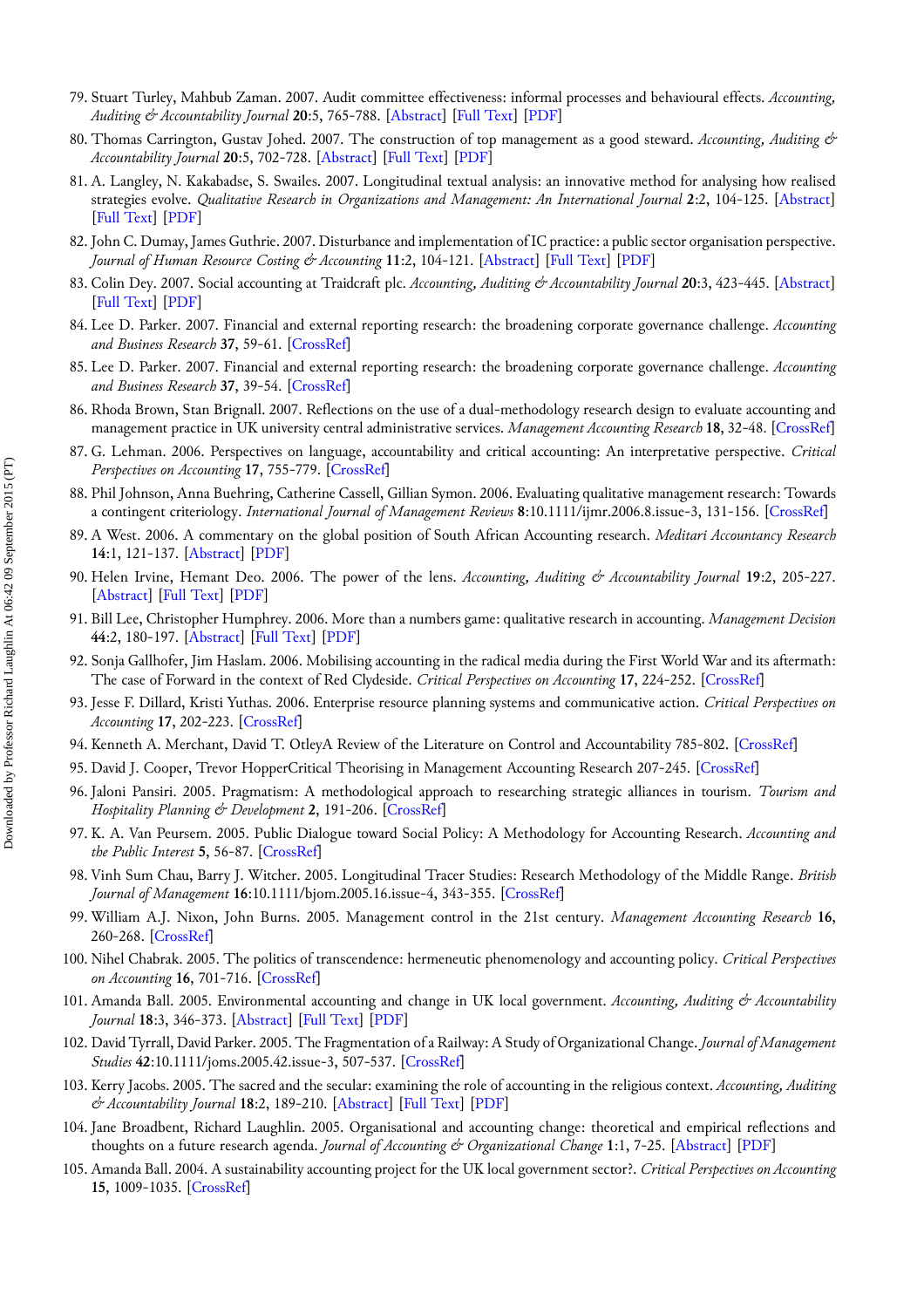- 106. Alan Lowe. 2004. Postsocial relations. *Accounting, Auditing & Accountability Journal* **17**:4, 604-628. [[Abstract\]](http://dx.doi.org/10.1108/09513570410554579) [\[Full Text\]](http://www.emeraldinsight.com/doi/full/10.1108/09513570410554579) [\[PDF](http://www.emeraldinsight.com/doi/pdfplus/10.1108/09513570410554579)]
- 107. Nongnooch Kuasirikun, Michael Sherer. 2004. Corporate social accounting disclosure in Thailand. *Accounting, Auditing & Accountability Journal* **17**:4, 629-660. [[Abstract\]](http://dx.doi.org/10.1108/09513570410554588) [[Full Text\]](http://www.emeraldinsight.com/doi/full/10.1108/09513570410554588) [\[PDF](http://www.emeraldinsight.com/doi/pdfplus/10.1108/09513570410554588)]
- 108. Keith Dixon \*. 2004. Experiences of an accounting educator in Kiribati. *Accounting Education* **13**, 311-327. [[CrossRef\]](http://dx.doi.org/10.1080/0963928042000273799)
- 109. Niklas Kreander, Ken McPhail, David Molyneaux. 2004. God's fund managers. *Accounting, Auditing & Accountability Journal* **17**:3, 408-441. [[Abstract\]](http://dx.doi.org/10.1108/09513570410545803) [\[Full Text](http://www.emeraldinsight.com/doi/full/10.1108/09513570410545803)] [\[PDF](http://www.emeraldinsight.com/doi/pdfplus/10.1108/09513570410545803)]
- 110. Richard Thorpe, Tony Beasley. 2004. The characteristics of performance management research. *International Journal of Productivity and Performance Management* **53**:4, 334-344. [\[Abstract](http://dx.doi.org/10.1108/17410400410533917)] [\[Full Text](http://www.emeraldinsight.com/doi/full/10.1108/17410400410533917)] [\[PDF\]](http://www.emeraldinsight.com/doi/pdfplus/10.1108/17410400410533917)
- 111. Stan Brignall, Joan Ballantine. 2004. Strategic Enterprise Management Systems: new directions for research. *Management Accounting Research* **15**, 225-240. [\[CrossRef](http://dx.doi.org/10.1016/j.mar.2003.10.003)]
- 112. Christopher J. Cowton. 2004. Managing financial performance at an ethical investment fund. *Accounting, Auditing & Accountability Journal* **17**:2, 249-275. [[Abstract\]](http://dx.doi.org/10.1108/09513570410532447) [[Full Text\]](http://www.emeraldinsight.com/doi/full/10.1108/09513570410532447) [\[PDF](http://www.emeraldinsight.com/doi/pdfplus/10.1108/09513570410532447)]
- 113. James Guthrie, Lee Parker. 2004. Diversity and AAAJ: interdisciplinary perspectives on accounting, auditing and accountability. *Accounting, Auditing & Accountability Journal* **17**:1, 7-16. [\[Abstract](http://dx.doi.org/10.1108/09513570410525184)] [\[Full Text](http://www.emeraldinsight.com/doi/full/10.1108/09513570410525184)] [\[PDF\]](http://www.emeraldinsight.com/doi/pdfplus/10.1108/09513570410525184)
- 114. Alan Lowe. 2004. The spacing and timing of [a chic] critique. *Critical Perspectives on Accounting* **15**, 279-291. [[CrossRef\]](http://dx.doi.org/10.1016/S1045-2354(03)00071-6)
- 115. Alan Lowe. 2004. Methodology choices and the construction of facts: some implications from the sociology of scientific knowledge. *Critical Perspectives on Accounting* **15**, 207-231. [\[CrossRef](http://dx.doi.org/10.1016/S1045-2354(03)00067-4)]
- 116. Wai Fong Chua. 2004. Translating social theory—a critical commentary. *Critical Perspectives on Accounting* **15**, 255-260. [\[CrossRef](http://dx.doi.org/10.1016/S1045-2354(03)00069-8)]
- 117. Richard Laughlin. 2004. Putting the record straight: a critique of 'methodology choices and the construction of facts: some implications from the sociology of knowledge'. *Critical Perspectives on Accounting* **15**, 261-277. [\[CrossRef](http://dx.doi.org/10.1016/S1045-2354(03)00070-4)]
- 118. E. Arrington. 2004. Rhetoric and the radically chic: how arguments about academic accounting fall off the runway. *Critical Perspectives on Accounting* **15**, 249-253. [\[CrossRef](http://dx.doi.org/10.1016/S1045-2354(03)00068-6)]
- 119. Jill Hooks, David Coy, Howard DaveyTHE TENSION BETWEEN ACCOUNTORS AND ACCOUNTEES: EVIDENCE FROM THE REFORMED NEW ZEALAND ELECTRICITY INDUSTRY 145-172. [[Abstract\]](http://dx.doi.org/10.1016/S1041-7060(04)10008-4) [\[Full Text\]](http://www.emeraldinsight.com/doi/full/10.1016/S1041-7060%2804%2910008-4) [[PDF\]](http://www.emeraldinsight.com/doi/pdf/10.1016/S1041-7060%2804%2910008-4) [\[PDF](http://www.emeraldinsight.com/doi/pdfplus/10.1016/S1041-7060%2804%2910008-4)]
- 120. Jane Broadbent, Richard LaughlinManagement of a Research Team 149-161. [\[CrossRef](http://dx.doi.org/10.1016/B978-008043972-3/50011-6)]
- 121. Anthony J. Berry, David T. OtleyCase-Based Research in Accounting 231-255. [[CrossRef\]](http://dx.doi.org/10.1016/B978-008043972-3/50016-5)
- 122. Jeffrey Unerman. 2003. Enhancing Organizational Global Hegemony with Narrative Accounting Disclosures: An Early Example. *Accounting Forum* **27**, 425-448. [[CrossRef\]](http://dx.doi.org/10.1046/j.1467-6303.2003.t01-1-00113.x)
- 123. Sue Llewelyn. 2003. What counts as "theory" in qualitative management and accounting research? Introducing five levels of theorizing. *Accounting, Auditing & Accountability Journal* **16**:4, 662-708. [[Abstract\]](http://dx.doi.org/10.1108/09513570310492344) [\[Full Text](http://www.emeraldinsight.com/doi/full/10.1108/09513570310492344)] [\[PDF](http://www.emeraldinsight.com/doi/pdfplus/10.1108/09513570310492344)]
- 124. Pekka Pihlanto. 2003. The role of the individual actor in different accounting research perspectives. The holistic individual image as a tool for analysis. *Scandinavian Journal of Management* **19**, 153-172. [\[CrossRef](http://dx.doi.org/10.1016/S0956-5221(02)00008-8)]
- 125. Jane Broadbent, Richard Laughlin. 2003. Control and legitimation in government accountability processes: the private finance initiative in the UK. *Critical Perspectives on Accounting* **14**, 23-48. [\[CrossRef](http://dx.doi.org/10.1006/cpac.2001.0525)]
- 126. Jane Broadbent, Richard Laughlin. 2002. Accounting choices: technical and political trade‐offs and the UK's private finance initiative. *Accounting, Auditing & Accountability Journal* **15**:5, 622-654. [\[Abstract](http://dx.doi.org/10.1108/09513570210448948)] [[Full Text\]](http://www.emeraldinsight.com/doi/full/10.1108/09513570210448948) [[PDF\]](http://www.emeraldinsight.com/doi/pdfplus/10.1108/09513570210448948)
- 127. ROB GRAY. 2002. OF MESSINESS, SYSTEMS AND SUSTAINABILITY: TOWARDS A MORE SOCIAL AND ENVIRONMENTAL FINANCE AND ACCOUNTING. *The British Accounting Review* **34**, 357-386. [\[CrossRef](http://dx.doi.org/10.1006/bare.2002.0217)]
- 128. Christopher J. Cowton, Sue Dopson. 2002. Foucault's prison? Management control in an automotive distributor. *Management Accounting Research* **13**, 191-213. [\[CrossRef](http://dx.doi.org/10.1006/mare.2001.0173)]
- 129. Colin Dey. 2002. Methodological issues. *Accounting, Auditing & Accountability Journal* **15**:1, 106-121. [\[Abstract](http://dx.doi.org/10.1108/09513570210418923)] [[Full Text\]](http://www.emeraldinsight.com/doi/full/10.1108/09513570210418923) [\[PDF](http://www.emeraldinsight.com/doi/pdfplus/10.1108/09513570210418923)]
- 130. Jane Broadbent, Kerry Jacobs, Richard Laughlin. 2001. Organisational resistance strategies to unwanted accounting and finance changes. *Accounting, Auditing & Accountability Journal* **14**:5, 565-586. [\[Abstract](http://dx.doi.org/10.1108/EUM0000000006263)] [[Full Text\]](http://www.emeraldinsight.com/doi/full/10.1108/EUM0000000006263) [[PDF\]](http://www.emeraldinsight.com/doi/pdfplus/10.1108/EUM0000000006263)
- 131. Sven Modell. 2001. Performance measurement and institutional processes: a study of managerial responses to public sector reform. *Management Accounting Research* **12**, 437-464. [[CrossRef\]](http://dx.doi.org/10.1006/mare.2001.0164)
- 132. John Burns, Juhani Vaivio. 2001. Management accounting change. *Management Accounting Research* **12**, 389-402. [[CrossRef\]](http://dx.doi.org/10.1006/mare.2001.0178)
- 133. Lee D. Parker. 2001. Reactive planning in a Christian Bureaucracy. *Management Accounting Research* **12**, 321-356. [[CrossRef\]](http://dx.doi.org/10.1006/mare.2001.0165)
- 134. Alan Lowe. 2001. After ANT An illustrative discussion of the implications for qualitative accounting case research. *Accounting, Auditing & Accountability Journal* **14**:3, 327-351. [\[Abstract](http://dx.doi.org/10.1108/EUM0000000005519)] [\[Full Text](http://www.emeraldinsight.com/doi/full/10.1108/EUM0000000005519)] [[PDF\]](http://www.emeraldinsight.com/doi/pdfplus/10.1108/EUM0000000005519)